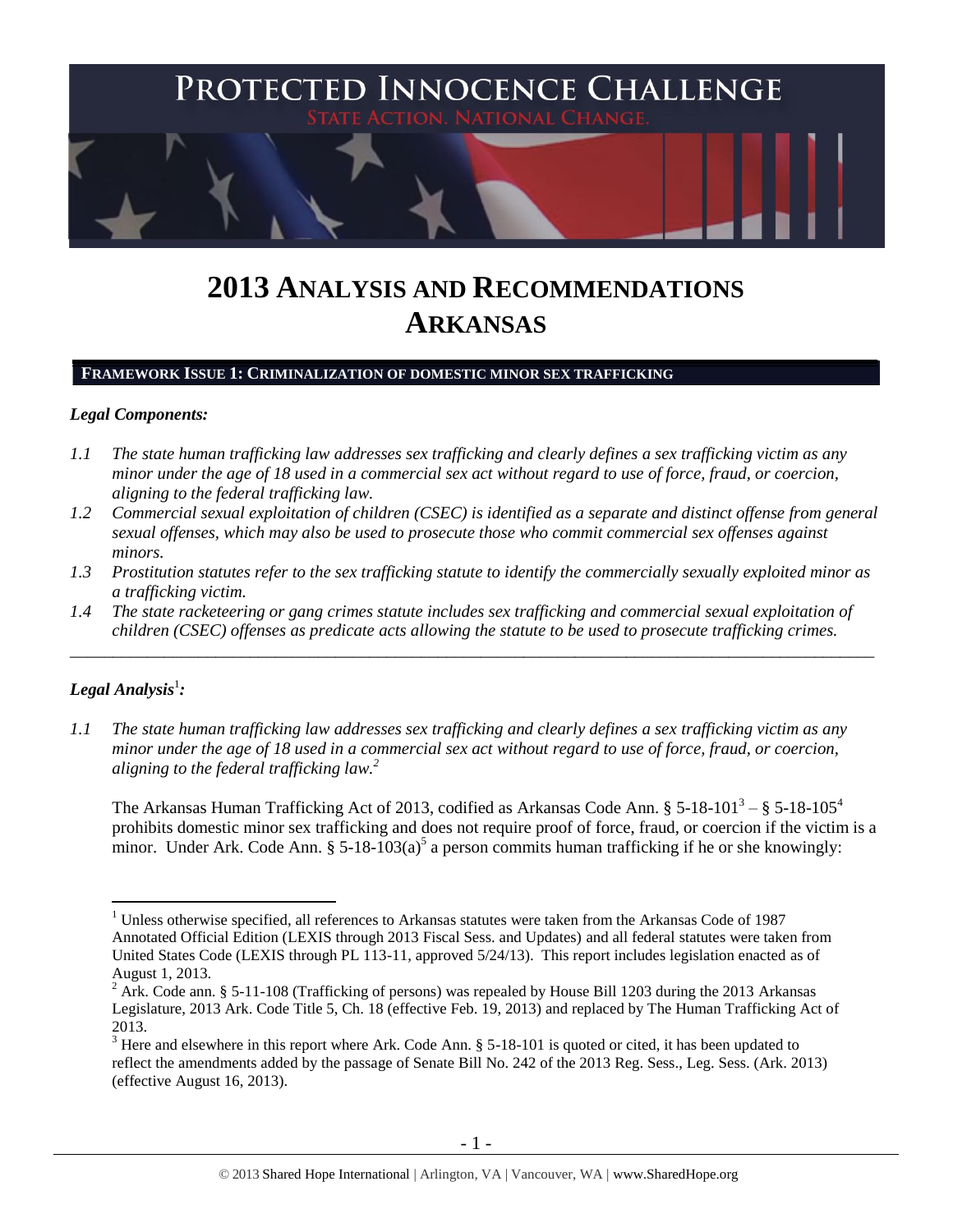- (1) Recruits, harbors, transports, or obtains, entices, solicits, isolates, provides, or maintains a person knowing that the person will be subjected to involuntary servitude;
- (2) Benefits financially or benefits by receiving anything of value from participation in a venture under  $(a)(1)$  of this section;
- (3) Subjects a person to involuntary servitude; or
- (4) Recruits, entices, solicits, isolates, harbors, transports, provides, maintains, or obtains a minor for commercial sexual activity.

Arkansas' trafficking statute Ark. Code Ann. § 5-18-103(a)(4).

Ark. Code Ann. § 5-18-104<sup>6</sup> (Patronizing a victim of human trafficking) covers the purchase of commercial sexual activity. It is a Class B felony to engage in commercial sexual activities if the defendant knows the person performing the sexual activities is a victim of human trafficking If the victim is a minor at the time of the offense, then the charge is upgraded to a Class A felony. A Class A felony conviction is punishable by 6 to 30 years of imprisonment. Ark. Code Ann. § 5-4-401.

*1.2 Commercial sexual exploitation of children (CSEC) is identified as a separate and distinct offense from general sexual offenses, which may also be used to prosecute those who commit commercial sex offenses against minors.*

The following laws criminalize CSEC in Arkansas:

- 1. Ark. Code Ann. § 5-70-104(a)(2), (b) (Promoting prostitution in the first degree) creates a Class D felony if a person "knowingly . . . (2) Advances prostitution or profits from prostitution of a person less than eighteen (18) years of age." This crime is punishable by imprisonment up to 6 years and a possible fine not to exceed \$10,000. Ark. Code Ann.  $\S$ § 5-4-201(a)(2), 5-4-401(a)(5).
- <span id="page-1-0"></span>2. Ark. Code Ann. § 5-27-303(a)<sup>7</sup> (Engaging children in sexually explicit conduct for use in visual or print medium) states when "any person eighteen (18) years of age or older who employs, uses, persuades, induces, entices, or coerces any child<sup>8</sup> to engage in or who has a child assist any other person to engage in any sexually explicit conduct for the purpose of producing any visual or print medium depicting the sexually explicit conduct is guilty" of a felony. A first offense is a Class B felony punishable by imprisonment for 5–20 years and a possible fine not to exceed \$15,000. Ark. Code Ann. §§ 5-27-303(a)(1), 5-4-401(a)(3), 5-4-201(a)(1). Subsequent offenses are Class A felonies punishable by imprisonment for 6- 30 years and a possible fine not to exceed \$15,000. Ark. Code Ann. §§ 5-27-303(a)(2), 5-4-401(a)(2), 5-4-201(a)(1).

<sup>&</sup>lt;sup>4</sup> The text of Ark. Code Ann. § 5-18-105 included here and elsewhere in this report includes amendments made by the passage of Senate Bill No. 242 during the general session of the 89<sup>th</sup> Arkansas General Assembly 2013. (effective August 16, 2013).

 $\frac{5}{5}$  Here and elsewhere in this report where Ark. Code Ann. § 5-18-103 is quoted or cited, it has been updated to reflect the amendments added by the passage of House Bill 1203, and Senate Bill No. 242 of the 2013 Reg. Sess., Leg. Sess. (Ark. 2013) (enacted Feb. 19, 2013). (effective August 16, 2013).

<sup>&</sup>lt;sup>6</sup> The text of Ark. Code Ann. § 5-18-104 included here and elsewhere in this report includes amendments made by the passage of Senate Bill No. 242 during the general session of the  $89<sup>th</sup>$  Arkansas General Assembly 2013. (effective August 16, 2013).

<sup>&</sup>lt;sup>7</sup> Here and elsewhere in this report where Ark. Code Ann. § 5-27-303 is quoted or cited, it has been updated to reflect the amendments added by the passage of Senate Bill 829. S.B. 829, 2013 Reg. Sess., Leg. Sess. (Ark. 2013) (enacted Apr. 11, 2013).

 $8$  "Child" is defined for purposes of subchapter 3 (Arkansas Protection of Children Against Exploitation Act of 1979) as "any person under eighteen (18) years of age." Ark. Code Ann §5-27-302(1).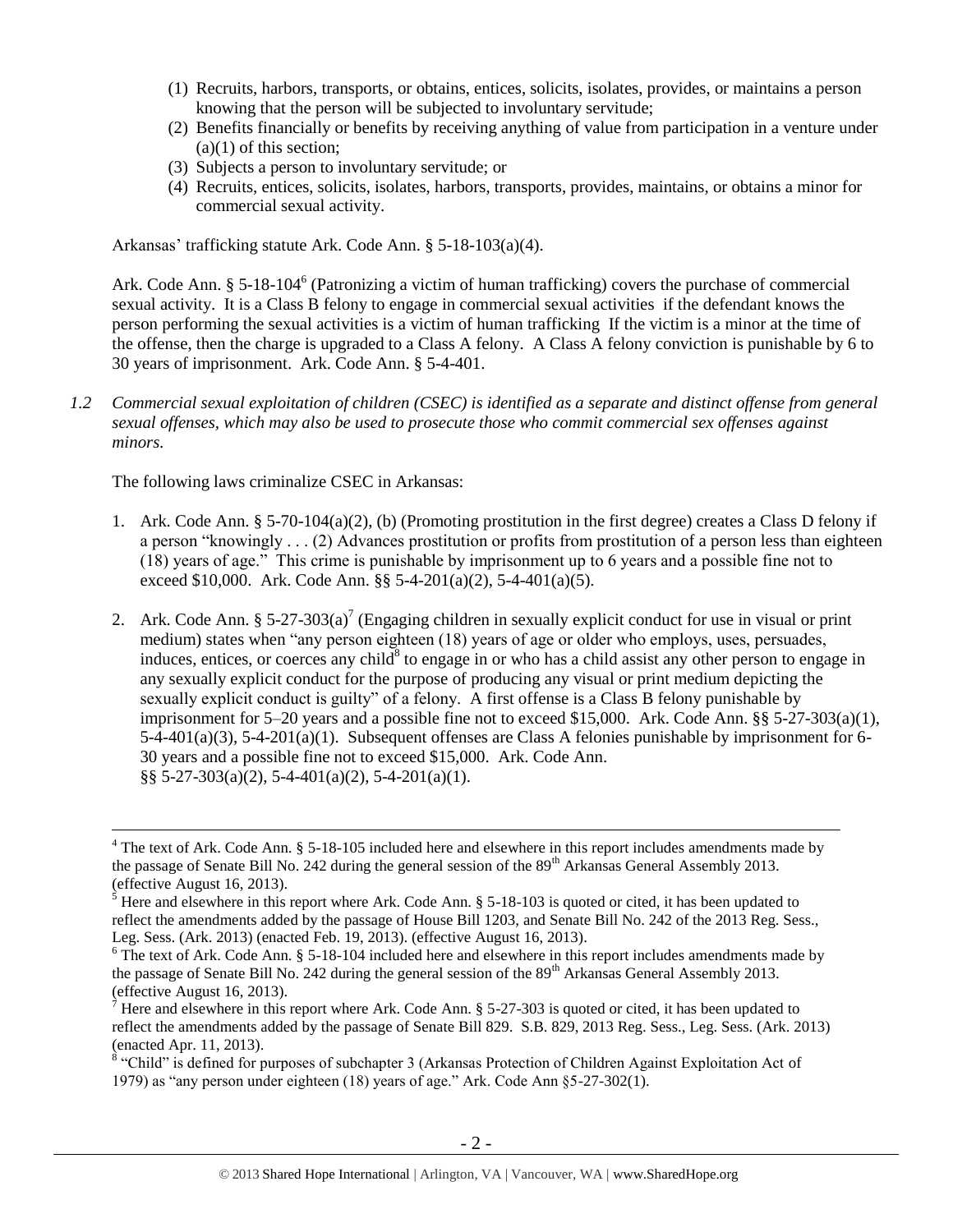3. Ark. Code Ann.  $\S 5-27-305(a)^9$  (Transportation of minors for prohibited sexual conduct) states,

(a) A person commits the offense of transportation of a minor for prohibited sexual conduct if the person transports, finances in whole or part the transportation of, or otherwise causes or facilitates the movement of any minor, and the actor:

<span id="page-2-0"></span>(1) Knows or has reason to know that prostitution or sexually explicit conduct involving the minor will be commercially exploited by any person; and

- (2) Acts with the purpose that the minor will engage in:
	- (A) Prostitution; or

 $\overline{a}$ 

(B) Sexually explicit conduct.

This crime is a Class A felony punishable by imprisonment for 6–30 years and a possible fine not to exceed \$15,000. Ark. Code Ann. §§ 5-27-305(b), 5-4-401(a)(2), 5-4-201(a)(1).

- 4. Under Ark. Code Ann. § 5-27-402(a) (Employing or consenting to the use of a child in a sexual performance), "It is unlawful for a person, knowing the character and content of the performance, to employ, authorize, or induce a child under eighteen  $(18)$  years of age to engage in a sexual performance."<sup>10</sup> A first offense is a Class C felony punishable by imprisonment for 3–10 years and a possible fine not to exceed \$10,000. Ark. Code Ann. §§ 5-27-402(c)(1), 5-4-401(a)(4), 5-4-201(a)(2). Second and subsequent offenses are Class B felonies punishable by imprisonment for 5-20 years and a possible fine not to exceed \$15,000. Ark. Code Ann. §§ 5-27-402(c)(2), 5-4-401(a)(3), 5-4-201(a)(1).
- 5. Ark. Code Ann. § 5-27-403(a) (Producing, directing, or promoting a sexual performance by a child) makes it a crime for a person "knowing the character and content of the material, to produce, direct, or promote a performance that includes sexual conduct by a child under eighteen (18) years of age." This crime is a Class B felony punishable by imprisonment for 5-20 years and a possible fine not to exceed \$15,000. Ark. Code Ann. §§ 5-27-403(b), 5-4-401(a)(3), 5-4-201(a)(1).
- 6. Ark. Code Ann. § 5-27-307<sup>11</sup> (Sexually grooming a child) states that "A person commits sexually grooming a child if he or she knowingly disseminates to a child thirteen (13) years of age or younger with or without consideration a visual or print medium depicting sexually explicit conduct with the purpose to entice, induce, or groom the child thirteen (13) years of age or younger to engage in the following with a person: (1) Sexual intercourse; (2) Sexually explicit conduct; or (3) Deviate sexual activity." This crime is a Class A misdemeanor if the actor is younger than 21 years of age, which may be punishable by imprisonment not to exceed 1 year and a possible fine not to exceed \$2,500. Ark. Code Ann. §§ 5-27-307(c)(2), 5-4-401(b)(1), 5-4-201(b)(1).

<sup>&</sup>lt;sup>9</sup> Here and elsewhere in this report where Ark. Code Ann. § 5-27-305 is quoted or cited, it has been updated to reflect the amendments added by the passage of Senateill 92 of the 2013 Reg. Sess., Leg. Sess. (Ark. 2013) (enacted Feb. 25, 2013).

 $10$  "Performance" is defined for purposes of subchapter 4 (Use of children in sexual performance) as "any play, dance, act, drama, piece, interlude, pantomime, show, scene, or other three-dimensional presentation or a part of a play, dance, act, drama, piece, interlude, pantomime, show, scene, or other three-dimensional presentation, whether: (A) Performed live or photographed; (B) Filmed; (C) Videotaped; or (D) Visually depicted by any other photographic, cinematic, magnetic, or electronic means." Ark. Code Ann. § 5-27-401(1).

<sup>&</sup>quot;Sexual performance" is defined for purposes of subchapter 4 (Use of children in sexual performance) as "any performance or part of a performance that includes sexual conduct by a child under eighteen (18) years of age." Ark. Code Ann. § 5-27-401(5).

<sup>&</sup>lt;sup>11</sup> Here and elsewhere in this report where Ark. Code Ann.  $\S$  5-27-307 is quoted or cited, it has been updated to reflect the amendments added by the passage of House Bill 1973 of the 2013 Reg. Sess., Leg. Sess. (Ark. 2013) (effective August 16, 2013).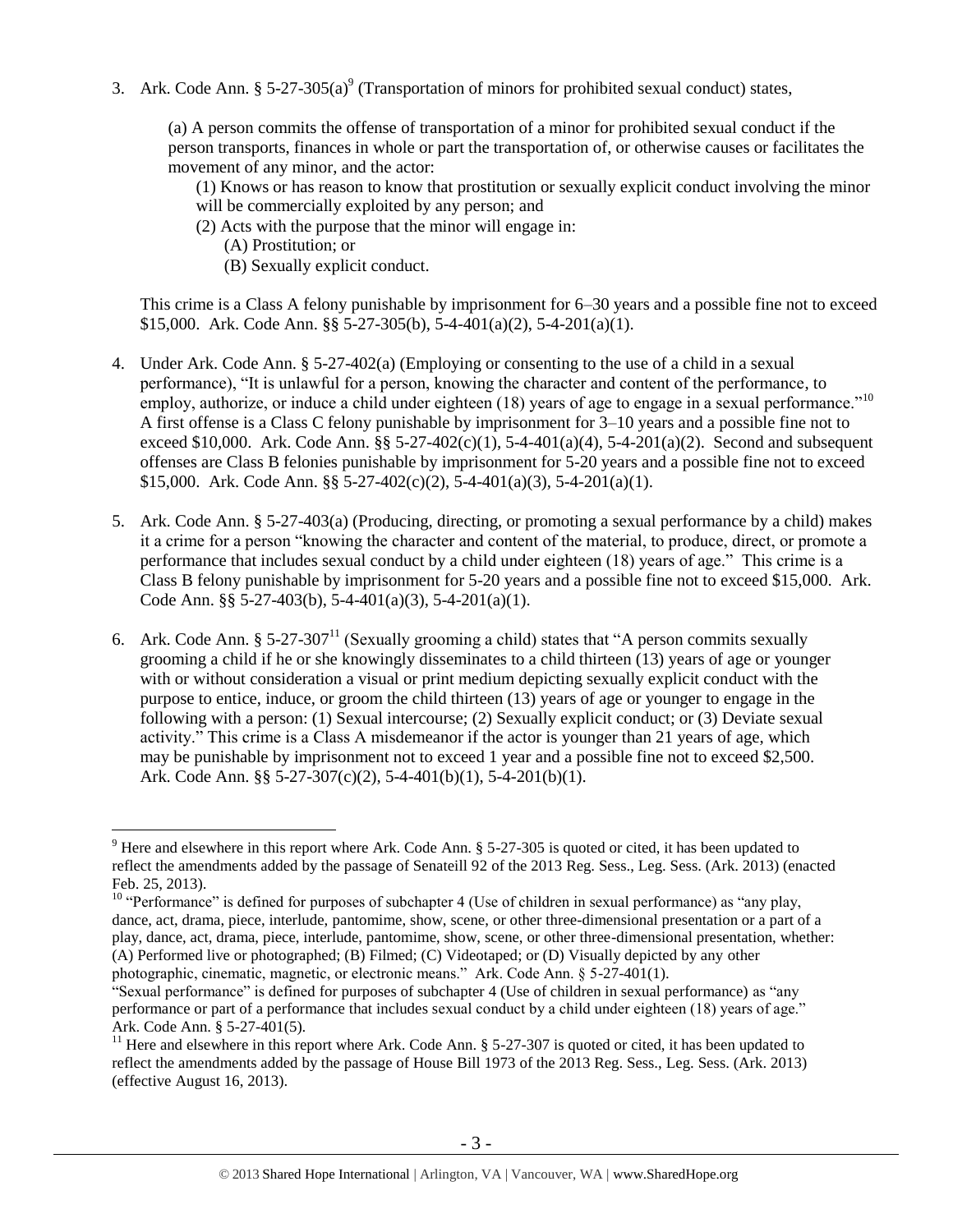Additionally, although not expressly commercial, the following offenses could apply to cases of domestic minor sex trafficking:

1. Ark. Code Ann. § 5-27-306(a)(1), (2) (Internet stalking of a child) makes it a crime for a person over the age of 21 to knowingly use the Internet to do the following:

(1) Seduce, solicit, lure, or entice a child fifteen (15) years of age or younger [or, for purposes of subsection (2), an individual believed to be 15 or younger] in an effort to arrange a meeting with the child for the purpose of engaging in:

- (A) Sexual intercourse;
- (B) Sexually explicit conduct; or
- (C) Deviate sexual activity;
- . . . .

If the individual merely "attempts to arrange a meeting" with a real child or a person believed to be a child, this crime is a Class B felony punishable by imprisonment for 5–20 years and a possible fine not to exceed \$15,000. Ark. Code Ann. §§ 5-27-306(b)(1), (2), 5-4-401(a)(3), 5-4-201(a)(1). If the meeting with the child actually occurs, even if the sexual activity does not occur, the crime is a Class A felony punishable by imprisonment for 6–30 years and a possible fine not to exceed \$15,000. Ark. Code Ann. §§ 5-27-306(b)(3),  $5-4-401(a)(2)$ ,  $5-4-201(a)(1)$ .

2. Ark. Code Ann. § 5-27-306(a)(3), (4) (Internet stalking of a child) makes it a crime for a person over the age of 21 to knowingly use the Internet to do the following:

(3) Compile, transmit, publish, reproduce, buy, sell, receive, exchange, or disseminate the name, telephone number, electronic mail address, residence address, picture, physical description, characteristics, or any other identifying information on a child fifteen (15) years of age or younger [or, for purposes of subsection (4), on an individual that the person believes to be 15 or younger] in furtherance of an effort to arrange a meeting with the child for the purpose of engaging in:

- (A) Sexual intercourse;
- (B) Sexually explicit conduct; or
- (C) Deviate sexual activity;
- . . . .

If the individual merely "attempts to arrange a meeting," with either a real child or a person believed to be a child this crime is a Class B felony punishable by imprisonment for 5–20 years and a possible fine not to exceed \$15,000. Ark. Code Ann. §§ 5-27-306(b)(1), (2), 5-4-401(a)(3), 5-4-201(a)(1). If the meeting with the child actually occurs, even if the sexual activity does not occur, the crime is a Class A felony punishable by imprisonment for 6-30 years and a possible fine not to exceed \$15,000. Ark. Code Ann. §§ 5-27-306(b)(3), 5-4-401(a)(2), 5-4-201(a)(1) .

3. Ark. Code Ann. § 5-27-603(a) (Computer child pornography) establishes a crime when a person knowingly "(1) Compiles, enters into, or transmits by means of computer, makes, prints, publishes, or reproduces by other computerized means, knowingly causes or allows to be entered into or transmitted by means of computer or buys, sells, receives, exchanges, or disseminates any notice, statement, or advertisement or any child's name, telephone number, place of residence, physical characteristics, or other descriptive or identifying information for purposes of facilitating, encouraging, offering, or soliciting sexually explicit conduct of or with any child or another individual believed by the person to be a child, or the visual depiction of the conduct; or (2) Utilizes a computer online service, internet service, or local bulletin board service to seduce, solicit, lure, or entice or attempt to seduce, solicit, lure, or entice a child or another individual believed by the person to be a child, to engage in sexually explicit conduct." This crime is a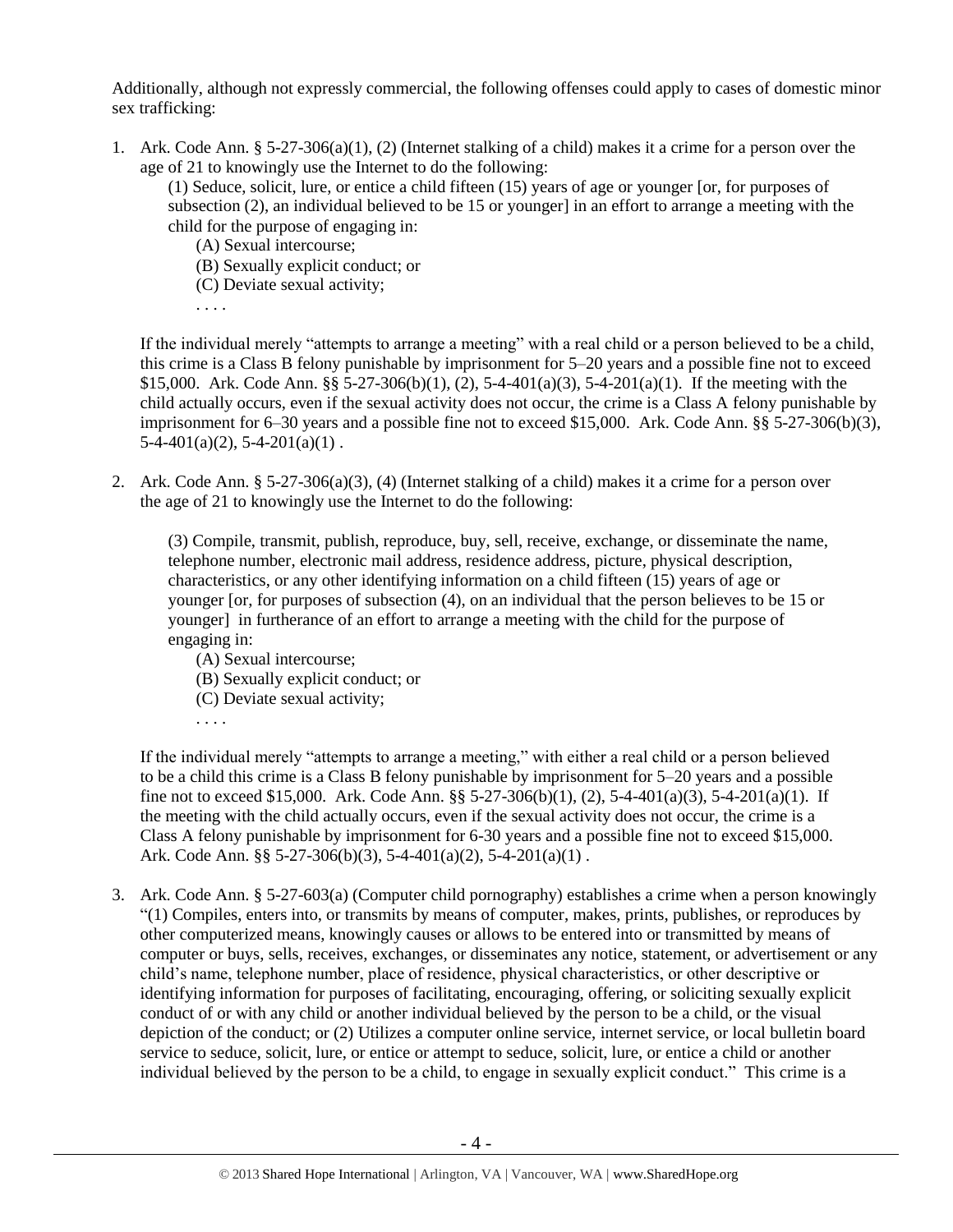Class B felony punishable by imprisonment for 5–20 years and a possible fine not to exceed \$15,000. Ark. Code Ann. §§ 5-27-603(b), 5-4-401(a)(3), 5-4-201(a)(1).

- 4. Ark. Code Ann. § 5-27-605(a)(1) (Computer exploitation of a child) establishes the crime of computer exploitation in the first degree when a person "(A) Causes or permits a child to engage in sexually explicit conduct; and (B) Knows, has reason to know, or intends that the prohibited conduct may be: (i) Photographed; (ii) Filmed; (iii) Reproduced; (iv) Reconstructed in any manner, including on the internet; or (v) Part of an exhibition or performance." A first offense of this crime is a Class B felony punishable by imprisonment for 5–20 years and a possible fine not to exceed \$15,000. Ark. Code Ann. §§ 5-27-605(a)(2)(A), 5-4-401(a)(3), 5-4-201(a)(1). Subsequent offenses are Class A felonies punishable by imprisonment for 6-30 years and a possible fine not to exceed \$15,000. Ark. Code Ann. §§ 5-27-  $605(a)(2)(B)$ , 5-4-401(a)(2), 5-4-201(a)(1).
- 5. Ark. Code Ann. § 5-27-605(b)(1) (Computer exploitation of a child) establishes the crime of second degree computer exploitation of a child if the individual does either of the following: "(A) Photographs or films a child engaged in sexually explicit conduct; or (B) Uses any device, including a computer, to reproduce or reconstruct the image of a child engaged in sexually explicit conduct." This crime is a Class C felony punishable by imprisonment for 3–10 years and a possible fine not to exceed \$10,000. Ark. Code Ann. §§ 5-27-605(b)(2), 5-4-401(a)(4), 5-4-201(a)(2).
- 6. Ark. Code Ann. § 5-14-103(a)(3)(A) (Rape) establishes a crime when a person "engages in sexual intercourse or deviate sexual activity with another person . . . [w]ho is less than fourteen (14) years of age." However, subsection (3)(B) creates an affirmative defense to this provision if "the actor was not more than three (3) years older than the victim." Rape is a Class Y felony punishable by imprisonment for 25–40 years or a life sentence. Ark. Code Ann.  $\S$ § 5-14-103(c), 5-4-401(a)(1).
- <span id="page-4-0"></span>7. Ark. Code Ann. § 5-14-125(a)(3)(A)<sup>12</sup> (Sexual assault in the second degree) establishes a crime when a person over 18 "engages in sexual contact with another person who is: (A) Less than fourteen (14) years of age." This crime is a Class B felony punishable by imprisonment for 5–20 years and a possible fine not to exceed \$15,000. Ark. Code Ann. §§ 5-14-125(b)(1), 5-4-401(a)(3), 5-4-201(a)(1).
- 8. Ark. Code Ann. § 5-14-127(a)(1)(A) (Sexual assault in the fourth degree) establishes a crime if a person 20 or older "[e]ngages in sexual intercourse or deviate sexual activity with another person who is: (i) Less than sixteen (16) years of age; and (ii) Not the person's spouse." For a violation of this subsection, a person is guilty of a Class D felony punishable by imprisonment not to exceed 6 years and a possible fine not to exceed \$10,000. Ark. Code Ann.  $\S$ § 5-14-127(b)(1), 5-4-401(a)(5), 5-4-201(a)(2). The statute also makes it a crime when a person "[e]ngages in sexual contact with another person who is: (i) Less than sixteen (16) years of age; and (ii) Not the person's spouse." Ark. Code Ann.  $\S$  5-14-127(a)(1)(B). This crime is a Class A misdemeanor, which may be punishable by imprisonment not to exceed 1 year and a possible fine not to exceed \$2,500. Ark. Code Ann. §§ 5-14-127(b)(2), 5-4-401(b)(1), 5-4-201(b)(1).
- 9. A violation of Ark. Code Ann.  $\S$  5-14-110(a)(1) (Sexual indecency with a child) occurs if

 $12$  The text of Ark. Code Ann. § 5-14-125 included here and elsewhere in this report includes amendments made by the passage of H.B. No. 829 during the general session of the  $89<sup>th</sup>$  Arkansas General Assembly 2013. (effective August 16, 2013).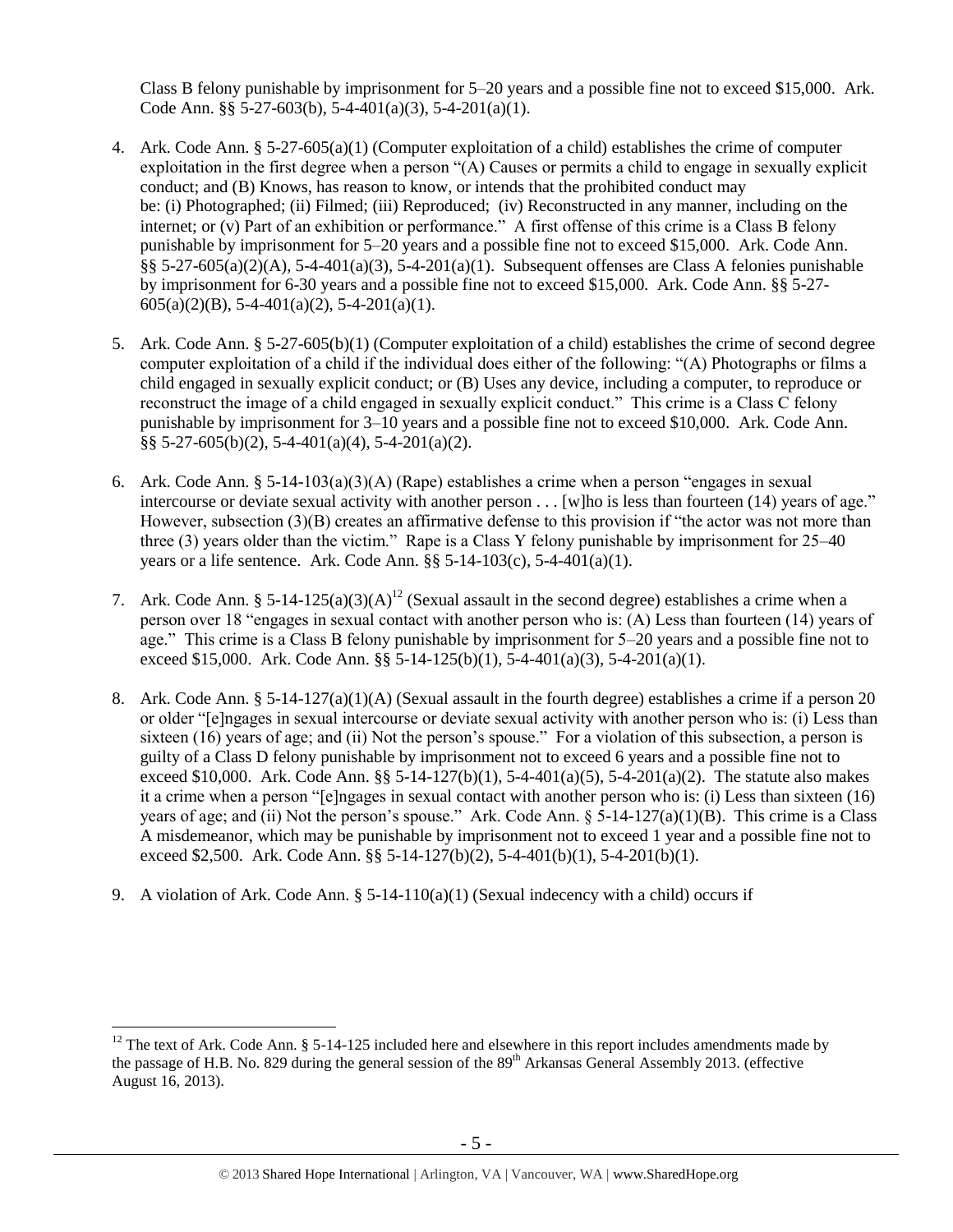- (1) Being eighteen (18) years of age or older, the person solicits<sup>13</sup> another person who is less than fifteen (15) years of age or who is represented to be less than fifteen (15) years of age to engage in:
	- (A) Sexual intercourse;
	- (B) Deviate sexual activity; or
	- (C) Sexual contact.

The crime is a Class D felony punishable by imprisonment not to exceed 6 years and a possible fine not to exceed \$10,000. Ark. Code Ann. §§ 5-14-110(b), 5-4-401(a)(5), 5-4-201(a)(2).

*1.3 Prostitution statutes refer to the sex trafficking statute to identify the commercially sexually exploited minor as a trafficking victim.* 

<span id="page-5-0"></span>Ark. Code Ann. § 5-70-102(a)<sup>14</sup> (Prostitution) refers to the human trafficking statute to establish an affirmative defense to the charge of prostitution for victims of human trafficking under Ark. Code Ann. § 5-18-103. Ark Code Ann. § 5-70-102(c). Ark. Code Ann. 5-18-102(15) (Definitions) defines a victim of human trafficking as a person who has been subjected to trafficking of persons. Additionally, Ark. Code Ann. § 5-70-103 (Sexual solicitation) states establishes an affirmative defense to prosecution if a trafficking victim "solicits or requests a person to engage in sexual activity with him or her in return for a fee." Ark. Code Ann. § 5-70-103(c).

*1.4 The state racketeering or gang crimes statute includes sex trafficking and commercial sexual exploitation of children (CSEC) offenses as predicate acts allowing the statute to be used to prosecute trafficking crimes.* 

Ark. Code Ann. § 5-74-104 (Engaging in a continuing criminal gang, organization, or enterprise) states,

(a)

(1) A person commits the offense of engaging in a continuing criminal gang, organization, or enterprise in the first degree if he or she:

(A) Commits or attempts to commit or solicits to commit a felony predicate criminal offense; and

(B) That offense is part of a continuing series of two (2) or more predicate criminal offenses that are undertaken by that person in concert with two (2) or more other persons with respect to whom that person occupies a position of organizer, a supervisory position, or any other position of management.

(2) A person who engages in a continuing criminal gang, organization, or enterprise in the first degree is guilty of a felony two (2) classifications higher than the classification of the highest underlying predicate offense referenced in subdivision (a)(1)(A) of this section.

(b)

 $\overline{a}$ 

(1) A person commits the offense of engaging in a continuing criminal gang, organization, or enterprise in the second degree if he or she:

(A) Commits or attempts to commit or solicits to commit a felony predicate criminal offense; and

(B) That offense is part of a continuing series of two (2) or more predicate criminal offenses that are undertaken by that person in concert with two (2) or more other persons, but with

<sup>&</sup>lt;sup>13</sup>In *Heape v. State*, the court "h[e]ld that the evidence was sufficient to show that appellant, by offering the girl money in exchange for sex, solicited her to engage in sexual intercourse, deviate sexual activity, or sexual contact." Heape v. State, 192 S.W.3d 281, 286 (Ark. Ct. App. 2004).

<sup>&</sup>lt;sup>14</sup> The text of Ark. Code Ann.  $\S$  5-70-102 included here and elsewhere in this report includes amendments made by the passage of Senate Bill No. 242, Senate Bill No. 869, and House Bill No. 1203 during the general session of the 89th Arkansas General Assembly 2013. (effective August 16, 2013).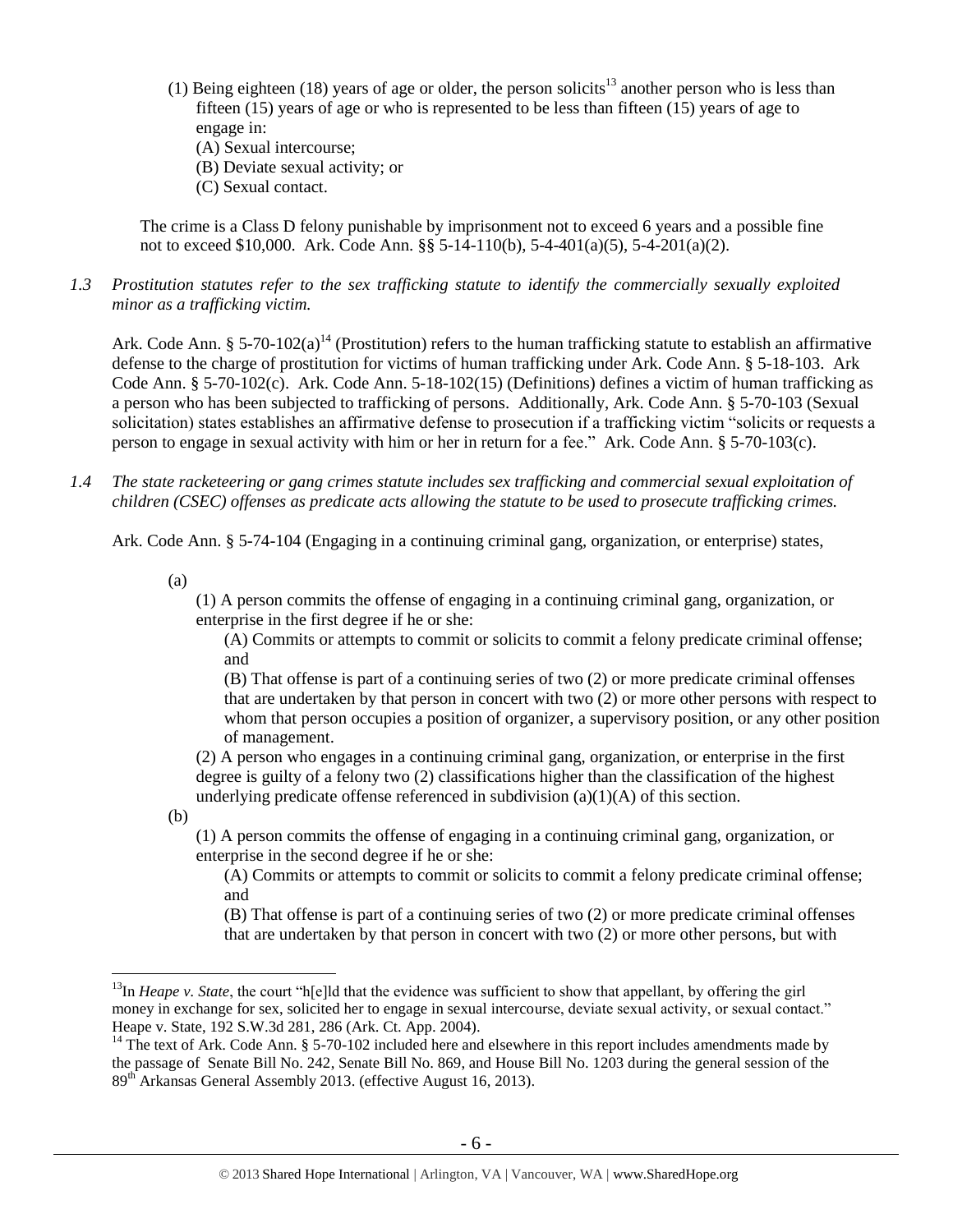respect to whom that person does not occupy the position of organizer, a supervisory position, or any other position of management.

(2) A person who engages in a continuing criminal gang, organization, or enterprise in the second degree is guilty of a felony one (1) classification higher than the classification of the highest underlying predicate offense referenced in subdivision (b)(1)(A) of this section.

(c) A person who engages in a continuing criminal gang, organization, or enterprise when the underlying predicate offense is a Class A felony or a Class Y felony is guilty of a Class Y felony. (d) Any sentence of imprisonment imposed pursuant to this section is in addition to any sentence imposed for the violation of a predicate criminal offense.

Under Ark. Stat. Ann. 5-74-103(4) "Predicate criminal offense" means any violation of Arkansas law that is a crime of violence or a crime of pecuniary gain.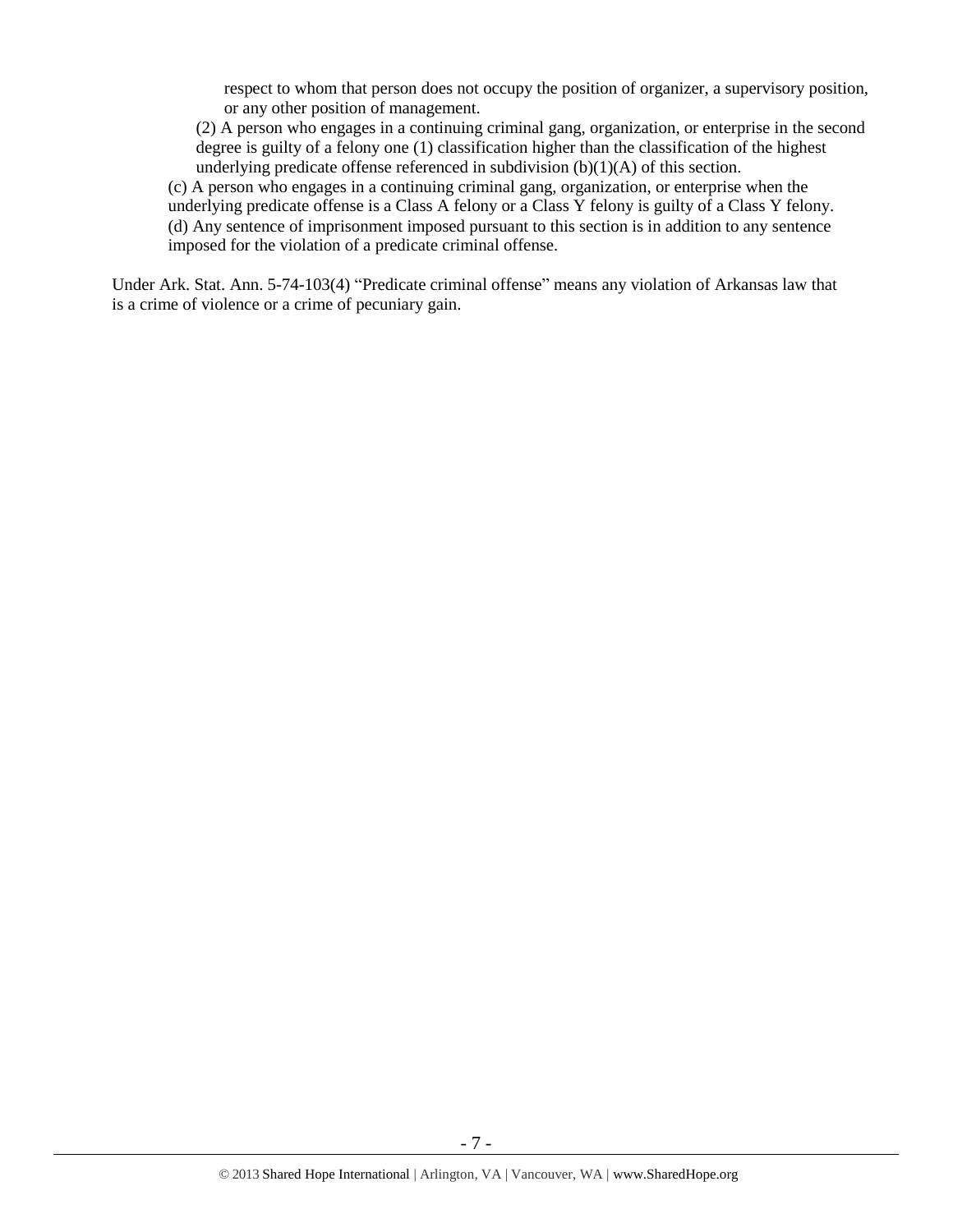#### **FRAMEWORK ISSUE 2: CRIMINAL PROVISIONS ADDRESSING DEMAND**

#### *Legal Components:*

- *2.1 The state sex trafficking law can be applied to the buyers of commercial sex acts with a victim of domestic minor sex trafficking.*
- *2.2 Buyers of commercial sex acts with a minor can be prosecuted under commercial sexual exploitation of children (CSEC) laws.*
- *2.3 Solicitation of prostitution laws differentiate between buying sex acts with an adult and buying sex acts with a minor under 18.*
- *2.4 Penalties for buyers of commercial sex acts with minors are as high as federal penalties.*
- *2.5 Using the Internet to lure, entice, or purchase, or attempt to lure, entice, or purchase commercial sex acts with a minor is a separate crime or results in an enhanced penalty for buyers.*
- *2.6 No age mistake defense is permitted for a buyer of commercial sex acts with any minor under 18.*
- *2.7 Base penalties for buying sex acts with a minor under 18 are sufficiently high and not reduced for older minors.*
- *2.8 Financial penalties for buyers of commercial sex acts with minors are sufficiently high to make it difficult for buyers to hide the crime.*
- *2.9 Buying and possessing child pornography carries penalties as high as similar federal offenses.*
- *2.10 Convicted buyers of commercial sex acts with minors and child pornography are required to register as sex offenders*.

## *Legal Analysis:*

*2.1 The state sex trafficking law can be applied to the buyers of sex with a victim of domestic minor sex trafficking.*

\_\_\_\_\_\_\_\_\_\_\_\_\_\_\_\_\_\_\_\_\_\_\_\_\_\_\_\_\_\_\_\_\_\_\_\_\_\_\_\_\_\_\_\_\_\_\_\_\_\_\_\_\_\_\_\_\_\_\_\_\_\_\_\_\_\_\_\_\_\_\_\_\_\_\_\_\_\_\_\_\_\_\_\_\_\_\_\_\_\_\_\_\_\_

Arkansas law applies to buyers directly under Ark. Code Ann. § 5-18-104 (Patronizing a victim of human trafficking). A person patronizes a victim of human trafficking if he or she "knowingly engages in commercial sexual activity with another person knowing that the other person is a victim of human trafficking." Ark. Code Ann. §5-18-104(a). To be convicted under this provision, the government must prove that the buyer knew the person patronized was a victim of human trafficking.

However, the primary trafficking law, Ark Code Ann. § 5-18-103(4)<sup>15</sup> (Trafficking of persons) also applies to buyers following federal precedent<sup>16</sup> through the term "obtains." It states, "A person commits the offense of trafficking of persons if he or she knowingly …Recruits, entices, solicits, isolates, harbors, transports, provides, maintains, or obtains a minor for commercial sexual activity."<sup>17</sup>

<sup>15</sup> *See supra* note [5.](#page-0-0)

<sup>&</sup>lt;sup>16</sup> See United States v. Jungers, 702 F.3d 1066 (8th Cir. 2013). In this case, the Eighth Circuit specifically addressed whether the federal sex trafficking law, 18 U.S.C. § 1591 (Sex trafficking of children or by force, fraud, or coercion) applies to buyers when it reversed a District of South Dakota ruling that Congress did not intend the string of verbs constituting criminal conduct under 18 U.S.C. § 1591(a)(1) ("recruits, entices, harbors, transports, provides, obtains, or maintains") to reach the conduct of buyers. United States v. Jungers, 834 F. Supp. 2d 930, 931 (D.S.D. 2011). Holding that the conduct of buyers who obtain a child for commercial sex can violate 18 U.S.C. § 1591(a)(1), the Eighth Circuit illustrated through hypothetical buyer scenarios that, under certain circumstances, most of the terms in the string of verbs constituting criminal conduct under 18 U.S.C. § 1591(a)(1) could apply to buyers. While other terms may apply to buyers' conduct under state law as well, the analysis here focuses on the term "obtains" which is most likely to apply in the majority of buyer cases.

<sup>&</sup>lt;sup>17</sup> The Eighth Circuit decision in Jungers clarified that a buyer who "entices" or "obtains" a minor for purposes of commercial sex could violate both the sex trafficking law as well as other statutes that criminalize engaging in commercial sex with a minor. Id. at 1074. ("[W]e do not conclude  $\S$  1591 criminalizes the act of engaging in a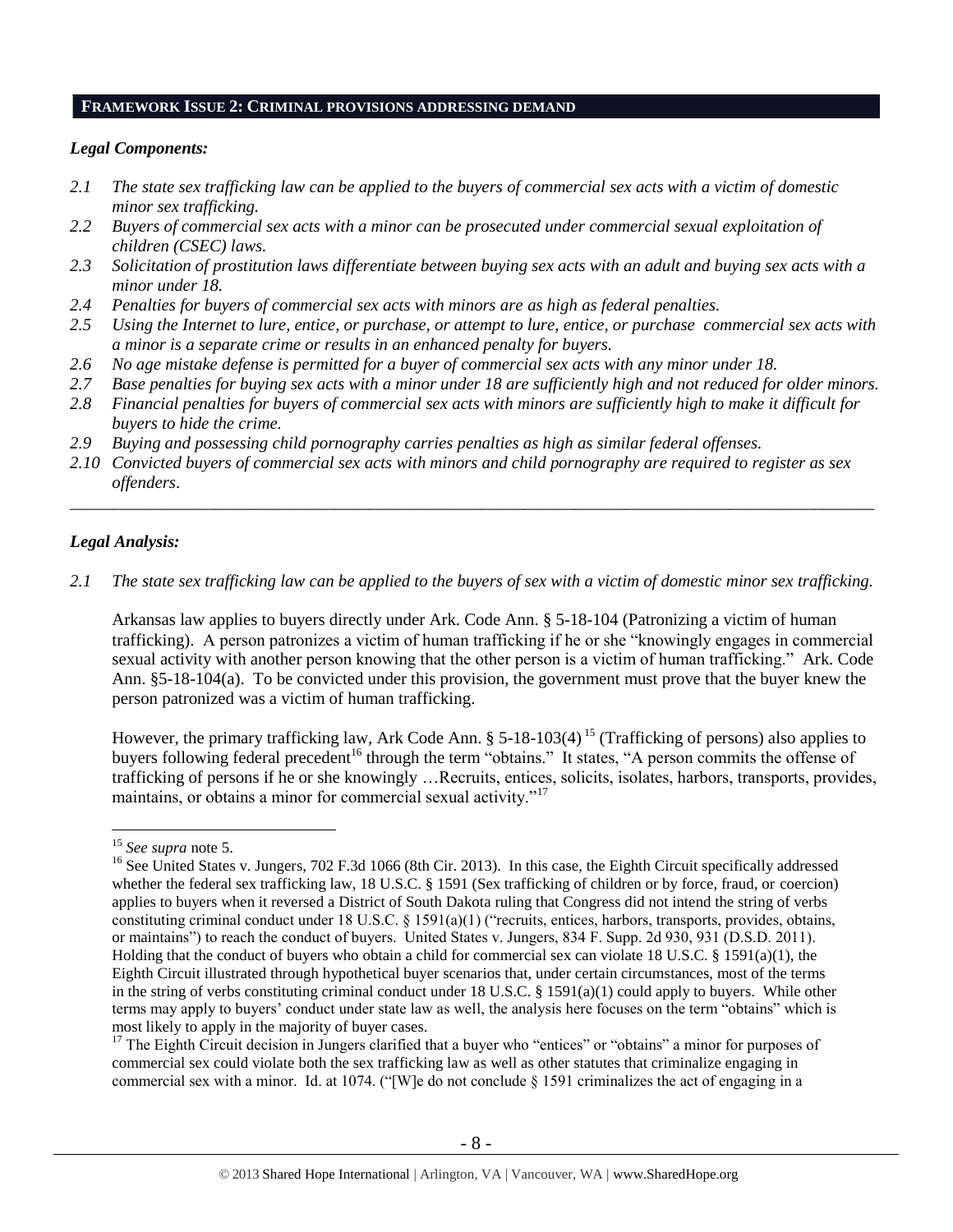Ark Code Ann. § 5-18-103(4)<sup>18</sup> (Trafficking of persons) is a Class Y felony when the victim was a minor at the time of the offense. Ark. Code Ann. 5-18-103(c). A Class Y felony is punishable by 10–40 years, or life. Ark. Code Ann. §§ 5-4-401, 5-4-201(a)(1). Additionally, violators of this statute must pay \$250.00 to be deposited in the Safe Harbor Fund for Sexually Exploited Children. Ark. Code Ann. § 5-18-103(d). Patronizing a victim of human trafficking under Ark. Code Ann. § 5-18-104 is a Class A felony, punishable by 6–30 years in prison and a possible fine not to exceed §15,000. Ark. Code Ann. §§ 5-18-104(b)(2), 5-4-401(2), 5-4-201(a)(1).

*2.2 Buyers of commercial sex acts with a minor can be prosecuted under commercial sexual exploitation of children (CSEC) laws.*

A buyer of commercial sex acts with a minor may be found in violation of Ark. Code Ann. §  $5-27-305(a)^{19}$ (Transportation of minors for prohibited sexual conduct) under certain circumstances. Ark. Code Ann. § 5-27-  $305(a)$  states,

(a) A person commits the offense of transportation of a minor for prohibited sexual conduct if the person transports, finances in whole or part the transportation of, or otherwise causes or facilitates the movement of any minor, and the actor:

(1) Knows or has reason to know that prostitution or sexually explicit conduct involving the minor will be commercially exploited by any person; and

(2) Acts with the purpose that the minor will engage in:

(A) Prostitution; or

(B) Sexually explicit conduct.

This crime is a Class A felony punishable by imprisonment for 6–30 years and a possible fine not to exceed \$15,000. Ark. Code Ann. §§ 5-27-305(b), 5-4-401(a)(2), 5-4-201(a)(1).

However, if not identified as a child sex trafficking or CSEC case, a buyer of sex with a minor 15–18 may be charged with Ark. Code Ann. § 5-70-103 (Sexual solicitation), the same statute that applies for solicitation of adults. Under this statute a buyer of commercial sex is guilty of a crime when "he or she: (1) Offers to pay a fee to a person to engage in sexual activity with him or her or another person; or (2) Solicits or requests a person to engage in sexual activity with him or her in return for a fee." Ark. Code Ann. § 5-70-103(a). For the first offense, this crime is only a Class B misdemeanor, and second and subsequent offenses are Class A misdemeanors. Ark. Code Ann. § 5-70-103(b).

Additionally Ark. Code Ann. § 5-27-307<sup>20</sup> (Sexually grooming a child) may be applied to buyers under some circumstances. A buyer is guilty of sexually grooming a child when he "knowingly disseminates<sup>21</sup> to a child thirteen (13) years of age or younger with or without consideration a visual or print medium depicting sexually

 $\overline{a}$ 

 $^{21}$  Ark. Code Ann. § 5-27-307(a) defines disseminate as "to allow to view, expose, furnish, present, sell, or otherwise distribute."

commercial sex act with a minor. Rather, we conclude a purchaser may be convicted for committing an act prohibited by § 1591 without ever engaging in a sex act.") See also, id. at 1072. ("While the defendants are correct that § 1591 does not criminalize engaging in a commercial sex act with a minor, it does not necessarily follow that the statute only applies to suppliers. The defendants fail to explain why a purchaser who entices, transports, or obtains a child 'for the purpose of a commercial sex act' cannot be guilty of both sex trafficking under § 1591 and subsequently engaging in the commercial sex act prohibited by another applicable statute.")

<sup>18</sup> *See supra* note [5.](#page-0-0)

<sup>19</sup> *See supra* note [9.](#page-2-0)

<sup>&</sup>lt;sup>20</sup> The text of Ark. Code Ann. § 5-27-307 included here and elsewhere in this report includes amendments made by the passage of House Bill No. 1973 during the general session of the  $89<sup>th</sup>$  Arkansas General Assembly 2013. (effective August 16, 2013).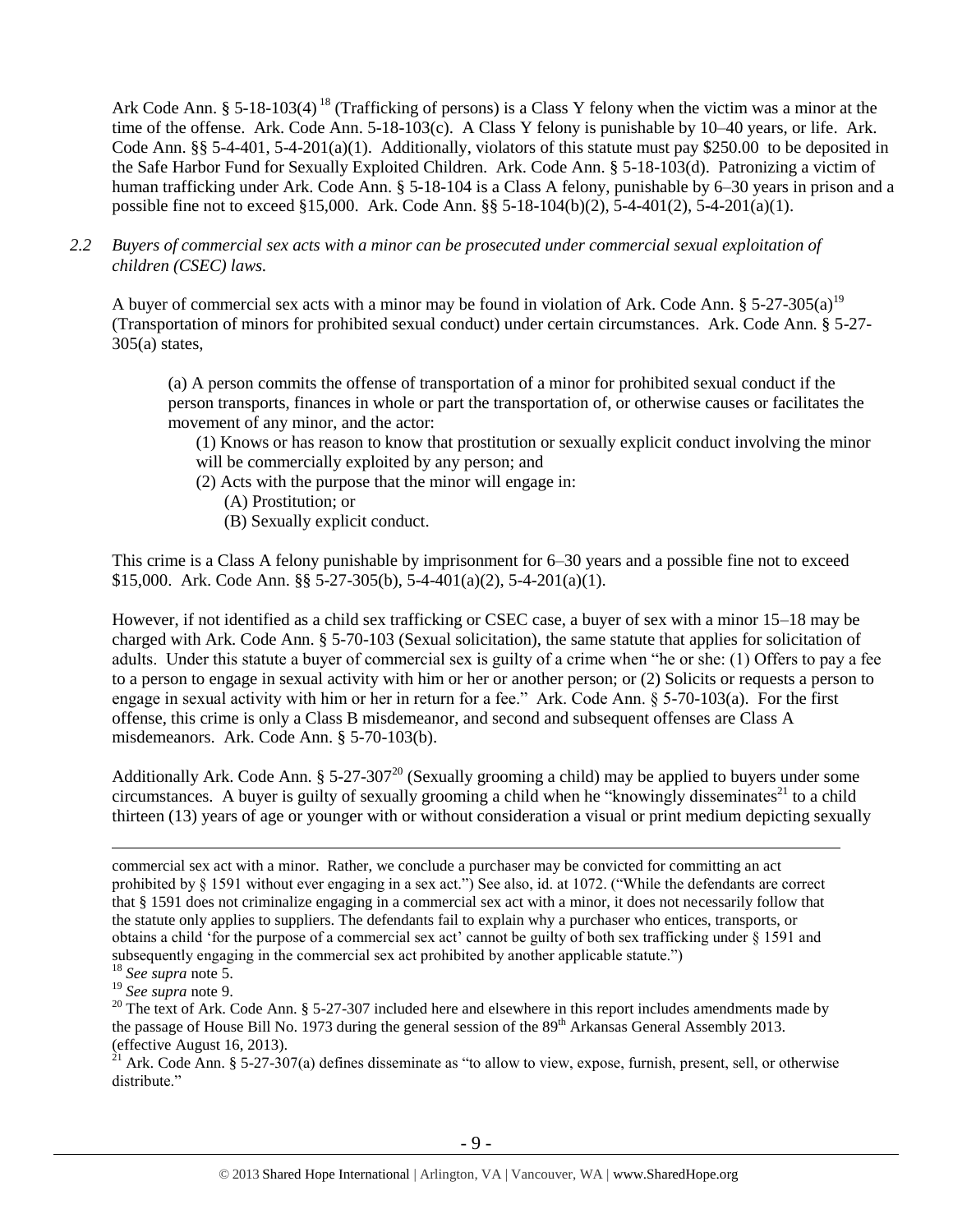explicit conduct with the purpose to entice, induce, or groom the child" into engaging in sexual intercourse, sexually explicit conduct, or deviate sexual activity. Ark. Code Ann. § 5-27-307(b). Sexually grooming a child is considered a Class D felony when the defendant is 21 years or older, and considered a Class A misdemeanor when the defendant is younger than 21 years. Ark. Code Ann.  $\S$  5-27-307(c)(1),(2). A Class D felony sentence can receive up to 6 years. A Class A misdemeanor will not receive more than 1 year. Ark. Code. Ann. § 5-4-  $401(a)(5)$ , (b)(1).

A buyer could also be charged with Ark. Code Ann. § 5-27-209(a) (Contributing to the delinquency of a minor), which, in relevant part, makes it a crime when a person "knowingly aids, causes, or encourages a minor to: (1) Do any act prohibited by law; (2) Do any act that if done by an adult would render the adult subject to a prosecution for an offense punishable by imprisonment." Therefore, a buyer could be charged with this crime by causing a minor to commit the offense of prostitution under Ark. Code Ann. § 5-70-102,<sup>22</sup> a Class A misdemeanor, which may be punishable by imprisonment up to 1 year and a possible fine not to exceed \$2,500. Ark. Code Ann. §§ 5-27-209(b), 5-4-201(b)(1), 5-4-401(b)(1).

<span id="page-9-0"></span>Similarly, the buyer could be charged with Ark. Code Ann. § 5-27-220(a) (Contributing to the delinquency of a juvenile), which creates a Class A misdemeanor when a person "willfully causes, aids, or encourages any minor to do or perform any act which, if done or performed, would make the minor a delinquent juvenile or juvenile in need of supervision within the meaning of this section and the Arkansas Juvenile Code of 1989, § 9-27-301 et seq." A "delinquent juvenile" is defined in Ark. Code Ann. §  $9-27-303(15)(A)^{23}$  as "(A) A juvenile ten (10) years old or older who: has committed an act other than a traffic offense or game and fish violation that, if the act had been committed by an adult, would subject the adult to prosecution for a felony, misdemeanor, or violation," which can include the offense of prostitution under Ark. Code Ann. § 5-70-102.<sup>24</sup> Ark. Code Ann. §§ 5-27-220(d)(1). However, Ark. Code Ann. § 5-27-220 goes on to state in subsection (d)(2) that "the court may suspend or postpone enforcement of any part of the sentence or fine levied under this section if in the judgment of the court the suspension or postponement is in the best interest of the minor that was caused, aided, or encouraged."

Several sexual offense statutes exist that could be used to prosecute a buyer of commercial sex acts with a minor but do not specifically criminalize the commercial sexual exploitation of a child and do not refer to the human trafficking statute to bring these criminal offenses within the ambit of human trafficking under Ark. Code Ann. § 5-18-103(Trafficking of persons).<sup>25</sup> Ark. Code Ann. § 5-14-110(a)(1) (Sexual indecency with a child) occurs when an adult "solicits another person who is less than fifteen (15) years of age or who is represented to be less than fifteen (15) years of age to engage in: (A) Sexual intercourse; (B) Deviate sexual activity; or (C) sexual contact." The crime is a Class D felony punishable by imprisonment not to exceed 6 years and a possible fine not to exceed \$10,000. Ark. Code Ann. §§ 5-14-110(b), 5-4-401(a)(5), 5-4-201(a)(2).

*2.3 Solicitation of prostitution laws differentiate between buying sex acts with an adult and buying sex acts with a minor under 18.*

Arkansas's solicitation for prostitution law does not directly distinguish the purchase of commercial sex acts with children from those with adults. Ark. Code Ann. § 5-70-103(a) (Sexual solicitation) states, "A person

<sup>22</sup> *See supra* note [14.](#page-5-0)

*See infra* Section 5.3 regarding the applicability of Ark. Code Ann. § 5-70-102 (Prostitution) to prosecute prostituted minors.

<sup>&</sup>lt;sup>23</sup> The text of Ark. Code Ann. § 9-27-303 included here and elsewhere in this report includes amendments made by the passage of House Bill No. 1848 during the general session of the  $89<sup>th</sup>$  Arkansas General Assembly 2013. (effective August 16, 2013).

<sup>&</sup>lt;sup>24</sup> See infra note Section 5.3 regarding the applicability of Ark. Code Ann. § 5-70-102 (Prostitution) to prosecute prostituted minors.

<sup>&</sup>lt;sup>25</sup> See supra Section 1.2 for a full description of the sexual offense laws that may be used to prosecute buyers.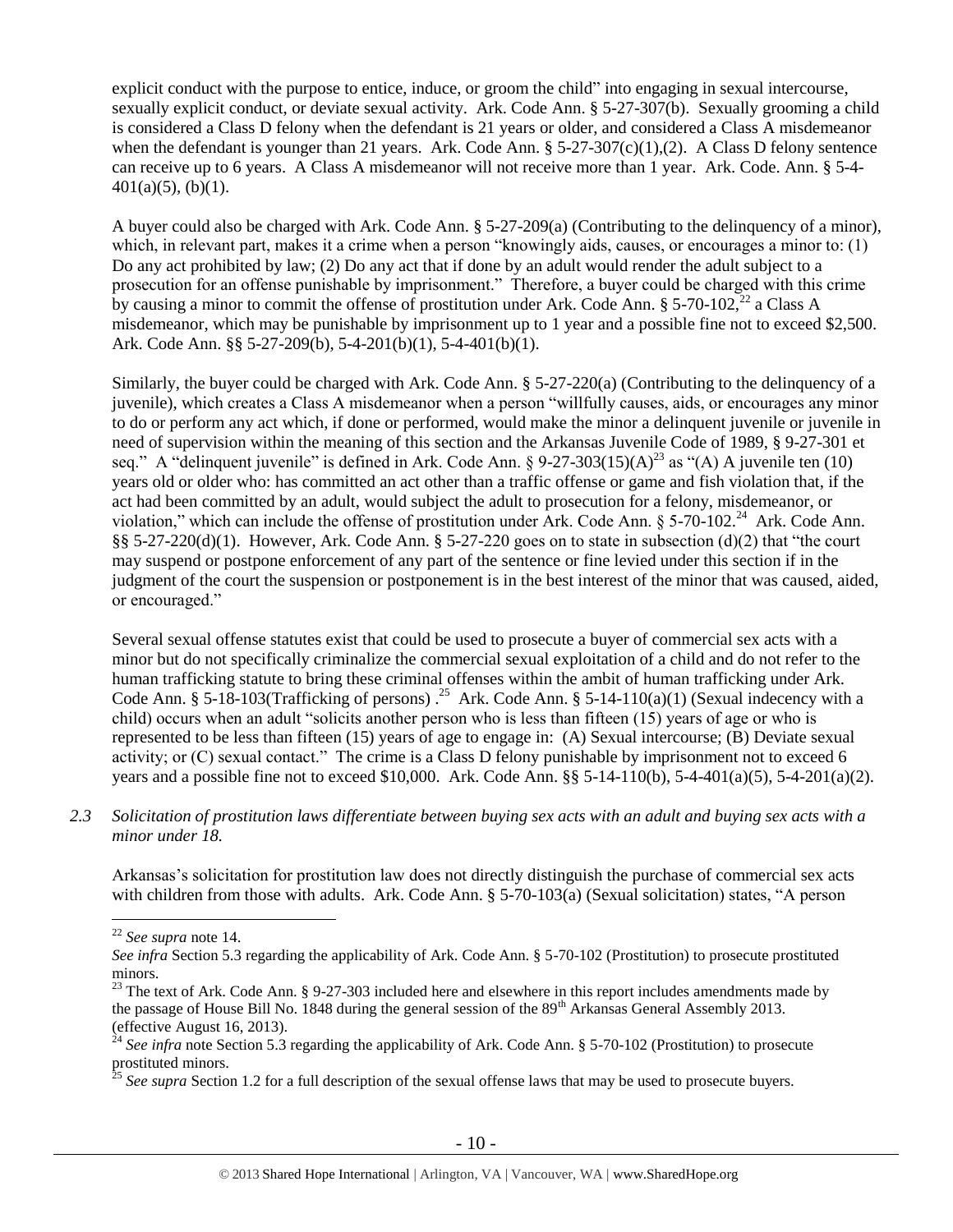commits the offense of sexual solicitation if he or she: (1) Offers or agrees to pay a fee to a person to engage in sexual activity with him or her or another person; or (2) Solicits or requests a person to engage in sexual activity with him or her in return for a fee." A first offense is a Class B misdemeanor, and a second or subsequent offense is a Class A misdemeanor. Ark. Code Ann. § 5-70-103(b).

2.3.1 Recommendation: Amend Ark. Code Ann. § 5-70-103(a) (Sexual solicitation) to make the purchase of commercial sex acts with a child a separate crime that refers to Ark. Code Ann. § 5-18- 101 to 105 (Human Trafficking Act of 2013) for prosecution.

## *2.4 Penalties for buyers of commercial sex acts with minors are as high as federal penalties.*

<span id="page-10-0"></span>Buyers who violate Ark. Code Ann.  $\S 5$ -18-103<sup>26</sup> (Trafficking of persons) will be guilty of a Class Y felony punishable by imprisonment for 10–440 years or life and a mandatory fine of \$250 dollars paid to the Safe Harbor Fund for Sexually Exploited Children Ark. Code Ann. §§ 5-18-1032(c)(2), (d), 5-4-201(a)(1), 5-18-103. Additionally, pursuant to Ark. Code Ann. §  $16-93-618^{27}$  (Parole) a person who was found guilty, or pled guilty, to "trafficking persons a Class Y felony, § 5-18-103" may not be eligible for parole or community correction transfer until the guilty party has served 70 percent of their sentence.

A buyer convicted under Ark. Code Ann. § 5-18-104<sup>28</sup> (Patronizing a victim of human trafficking) faces a Class A felony punishable by 6–30 years imprisonment and a possible fine not to exceed \$ 15,000. Ark. Code Ann. §§ 5-4-401, 5-4-201(a)(1).

If convicted under Ark. Code Ann. §  $5-27-305(a)^{29}$  (Transportation of minors for prohibited sexual conduct) a buyer will be guilty of a Class A felony punishable by imprisonment for 6–30 years and a possible fine not to exceed \$15,000. Ark. Code Ann. §§ 5-27-305(b), 5-4-401(a)(2), 5-4-201(a)(1).

When the minor is under 15 and the buyer is convicted of violating Ark. Code Ann.  $\S$  5-14-110(a)(1) (Sexual indecency with a child), the crime is a Class D felony punishable by imprisonment not to exceed 6 years and a possible fine not to exceed \$10,000. Ark. Code Ann. §§ 5-14-110(b), 5-4-401(a)(5), 5-4-201(a)(2).

If convicted of violating either Ark. Code Ann. § 5-27-209(a) (Contributing to the delinquency of a minor) or Ark. Code Ann. § 5-27-220 (Contributing to the delinquency of a juvenile), the buyer is subject to a Class A misdemeanor, which may be punishable by imprisonment up to 1 year and a possible fine not to exceed \$2,500. Ark. Code Ann. §§ 5-27-209(b), 5-27-220(d)(1), 5-4-201(b)(1), 5-4-401(b)(1).

Under Ark. Code Ann. § 5-70-103 (Sexual solicitation), a first time offense is a Class B misdemeanor regardless of the prostituted person's age. Ark. Code Ann. § 5-70-103(b)(1)., A Class B misdemeanor may be punished by imprisonment up to 90 days and a possible fine not to exceed \$1,000. Ark. Code Ann. § 5-4- 401(b)(2), 5-4-201(b)(2). A second or subsequent offense is a Class A misdemeanor, which may be punished by imprisonment up to 1 year and a possible fine not to exceed \$2,500. Ark. Code Ann. §§ 5-70-103(b)(2), 5-4-  $201(b)(1)$ , 5-4-401(b)(1). Additionally anyone convicted will have to pay a fine of 250 dollars to the Safe Harbor Fund for Sexually Exploited Children. Ark. Code Ann. § 5-70-103(d).

<sup>26</sup> *See supra* note [5.](#page-0-0)

<sup>&</sup>lt;sup>27</sup> The text of Ark. Code Ann. § 16-93-618 included here and elsewhere in this report includes amendments made by the passage of Senate Bill No. 242, Senate Bill No. 1350, and House Bill No. 1203 during the general session of the 89<sup>th</sup> Arkansas General Assembly 2013. (effective August 16, 2013).

<sup>28</sup> *See supra* note 6.

<sup>29</sup> *See supra* note [9.](#page-2-0)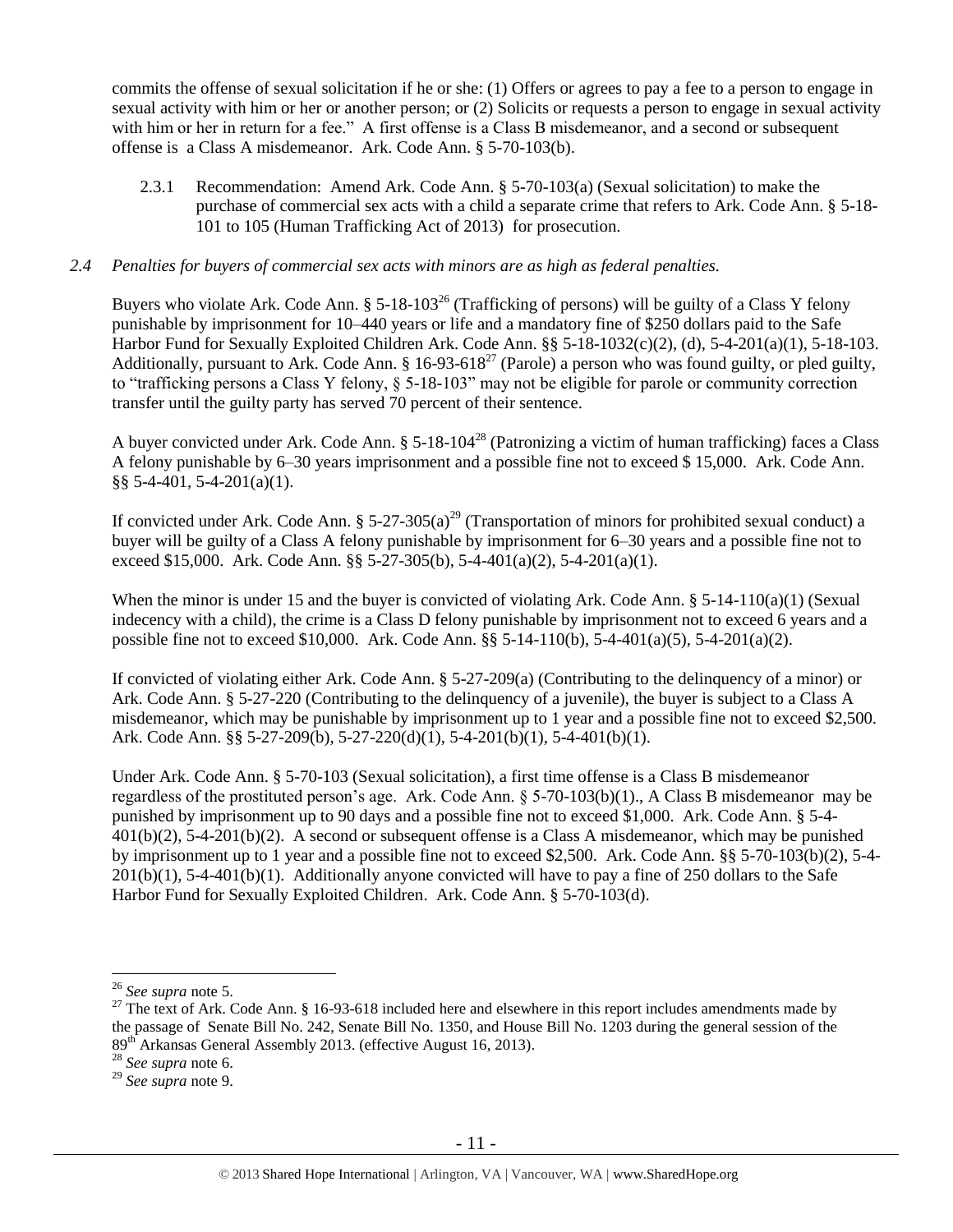Sexual offenses that are not specific to commercial sexual exploitation but may be used to prosecute a buyer are felonies. Under Ark. Code Ann. § 5-27-306(a) (Internet stalking of a child), if a buyer over 21 attempts to arrange a meeting with a child under 15 for sexual purposes and the meeting never occurs, the buyer is guilty of a Class B felony. Ark. Code Ann. § 5-27-306(b)(1). As a Class B felony this crime is punishable by imprisonment for 5-20 years and a possible fine not to exceed \$15,000. Ark. Code Ann. §§ 5-4-401(a)(3), 5-4- 201(a)(1). If the meeting actually occurs, regardless of whether actual sexual intercourse, sexually explicit conduct, or deviate sexual activity occurs, the person is guilty of a Class A felony punishable by imprisonment for 6-30 years and a possible fine not to exceed \$15,000. Ark. Code Ann. §§ 5-27-306(b)(3), 5-4-401(a)(2), 5-  $4-201(a)(1)$ .

When the victim is less than fourteen (14), the buyer could be charged with a Class Y felony under Ark. Code Ann. § 5-14-103 (Rape), punishable by imprisonment for 25–40 years or a life sentence. Ark. Code Ann. §§ 5-14-103(c), 5-4-401(a)(1).

If the buyer is over 18 and charged with a Class B felony under Ark. Code Ann. § 5-14-125 (Sexual assault in the second degree), the buyer is subject to imprisonment for 5–20 years and a possible fine not to exceed \$15,000. Ark. Code Ann. §§ 5-14-125(a)(3)(A), (b)(1), 5-4-401(a)(3), 5-4-201(a)(1). If the buyer is 20 or older and charged with the Class D felony of Ark. Code Ann. § 5-14-127 (Sexual assault in the fourth degree), the buyer is subject to imprisonment not to exceed 6 years and a possible fine not to exceed \$10,000. Ark. Code Ann. §§ 5-14-127(a)(1)(A), (b)(1), 5-4-401(a)(5), 5-4-201(a)(2).

In comparison, if the victim is under the age of 14, a conviction under the TVPA for child sex trafficking is punishable by 15 years to life imprisonment and a fine not to exceed \$250,000. 18 U.S.C. §§ 1591(b)(1),  $3559(a)(1)$ ,  $3571(b)(3)$ . If the victim is between the ages of  $14-17$ , a conviction is punishable by 10 years to life imprisonment and a fine not to exceed \$250,000. 18 U.S.C. §§ 1591(b)(2), 3559(a)(1), 3571(b)(3). A conviction is punishable by mandatory life imprisonment, however, if the buyer has a prior conviction for a federal sex offense<sup>30</sup> against a minor. 18 U.S.C. § 3559 $(e)(1)$ . To the extent buyers can be prosecuted under other federal CSEC laws.<sup>31</sup> a conviction is punishable by penalties ranging from a fine not to exceed \$250,000 to life imprisonment and a fine not to exceed  $$250,000.<sup>32</sup>$ 

 $30$  Pursuant to 18 U.S.C. § 3559(e)(2), "federal sex offense" is defined as

<span id="page-11-0"></span>an offense under section 1591 [18 USCS § 1591] (relating to sex trafficking of children), 2241 [18 USCS § 2241] (relating to aggravated sexual abuse), 2242 [18 USCS  $\S$  2242] (relating to sexual abuse), 2244(a)(1) [18 USCS § 2244(a)(1)] (relating to abusive sexual contact), 2245 [18 USCS § 2245] (relating to sexual abuse resulting in death), 2251 [18 USCS § 2251] (relating to sexual exploitation of children), 2251A [18 USCS  $\S 2251$ A] (relating to selling or buying of children), 2422(b) [18 USCS  $\S 2422$ (b)] (relating to coercion and enticement of a minor into prostitution), or  $2423(a)$  [18 USCS §  $2423(a)$ ] (relating to transportation of minors).

<sup>31</sup> 18 U.S.C. §§ 2251A(b) (Selling or buying of children), 2251(a) (Sexual exploitation of children), 2423(a) (Transportation of a minor with intent for minor to engage in criminal sexual activity), 2422(a) (Coercion and enticement), 2252(a)(2), (a)(4) (Certain activities relating to material involving the sexual exploitation of minors). <sup>32</sup> 18 U.S.C. §§ 2251A(b) (conviction punishable by imprisonment for 30 years to life and a fine), 2251(e) (conviction punishable by imprisonment for 15–30 years and a fine), 2423(a) (conviction punishable by imprisonment for 10 years to life and a fine), 2422(a) (conviction punishable by a fine, imprisonment up to 20 years, or both),  $2252(a)(2)$ , (4) (stating that a conviction under subsection (a)(2) is punishable by imprisonment for 5–20 years and a fine, while a conviction under subsection (a)(4) is punishable by imprisonment up to 10 years, a fine, or both.); *see also* 18 U.S.C §§ 3559(a)(1) (classifying all of the above listed offenses as felonies), 3571(b)(3) (providing a fine up to \$250,000 for any felony conviction).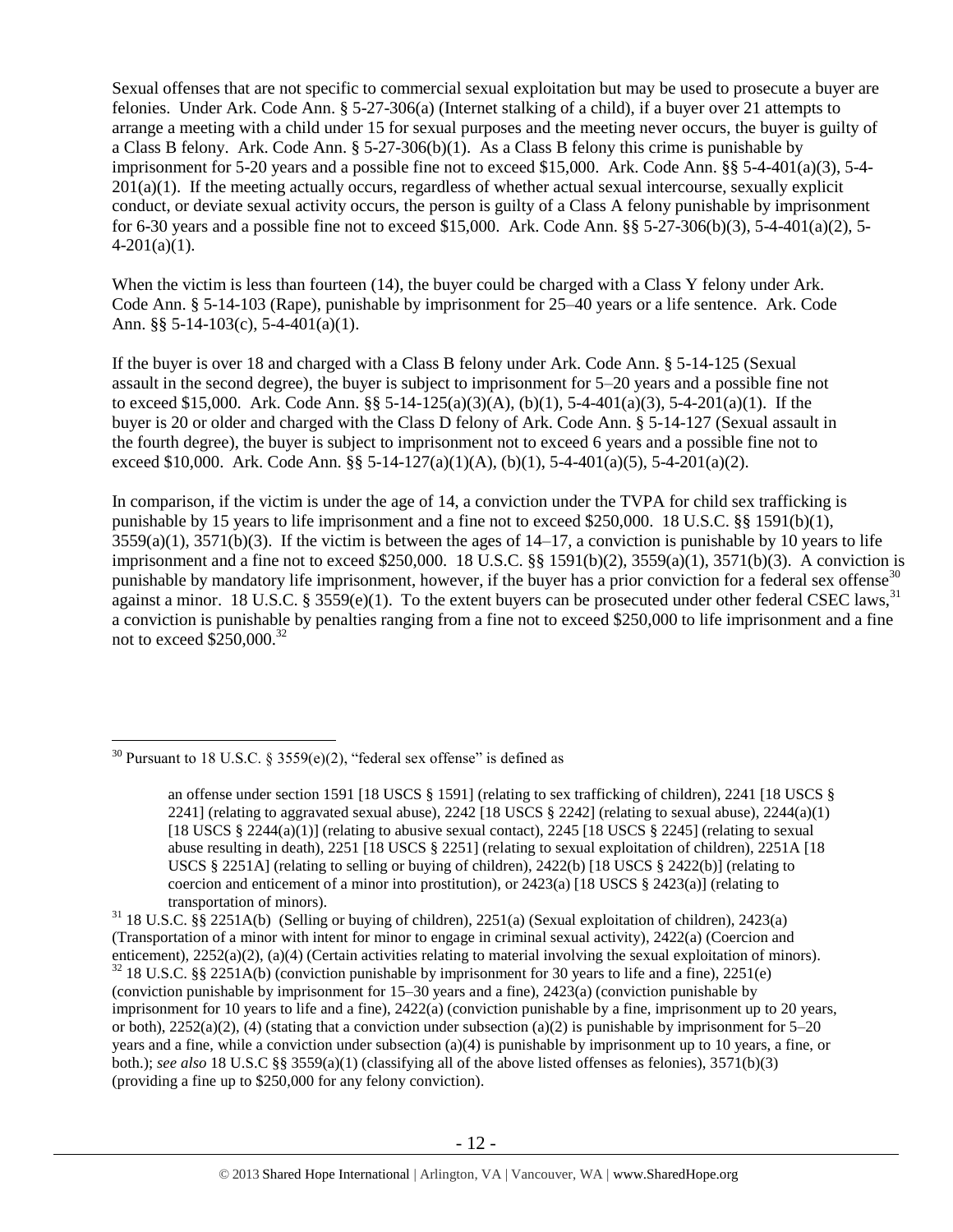*2.5 Using the Internet to lure, entice, or purchase, or attempt to lure, entice, or purchase commercial sex acts with a minor is a separate crime or results in an enhanced penalty for buyers.*

Ark. Code Ann. § 5-27-306(a) (Internet stalking of a child) states in part,

A person commits the offense of internet stalking of a child if the person being twenty-one (21) years of age or older knowingly uses a computer online service, internet service, or local internet bulletin board service to:

(1) Seduce, solicit, lure, or entice a child fifteen (15) years of age or younger in an effort to arrange a meeting with the child for the purpose of engaging in:

(A) Sexual intercourse;

- (B) Sexually explicit conduct; or
- (C) Deviate sexual activity;

. . . (3) Compile, transmit, publish, reproduce, buy, sell, receive, exchange, or disseminate the name, telephone number, electronic mail address, residence address, picture, physical description, characteristics, or any other identifying information on a child fifteen (15) years of age or younger in furtherance of an effort to arrange a meeting with the child for the purpose of engaging in:

- (A) Sexual intercourse;
- (B) Sexually explicit conduct; or
- (C) Deviate sexual activity;

. . . .

If the individual "attempts to arrange a meeting," the buyer is guilty of a Class B felony punishable by imprisonment for 5–20 years and a possible fine not to exceed \$15,000. Ark. Code Ann. §§ 5-27-306(b)(1), (2),  $5-4-401(a)(3)$ ,  $5-4-201(a)(1)$ . If the meeting with the child actually occurs, even if the sexual activity does not occur, the person is guilty of a Class A felony punishable by imprisonment for 6-30 years and a possible fine not to exceed \$15,000. Ark. Code Ann. §§ 5-27-306(b)(3), 5-4-401(a)(2), 5-4-201(a)(1).

It is also possible that a buyer could be prosecuted under Ark. Code Ann. § 5-27-603 (Computer child pornography), which states that it is a Class B felony for a person to "[u]tilize[] a computer online service, internet service, or local bulletin board service to seduce, solicit, lure, or entice or attempt to seduce, solicit, lure, or entice a child or another individual believed by the person to be a child, to engage in sexually explicit conduct." Ark. Code Ann.  $\S 5-27-603(a)(2)$ , (b). For the purpose of this statute, a child is defined as "any person under seventeen (17) years of age." Ark. Code Ann. § 5-27-601(1).

*2.6 No age mistake defense is permitted for a buyer of commercial sex acts with any minor under 18.*

While Ark. Code Ann. §  $5-27-305(a)^{33}$  (Transportation of minors for prohibited sexual conduct) does not prohibit a buyer from asserting a mistake of age defense, Ark. Code Ann.  $\S 5$ -18-103<sup>34</sup> (Trafficking of persons) does. Ark. Code Ann. § 5-18-103(b) states that there is no defense for a defendant who lacks knowledge of the minor's age, nor is it a defense if the defendant "mistakenly believed a victim was not a minor." Ark. Code Ann. § 5-18-103(b)(1), (2).

However, Ark. Code Ann. § 5-18-104<sup>35</sup> (Patronizing a victim of human trafficking) expressly states that a defendant must know that the person from whom sexual acts are purchased is a victim of human trafficking.

<sup>33</sup> *See supra* note [9.](#page-2-0)

<sup>34</sup> *See supra* note [5.](#page-0-0)

<sup>35</sup> *See supra* note [3.](#page-0-1)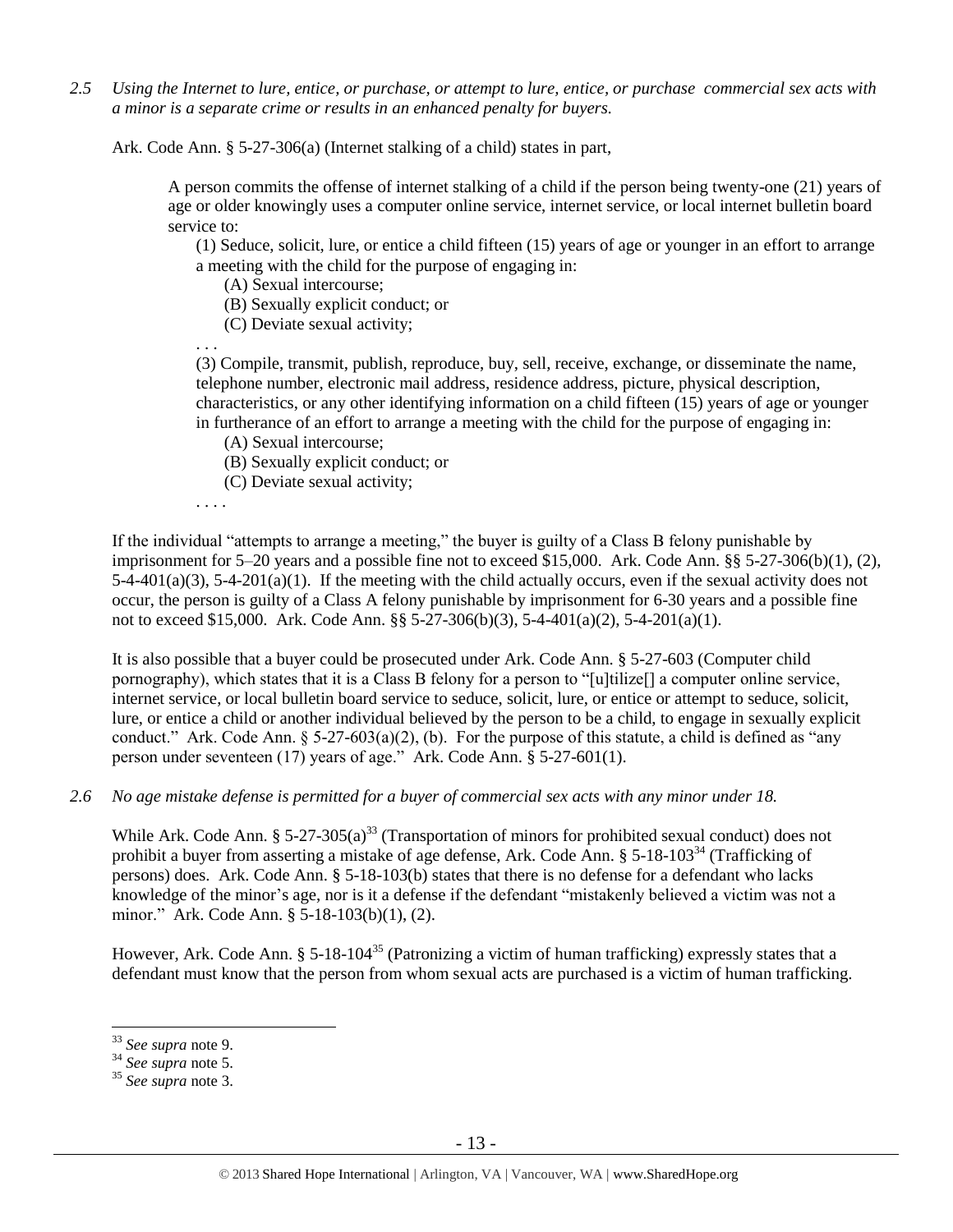Ark. Code Ann. § 5-27-602(c) (Distributing, possessing, or viewing of matter depicting sexually explicit conduct involving a child) states, "It is an affirmative defense to a prosecution under this section that the defendant in good faith reasonably believed that the person depicted in the matter was seventeen (17) years of age or older." In addition, traffickers (and potentially facilitators) who commit subchapter 4 (Use of Children in Sexual Performances) offenses can assert an affirmative defense pursuant to Ark. Code Ann. § 5-27-404 (Good faith defense) "that the defendant in good faith reasonably believed that the person who engaged in the sexual conduct was eighteen (18) years of age or older."

Similarly, there are no specific provisions prohibiting a defendant charged under Ark. Code Ann. § 5-27-209 (Contributing to the delinquency of a minor) and Ark. Code Ann. § 5-27-220 (Contributing to the delinquency of a juvenile) from using the age mistake defense for buying commercial sex with a minor. In general, a mistake of fact defense is only allowed if "the actor engaged in the conduct charged to constitute the offense under a mistaken belief of fact if: (1) The statute defining the offense or a statute relating to the offense expressly provides that a mistaken belief of fact constitutes a defense; or (2) Mistaken belief of fact establishes a defense of justification provided by § 5-2-601 et seq. [provisions unrelated to CSEC or sexual offenses against children]." Ark. Code Ann.  $\S$  5-2-206(a).<sup>36</sup>

- 2.6.1 Recommendation: Amend Ark. Code Ann. § 5-27-602(c) (Distributing, possessing, or viewing of matter depicting sexually explicit conduct involving a child) and § 5-27-404 (Good faith defense) to repeal the affirmative defenses provided under those provisions.
- 2.6.2 Recommendation: Amend Ark. Code Ann. § 5-18-104 (Patronizing a victim of human trafficking) § 5- 27-305(a) (Transportation of minors for prohibited sexual conduct) to prohibit a mistake of age defense in trafficking and CSEC prosecutions.

## *2.7 Base penalties for buying sex acts with a minor under 18 are sufficiently high and not reduced for older minors.*

Both Ark. Code Ann. § 5-18-103<sup>37</sup> (Trafficking of persons) and § 5-18-104<sup>38</sup> (Patronizing a victim of human trafficking) provide substantial base penalties for all offenses against a minor under 18. Ark. Code Ann. § 5-18- 103<sup>39</sup> (Trafficking of persons) is a Class Y felony punishable by imprisonment for 10–40 years and a mandatory fine of \$250 paid to the Safe Harbor Fund for Sexually Exploited Children. Ark. Code Ann. §§ 5-18-103(c), 5- 4-401(a)(2). Ark. Code Ann. § 5-18-104<sup>40</sup> (Patronizing a victim of human trafficking) is a Class A felony punishable by 6–30 years imprisonment and a possible fine not to exceed \$ 15,000. Ark. Code Ann. §§ 5-4- 401, 5-4-201(a)(1).

Ark. Code Ann. §  $5-27-305(a)^{41}$  (Transportation of minors for prohibited sexual conduct) likewise does not stagger penalties based on the age of the minor victim.

In contrast, a buyer of sex acts with a minor age 15–18 faces only a Class A misdemeanor under Ark. Code Ann. § 5-27-220 (Contributing to the delinquency of a juvenile) or Ark. Code Ann. § 5-27-209 (Contributing to the delinquency of a minor). Ark. Code Ann.  $\S$ § 5-27-220(d)(1), 5-27-209(b), 5-25-101(4). A Class A misdemeanor is punishable by imprisonment up to 1 year and a possible fine not to exceed \$2,500. Ark. Code Ann. §§ 5-4-201(b)(1), 5-4-401(b)(1).

<sup>&</sup>lt;sup>36</sup> Ark. Code Ann. § 5-2-206(e) (Ignorance or mistake) states, "A mistake of law other than as to the existence or meaning of the statute under which the defendant is prosecuted is relevant to disprove the specific culpable mental state required by the statute under which the defendant is prosecuted."

<sup>37</sup> *See supra* note [5.](#page-0-0)

<sup>38</sup> *See supra* note 6.

<sup>39</sup> *See supra* note [5.](#page-0-0)

<sup>40</sup> *See supra* note 6.

<sup>41</sup> *See supra* note [9.](#page-2-0)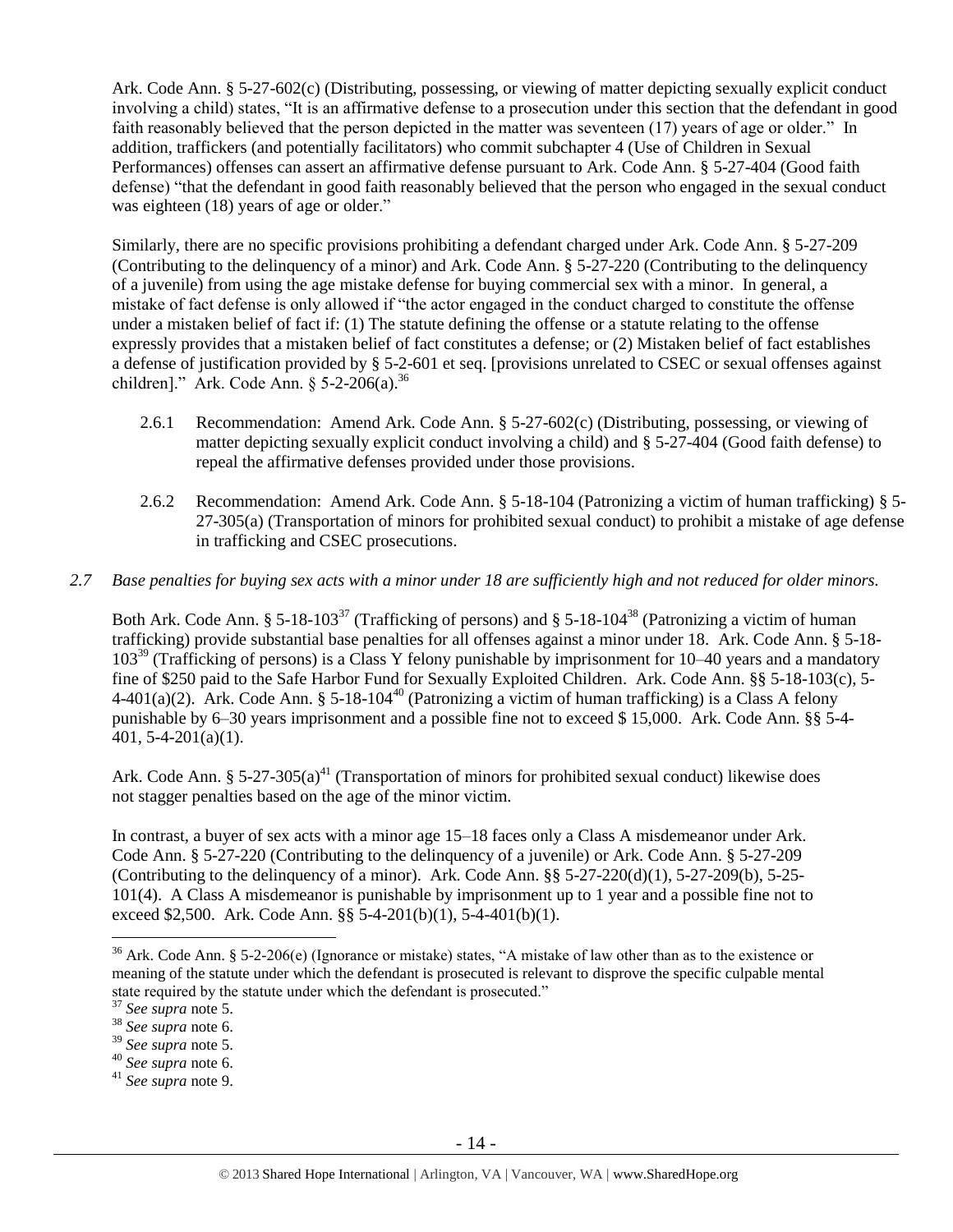## *2.8 Financial penalties for buyers of commercial sex acts with minors are sufficiently high to make it difficult for buyers to hide the crime.*

Fines for trafficking and CSEC crimes range greatly. While convictions under Ark. Ann. Code  $\S 5{\text -}18{\text -}103^{42}$ (Trafficking of persons) do not carry a fine when the victim is a minor, anyone convicted of human trafficking must deposit \$250 into the Safe Harbor Fund for Sexually Exploited Children. Additionally, buyers convicted under Ark. Code Ann. 5-18-104 (Patronizing a victim of human trafficking) face a fine of up to \$15,000. If convicted of violating Ark. Code Ann.  $\S 5$ -14-110(a)(1) (Sexual indecency with a child), a fine not to exceed \$10,000 may be assessed for this Class D felony. Ark. Code Ann. §§ 5-14-110(b), 5-4-201(a)(2). If convicted of violating either Ark. Code Ann. § 5-27-209(a) (Contributing to the delinquency of a minor) or Ark. Code Ann. § 5-27-220(a) (Contributing to the delinquency of a juvenile), the buyer is subject to a Class A misdemeanor, which may be punishable by a fine not to exceed \$2,500. Ark. Code Ann. §§ 5-27-209(b), 5-27-  $220(d)(1)$ , 5-4-201(b)(1). A first offense under Ark. Code Ann. § 5-70-103 (Sexual solicitation) is a Class B misdemeanor subject to a possible fine not to exceed \$1,000, and a second offense is a Class A misdemeanor with a possible fine not to exceed \$2,500. Ark. Code Ann. §§ 5-70-103(b), 5-4-201(b). Those convicted will also be ordered to pay a \$250.00 fine "deposited into the Safe Harbor Fund for Sexually Exploited Children." Ark. Ann. Code § 5-70-103(d). Additionally, if a person is convicted of "offering to pay, agreeing to pay, or paying a fee to engage in sexual activity" they will be ordered to pay a fine of 250 dollars deposited into the Safe Harbor Fund for Sexually Exploited Children. Ark. Code Ann. § 5-70-102<sup>43</sup>.

If convicted of Ark. Code Ann. § 5-27-306(a) (Internet stalking of a child), potentially applicable to CSEC crimes, even if the meeting never occurs, the buyer is still guilty of a Class B felony with a possible fine not to exceed \$15,000. Ark. Code Ann.  $\S$ § 5-27-306(b)(1), 5-4-201(a)(1). If the meeting does occur, the person is guilty of a Class A felony and subject to a possible fine not to exceed \$15,000. Ark. Code Ann. §§ 5-27-  $306(b)(3)$ , 5-4-201(a)(1).

If the buyer is convicted of violating Ark. Code Ann. §  $5-14-125(a)(3)(A)^{44}$  (Sexual assault in the second degree), the buyer is guilty of a Class B felony and is subject to a possible fine not to exceed \$15,000. Ark. Code Ann. §§ 5-14-125(a)(3), (b)(1), 5-4-201(a)(1). Ark. Code Ann. § 5-14-127(a)(1)(A) (Sexual assault in the fourth degree) is a Class D felony with a possible fine not to exceed \$10,000. Ark. Code Ann. §§ 5-14-127, (b)(1), 5-4-201(a)(2).

A buyer could also be required to pay restitution to the victim under Ark. Code Ann.  $\S$  5-4-205(a)(1) (Restitution), which states that "[a] defendant who is found guilty or who enters a plea of guilty or nolo contendere to an offense may be ordered to pay restitution." The restitution is based on the "actual economic loss caused to a victim by the offense" and if bodily injury has occurred, the restitution order may require the defendant to, among other things, "[p]ay the cost of a necessary medical or related professional service or device relating to physical, psychiatric, and psychological care, including nonmedical care and treatment rendered in accordance with a recognized method of healing; . . .[p]ay the cost of necessary physical and occupational therapy and rehabilitation; [and] . . . [r]eimburse the victim for income lost by the victim as a result of the offense," with a maximum income reimbursement of \$50,000. Ark. Code Ann. § 5-4-205(b)(1), (2).

<sup>42</sup> *See supra* note [5.](#page-0-0)

<sup>43</sup> *See supra* note [14.](#page-5-0)

<sup>44</sup> *See supra* note [12.](#page-4-0)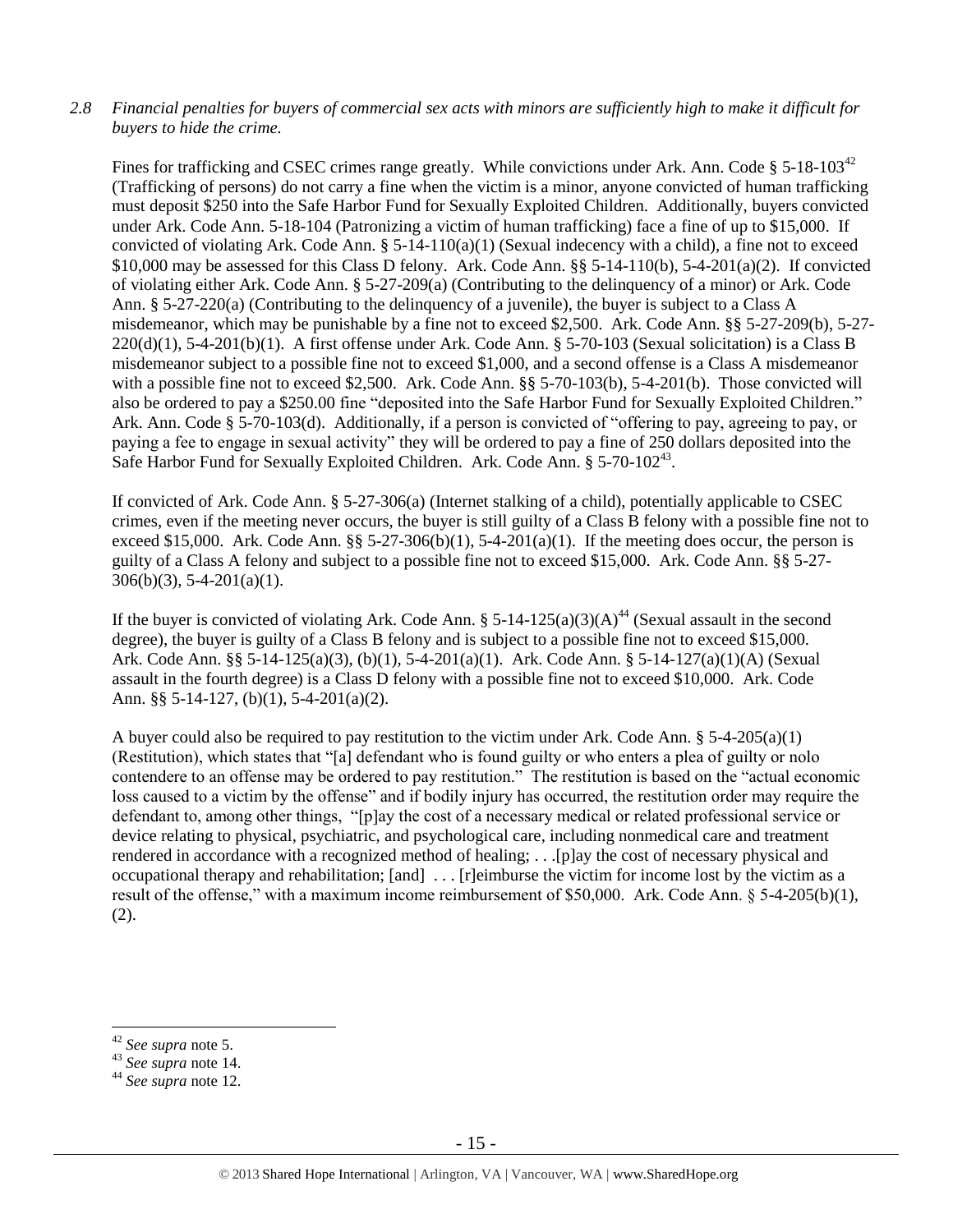Buyers also face vehicle asset forfeiture pursuant to Ark. Code Ann. § 5-5-201(a)(5)<sup>45</sup> (Forfeiture, criminal conveyances) which requires anyone convicted under Ark. Code Ann. § 5-18-103 (Trafficking of persons) to forfeit "any conveyance, including an aircraft, motor vehicle, or vessel" if it is used "in the commission or attempt" of the crime. Additionally any conveyance "may be seized by any law enforcement agent upon process issued by any court having jurisdiction" when there is probable cause indicating that the conveyance was "used in the commission or attempt" of trafficking of persons, § 5-18-103. Ark. Code Ann. § 5-5-202.<sup>46</sup>

Additionally, under Ark. Code Ann. § 5-5-101(a) (Disposition of contraband and seized property), "Any seized property shall be returned to the rightful owner or possessor of the seized property except contraband owned by a defendant." Pursuant to Ark. Code Ann.  $\S$  5-5-101(b)(1) contraband is defined as including the following:

(A) Article possessed under a circumstance prohibited by law;

(B) Weapon or other instrument used in the commission or attempted commission of a felony;

(C) Visual, print, or electronic medium that depicts sexually explicit conduct involving a child prohibited under § 5-27-304;

(D) Visual, print, or electronic medium that contains a sexual performance of a child prohibited under § 5-27-403;

(E) Item the possession of which is prohibited by § 5-27-602 [Distributing, possessing, or viewing of matter depicting sexually explicit conduct involving a child];

(F) Item the production of which is prohibited by § 5-27-603 [Computer child pornography];

(G) Item the production of which is prohibited by § 5-27-605 [Computer exploitation of a child]; or (H) Other article designated "contraband" by law.

Contraband listed in Ark. Code Ann. § 5-5-101(b)(1)(C)-(H) shall be destroyed. Ark. Code Ann. § 5-5-  $101(c)(1)$ . Other contraband may be retained for use by law enforcement or sold, the proceeds to be used to reimburse the rightful owner or to be "paid into the general fund of the county, city, or town whose law enforcement agency performed the seizure." Ark. Code Ann. § 5-5-101(g).

Buyers are also subject to civil judgments. Under Ark. Code Ann. § 16-118-109<sup>47</sup> (Civil cause of action for victims of human trafficking), a prevailing plaintiff is entitled to attorney's fees and costs and may be awarded actual, compensatory, or punitive damages, injunctive relief, and if the defendant's acts were willful and malicious, the plaintiff may be awarded treble damages. Ark. Code Ann. § 16-118-109 (b)-(e).

*2.9 Buying and possessing child pornography carries penalties as high as similar federal offenses.*

 $\overline{a}$ 

Two Arkansas statutes establish crimes for buying and possessing child pornography in Arkansas.

Under Ark. Code Ann. § 5-27-304(a)(2) (Pandering or possessing visual or print medium depicting sexually explicit conduct involving a child) it is illegal to "[k]nowingly solicit, receive, purchase, exchange, possess, view, distribute, or control any visual or print medium depicting a child participating or engaging in sexually explicit conduct." A first violation of this section is a Class C felony punishable by imprisonment for 3–10 years and a possible fine not to exceed \$10,000. Ark. Code Ann. §§ 5-27-304(b)(1), 5-4-401(a)(4), 5-4-

 $45$  The text of Ark. Code Ann. § 5-5-201 included here and elsewhere in this report includes amendments made by the passage of House Bill No. 1581 during the general session and the passage of House Bill No. 2250 during the general session of the 89<sup>th</sup> Arkansas General Assembly 2013. (effective August 16, 2013).

 $^{46}$  The text of Ark. Code Ann. § 5-5-202 included here and elsewhere in this report includes amendments made by the passage of House Bill No. 1581 during the general session of the 89<sup>th</sup> Arkansas General Assembly 2013. (effective August 16, 2013).

 $47$  The text of Ark. Code Ann. § 16-118-109 included here and elsewhere in this report includes amendments made by the passage of House Bill No. 1203 during the general session of the 89<sup>th</sup> Arkansas General Assembly 2013. (effective August 16, 2013).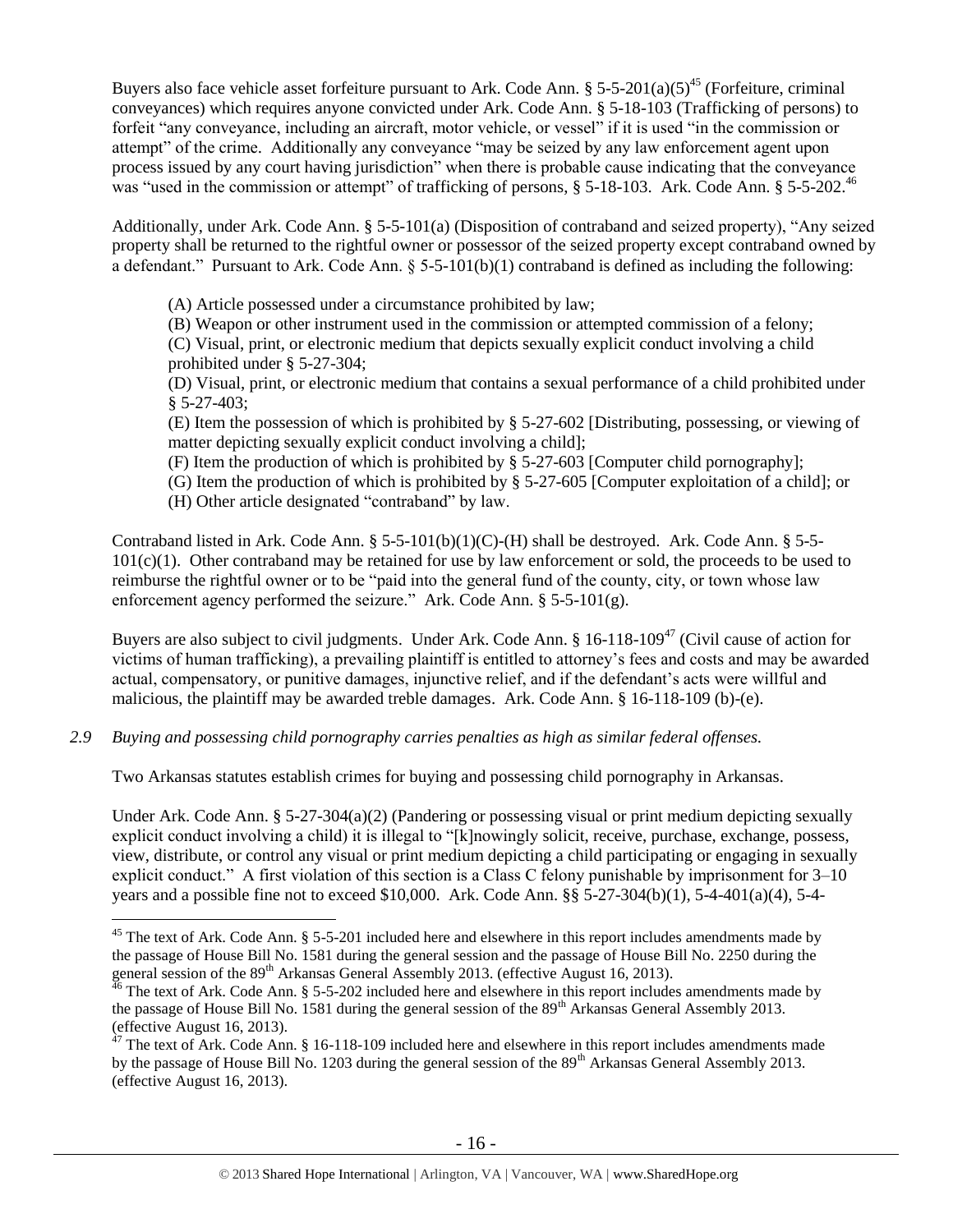201(a)(2). Subsequent violations are Class B felonies punishable by imprisonment for 5-20 years and a possible fine not to exceed \$15,000. Ark. Code Ann. §§ 5-27-304(b)(2), 5-4-401(a)(3), 5-4-201(a)(1).

Under Ark. Code Ann. § 5-27-602(a)(2) (Distributing, possessing, or viewing of matter depicting sexually explicit conduct involving a child), it is illegal for someone to "knowingly: . . . (2) Possess $[$ ] or view $[$ ] through any means, including on the internet, any photograph, film, videotape, computer program or file, computer-generated image, video game, or any other reproduction that depicts a child or incorporates the image of a child engaging in sexually explicit conduct." A first offense is a Class C felony punishable by imprisonment for 3-10 years and a possible fine not to exceed \$10,000. Ark. Code Ann. §§ 5-27-  $602(b)(1)$ , 5-4-401(a)(4), 5-4-201(a)(2). Subsequent offenses are Class B felonies punishable by imprisonment for 5-20 years and a possible fine not to exceed \$15,000. Ark. Code Ann. §§ 5-27-  $602(b)(2)$ , 5-4-401(a)(3), 5-4-201(a)(1).

In comparison, a federal conviction for possession of child pornography<sup>48</sup> is generally punishable by imprisonment for 5–20 years and a fine not to exceed \$250,000.<sup>49</sup> Subsequent convictions, however, are punishable by imprisonment up to 40 years and a fine not to exceed \$250,000.<sup>50</sup>

#### *2.10 Convicted buyers of commercial sex acts with minors and child pornography are required to register as sex offenders*.

Ark. Code Ann. § 12-12-905(a)(1) applies the registration requirements to, among others, "a person who: (1) Is adjudicated guilty on or after August 1, 1997, of a sex offense, aggravated sex offense, or sexually violent offense." Ark. Code Ann. § 12-12-903(12)(A)(i)<sup>51</sup> states,

"Sex offense" includes, but is not limited to:

(i) The following offenses:

 $\overline{a}$ 

- <span id="page-16-0"></span>(a) Rape, § 5-14-103;
- (b) Sexual indecency with a child, § 5-14-110;
- (c) Sexual assault in the first degree, § 5-14-124;
- (d) Sexual assault in the second degree, § 5-14-125;
- (e) Sexual assault in the third degree, § 5-14-126;
- (f) Sexual assault in the fourth degree, § 5-14-127;

<sup>49</sup> 18 U.S.C. §§ 2252(b) (stating that a conviction under subsection (a)(2) is punishable by imprisonment for 5–20 years and a fine, while a conviction under subsection (a)(4) is punishable by imprisonment up to 10 years, a fine, or both),  $2252A(b)(1)$  (a conviction is punishable by imprisonment for  $5-20$  years and a fine),  $1466A(a)$ , (b) (stating that a conviction under subsection (a) is "subject to the penalties provided in section  $2252A(b)(1)$ ," imprisonment for 5–20 years and a fine, while a conviction under subsection (b) is "subject to the penalties provided in section 2252A(b)(2)," imprisonment up to 10 years, a fine, or both); *see also* 18 U.S.C §§ 3559(a)(1) (classifying all of the above listed offenses as felonies), 3571(b)(3) (providing a fine up to \$250,000 for any felony conviction).  $50$  18 U.S.C. §§ 2252(b) (stating if a person has a prior conviction under subsection (a)(2), or a list of other statutes, a conviction is punishable by a fine and imprisonment for 15–40 years, but if a person has a prior conviction under subsection (a)(4), or a list of other statutes, a conviction is punishable by a fine and imprisonment for 10–20 years),

<sup>48</sup> 18 U.S.C. §§ 2252(a)(2), (a)(4) (Certain activities relating to material involving the sexual exploitation of minors),  $2252A(a)(2)$ –(3) (Certain activities relating to material constituting or containing child pornography), 1466A(a), (b) (Obscene visual representations of the sexual abuse of children).

 $2252A(b)(1)$  (stating if a person has a prior conviction under subsection (a)(2), (a)(3), or a list of other statutes, a conviction is punishable by a fine and imprisonment for  $15-40$  years),  $1466A(a)$ , (b) (stating that the penalty scheme for section 2252A(b) applies); *see also* 18 U.S.C §§ 3559(a)(1) (classifying all of the above listed offenses as felonies), 3571(b)(3) (providing a fine up to \$250,000 for any felony conviction).

 $51$  The text of Ark. Code Ann.  $\tilde{\S}$  12-12-903 included here and elsewhere in this report includes amendments made by the passage of H.B. No. 1409, S.B. No. 57, H.B. No. 1525, and H.B. No. 1973 during the general session of the  $89<sup>th</sup>$ Arkansas General Assembly 2013.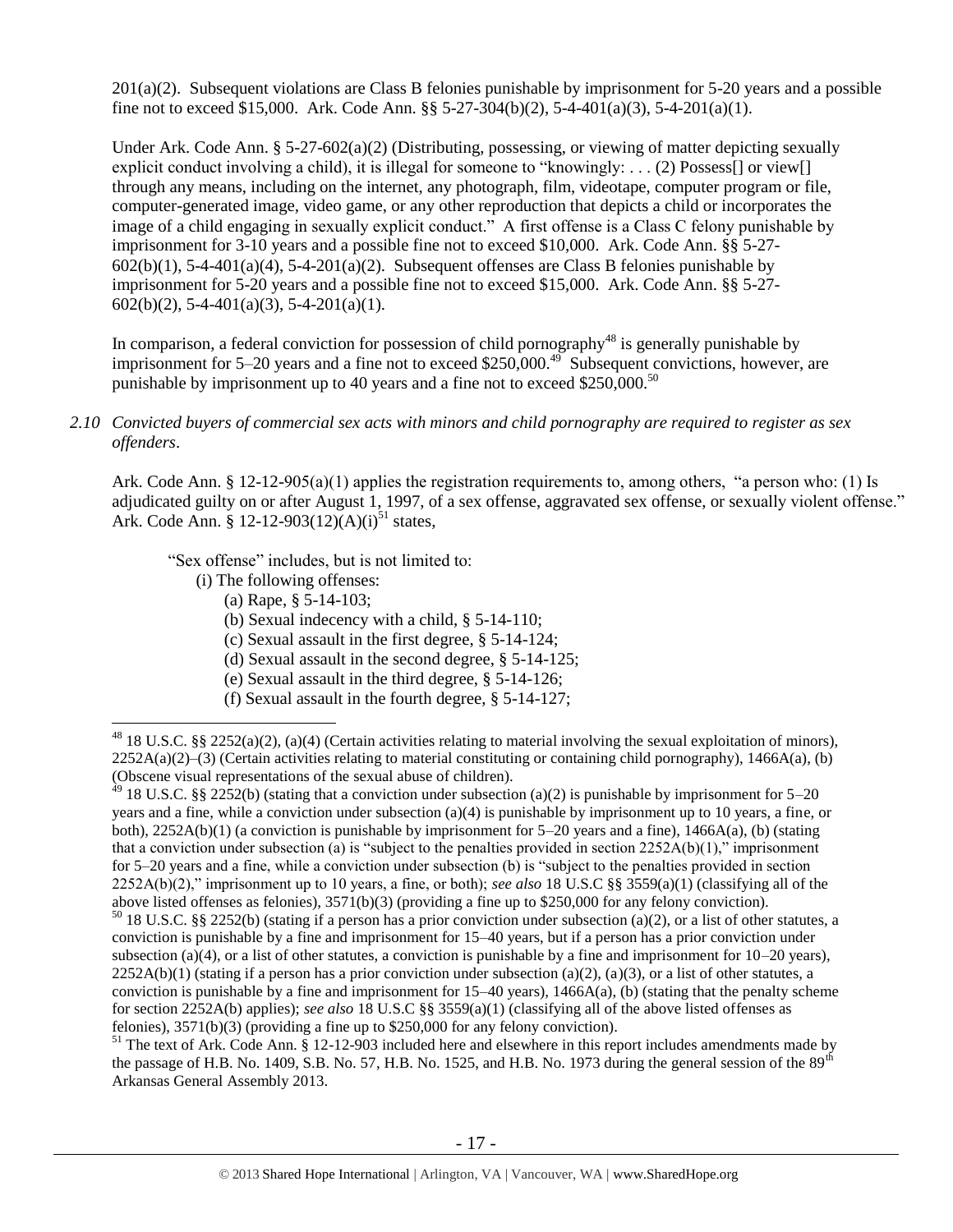. . . (k) Pandering or possessing visual or print medium depicting sexually explicit conduct involving a child, § 5-27-304;

(w) Distributing, possessing, or viewing of matter depicting sexually explicit conduct involving a child, § 5-27-602;

(x) Internet stalking of a child, § 5-27-306;

. . . . (bb) Sexually grooming a child, § 5-27-307;

. . . .

. . .

However, Ark. Code Ann. § 5-18-103 (Trafficking of persons), § 5-18-104 (Patronizing a victim of human trafficking), Ark. Code Ann. § 5-70-103 (Sexual solicitation), Ark. Code Ann. § 5-27-220 (Contributing to the delinquency of a juvenile), and Ark. Code Ann. § 5-27-209 (Contributing to the delinquency of a minor) are not specifically mentioned as sex offenses. Ark. Code Ann. § 12-12-903(12)(A). Those crimes not enumerated are nevertheless not specifically excluded because "[t]he sentencing court has the authority to order the registration of any offender shown in court to have attempted to commit or to have committed a sex offense even though the offense is not enumerated in subdivision  $(12)(A)(i)$  of this section" unless the state assembly "expresses its intent not to consider the offense to be a true sex offense for the purposes of this subchapter." Ark. Code Ann. § 12-12-903(12)(B).

2.10.1 Recommendation: Amend Ark. Code Ann. § 12-12-903 (Definitions) to include the crimes of Ark. Code Ann. § 5-18-103 (Trafficking of persons), § 5-18-104 (Patronizing a victim of human trafficking), Ark. Code Ann. § 5-70-103 (Sexual solicitation) when the person solicited is a minor, § 5-27-305(a) (Transportation of minors for prohibited sexual conduct), Ark. Code Ann. § 5-27-220 (Contributing to the delinquency of a juvenile), and Ark. Code Ann. § 5-27- 209 (Contributing to the delinquency of a minor) when commercial sexual exploitation of a child is involved, to avoid relying on the discretion of the court and ensure that all buyers involved in these crimes are required to register as sex offenders.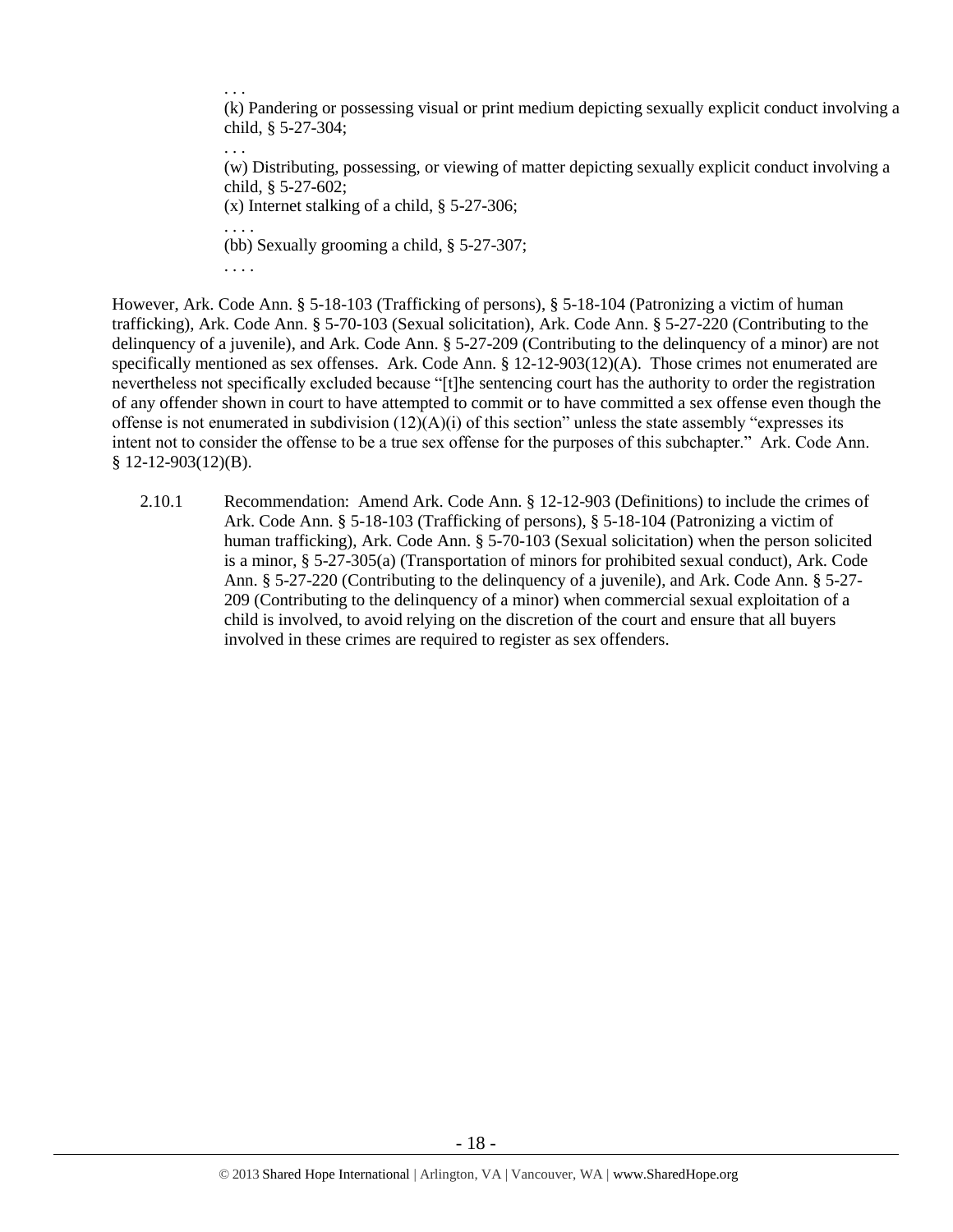#### **FRAMEWORK ISSUE 3: CRIMINAL PROVISIONS FOR TRAFFICKERS**

#### *Legal Components:*

- *3.1 Penalties for trafficking a child for sexual exploitation are as high as federal penalties.*
- *3.2 Creating and distributing child pornography carries penalties as high as similar federal offenses*.
- *3.3 Using the Internet to lure, entice, recruit, or sell commercial sex acts with a minor is a separate crime or results in an enhanced penalty for traffickers.*
- *3.4 Financial penalties for traffickers, including asset forfeiture, are sufficiently high*.
- *3.5 Convicted traffickers are required to register as sex offenders.*
- *3.6 Laws relating to termination of parental rights for certain offenses include sex trafficking or commercial sexual exploitation of children (CSEC) offenses in order to remove the children of traffickers from their control and potential exploitation.*

*\_\_\_\_\_\_\_\_\_\_\_\_\_\_\_\_\_\_\_\_\_\_\_\_\_\_\_\_\_\_\_\_\_\_\_\_\_\_\_\_\_\_\_\_\_\_\_\_\_\_\_\_\_\_\_\_\_\_\_\_\_\_\_\_\_\_\_\_\_\_\_\_\_\_\_\_\_\_\_\_\_\_\_\_\_\_\_\_\_\_\_\_\_\_*

## *Legal Analysis:*

*3.1 Penalties for trafficking a child for sexual exploitation are as high as federal penalties.*<sup>52</sup>

"Trafficking of persons" is defined as a person who "recruits, entices, solicits, isolates, harbors, transports, provides, maintains, or obtains a minor for commercial sexual activity." Ark. Code Ann. § 5-18-103 $\left(4\right)^{53}$ . Commercial sexual activity is defined in Ark. Code Ann. § 5-18-102 (definitions) as a "sexual act or sexually explicit performance for which anything of value is given, promised, or received…" Ark. Code Ann. 5-18-  $102(1)$ . When the victim is a minor, Ark. Code Ann. § 5-18-103<sup>54</sup> (Trafficking of persons) is a Class Y felony punishable by imprisonment for 10-40 years; life. Ark. Code Ann. §§ 5-18-103(c), 5-4-401(a)(2), 5-4- 201(a)(1). Additionally 250 dollars will be paid and deposited to the Safe Harbor Fund for Sexually Exploited Children. Ark. Code Ann. § 5-18-103(d). Pursuant to Ark. Code Ann. § 16-93-618<sup>55</sup> (Parole) a person who was found guilty, or pled guilty, to "trafficking persons a Class Y felony,  $\S$  5-18-103" may not be eligible for parole or community correction transfer until the guilty party has served 70 percent of their sentence.

Additionally, a trafficker could be charged with violating Ark. Code Ann. § 5-70-104(a)(2) (Promoting prostitution in the first degree) "if he or she knowingly: . . . (2) Advances prostitution or profits from prostitution of a person less than eighteen (18) years of age." As a Class D felony, this crime is punishable by imprisonment not to exceed 6 years and a possible fine not to exceed \$10,000. Ark. Code Ann. §§ 5-4-  $401(a)(5)$ , 5-4-201(a)(2). Similarly, a trafficker could be charged with Ark. Code Ann. § 5-27-305(a)<sup>56</sup> (Transportation of minors for prohibited sexual conduct). This crime is a Class A felony punishable by imprisonment for 6–30 years and a possible fine not to exceed \$15,000. Ark. Code Ann. §§ 5-27-305(b), 5-4-  $401(a)(2)$ , 5-4-201(a)(1). A first time conviction under Ark. Code Ann. § 5-27-402(a) (Employing or consenting to the use of a child in a sexual performance) is a Class C felony punishable by imprisonment for 3- 10 years and a possible fine not to exceed \$10,000. Ark. Code Ann. §§ 5-27-402(c)(1), 5-4-401(a)(4), 5-4- 201(a)(2). Subsequent offenses are Class B felonies punishable by imprisonment for 5-20 years and a possible fine not to exceed \$15,000. Ark. Code Ann. §§ 5-27-402(c)(2), 5-4-401(a)(3), 5-4-201(a)(1).

Additional criminal statutes could be employed to prosecute traffickers. Under Ark. Code Ann. § 5-74- 104 (Engaging in a continuing criminal gang, organization, or enterprise), a trafficker can be charged with

<sup>52</sup> *See* discussion of relevant provisions *supra* Section 1.2.

<sup>53</sup> *See supra* note 6.

<sup>54</sup> *See supra* not[e27.](#page-10-0)

<sup>55</sup> *See supra* note 34.

<sup>56</sup> *See supra* note [9.](#page-2-0)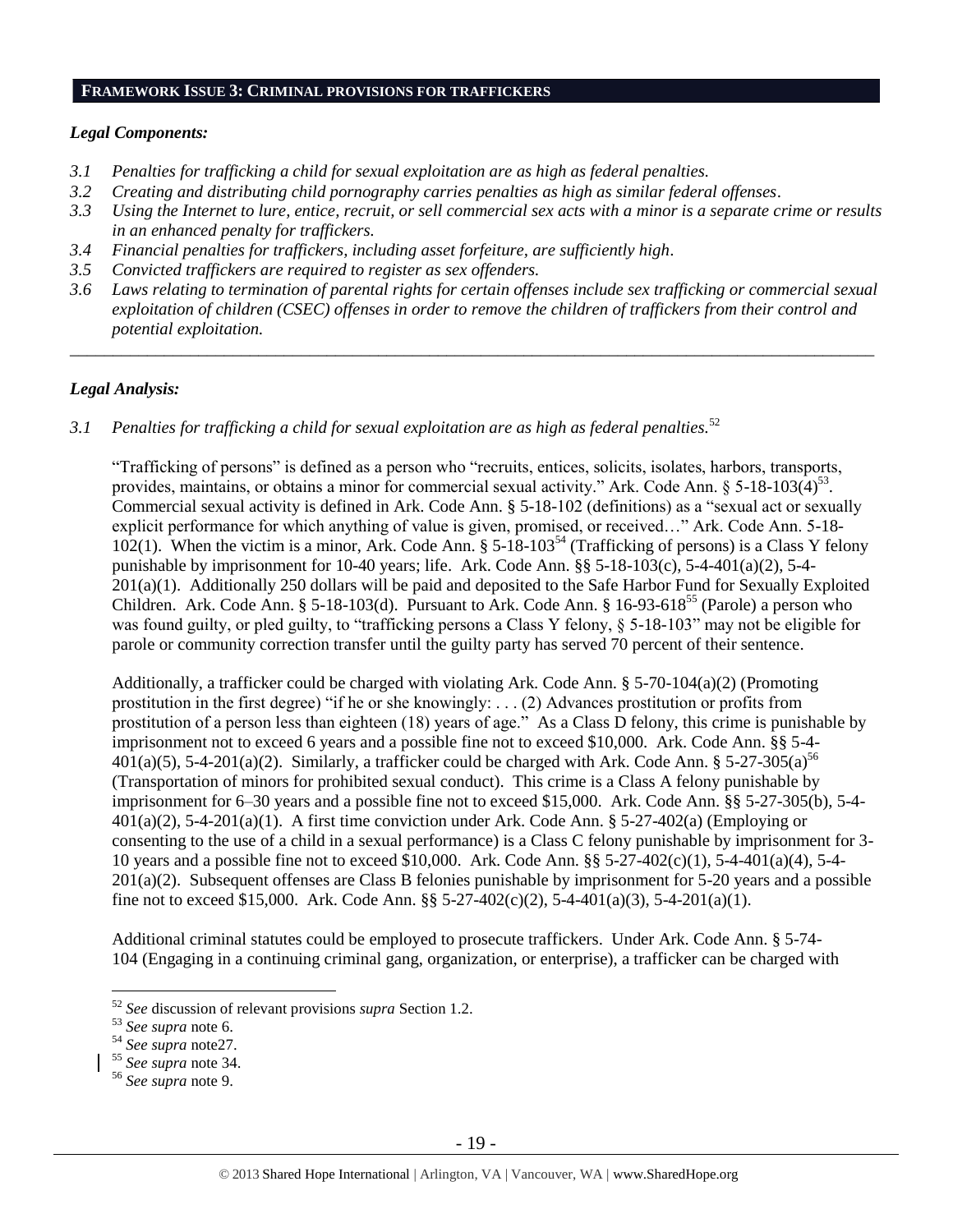engaging in a continuing criminal gang in the first degree if he "(A) Commits or attempts to commit or solicits to commit a felony predicate criminal offense; and (B) That offense is part of a continuing series of two (2) or more predicate criminal offenses that are undertaken by that person in concert with two (2) or more other persons with respect to whom that person occupies a position of organizer, a supervisory position, or any other position of management." Ark. Code Ann.  $\S 5-74-104(a)(1)$ . A "predicate criminal offense" that can be used to bring an action under this chapter includes a "crime of pecuniary gain," which is defined as "any violation of Arkansas law that results, or was intended to result, in the defendant receiving income, benefit, property, money, or anything of value." Ark. Code Ann. § 5-74-103(1), (4). If guilty of this crime as an organizer, the individual "is guilty of a felony two (2) classifications higher than the classification of the highest underlying predicate offense." Ark. Code Ann. § 5-74-104(a)(2). If the underlying offense is Class A felony or Class Y felony, it becomes a Class Y felony. Ark. Code Ann. § 5-74-104(c). A person who is guilty of a violation of this crime but is not the organizer, is guilty in the second degree and the offense is classified only one degree higher than the predicate offense. Ark. Code Ann. § 5-74-104(b).

Additionally, a trafficker could be charged with Ark. Code Ann. § 5-74-203(a) (Soliciting or recruiting a minor to join or to remain a member of a criminal gang, organization, or enterprise). This crime occurs when a person "by intimidation or duress causes, aids, abets, encourages, solicits, or recruits a minor to become or to remain a member of any group that the person knows to be a criminal gang, organization, or enterprise that falls into the definition and intent" of the subchapter on "Recruiting Gang Members." A "criminal gang, organization, or enterprise" is defined in Ark. Code Ann. § 5-74-202(3) as "any group of three (3) or more individuals who commit a continuing series of two (2) or more predicate criminal offenses that are undertaken in concert with each other." A trafficker's operation can be considered a criminal gang, organization, or enterprise because "predicate criminal offenses" include "crimes of pecuniary gain," which are defined as "any violation of Arkansas law that results, or was intended to result, in the defendant's receiving income, benefit, property, money, or anything of value." Ark. Code Ann. § 5-74-202(1), (4). The crime is punishable as a Class B felony with imprisonment for 5–20 years and a possible fine not to exceed \$15,000. Ark. Code Ann. §§ 5-74-203(b),  $5-4-401(a)(3)$ ,  $5-4-201(a)(1)$ .

A trafficker could also be charged with Ark. Code Ann. § 5-27-307 (Sexually grooming a child), which is a Class D felony punishable by imprisonment of no more than 6 years. Ark. Code Ann. 5-4-401. Under Ark. Code Ann. § 5-27-307 a person is guilty of sexually grooming a child when he "knowingly disseminates to a child thirteen (13) years of age or younger with or without consideration a visual or print medium depicting sexually explicit conduct" with the purpose of "enticing, inducing, or grooming the minor" to engage in sexual intercourse, sexually explicit conduct, or deviate sexual activity. Ark. Code Ann. § 5-27-307.

A trafficker could be charged with Ark. Code Ann. § 5-42-204 (Criminal use of property or laundering criminal proceeds), which creates a Class C felony punishable by imprisonment for 3–10 years and a possible fine not to exceed \$10,000 when a person "[u]ses or makes available for use any property in which he or she has any ownership or lawful possessory interest to facilitate a predicate criminal offense." Ark. Code Ann. §§ 5-42-204(a)(2), (b), 5-4-401(a)(4), 5-4-201(a)(2). A "predicate criminal offense" is defined as "any violation of Arkansas law that is a crime of violence or a crime of pecuniary gain." Ark. Code Ann. § 5-42-203(7). "Crime of violence is defined as "any violation of Arkansas law in which a person purposely or knowingly causes, or threatens to cause, death or physical injury to another person, specifically including rape," and "crime of pecuniary gain" is defined as "any violation of Arkansas law that results, or was intended to result, in the defendant receiving income, benefit, property, money, or anything of value," and thus includes crimes by which a trafficker intends to make a profit. Ark. Code Ann. § 5-42-203(3), (7).

In comparison, if the victim is under the age of 14, a conviction under the Trafficking Victims Protection Act (TVPA) for child sex trafficking is punishable by 15 years to life imprisonment and a fine not to exceed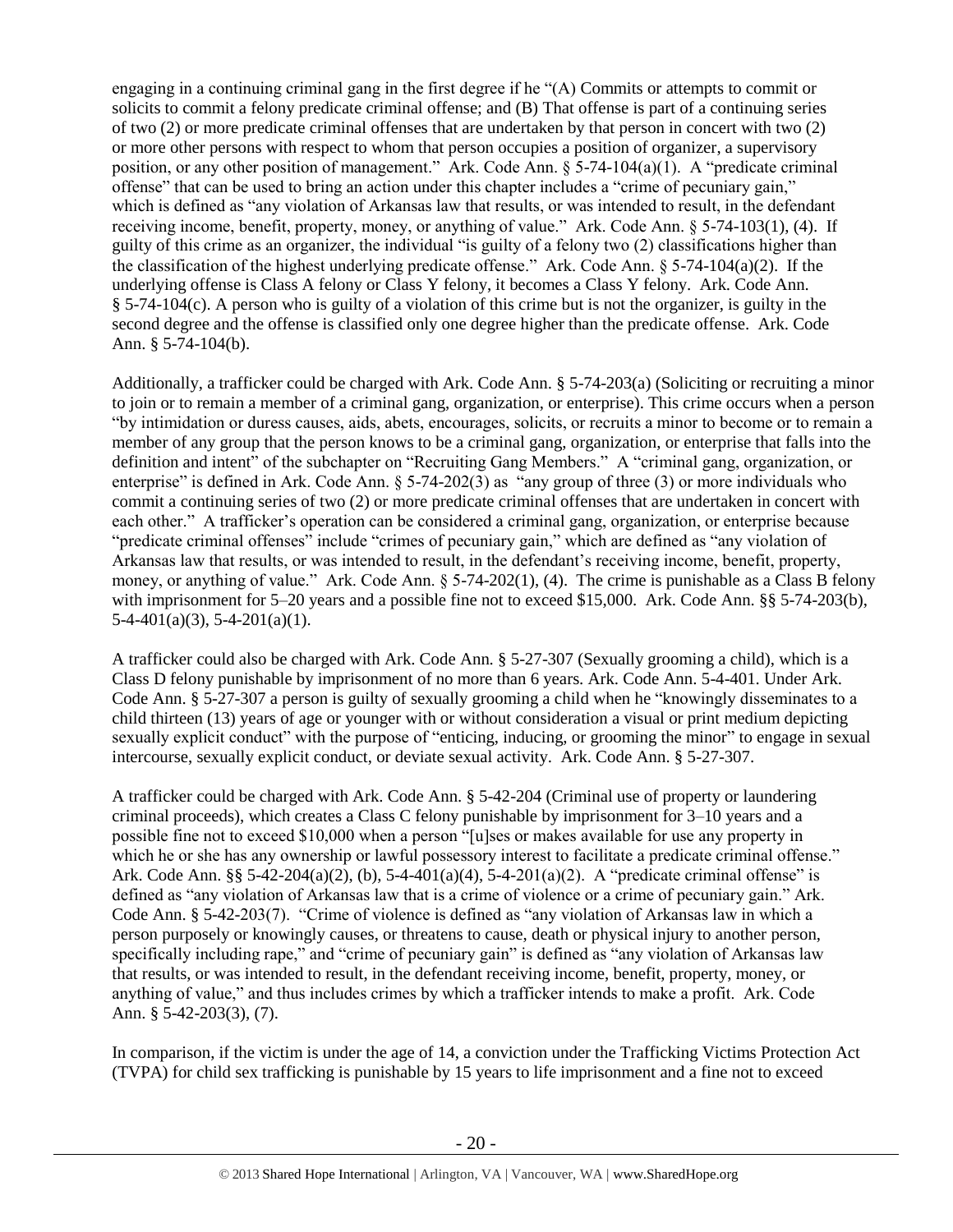\$250,000. 18 U.S.C. §§ 1591(b)(1), 3559(a)(1), 3571(b)(3). If the victim is between the ages of 14–17, a conviction is punishable by 10 years to life imprisonment and a fine not to exceed \$250,000. 18 U.S.C. §§ 1591(b)(2), 3559(a)(1), 3571(b)(3). A conviction is punishable by mandatory life imprisonment, however, if the trafficker has a prior conviction for a federal sex offense<sup>57</sup> against a minor.

# *3.2 Creating and distributing child pornography carries penalties as high as similar federal offenses*.

A person is guilty of the violating Ark. Code Ann.  $\S 5-27-303(a)^{58}$  (Engaging children in sexually explicit conduct for use in visual or print medium), a CSEC offense, if he is over the age of 18 and he "employs, uses, persuades, induces, entices, or coerces any child to engage in or who has a child assist any other person to engage in any sexually explicit conduct for the purpose of producing any visual or print medium depicting sexually explicit conduct." A first offense is a Class B felony punishable by imprisonment for 5–20 years and a possible fine not to exceed \$15,000. Ark. Code Ann. §§ 5-27-303(a)(1), 5-4-401(a)(3), 5-4-201(a)(1). Subsequent offenses are Class A felonies punishable by imprisonment for 6-30 years and a possible fine not to exceed \$15,000. Ark. Code Ann. §§ 5-27-303(a)(2), 5-4-401(a)(2), 5-4-201(a)(1).

Other pornography crimes applicable to a trafficker include the following:

- 1. Ark. Code Ann. § 5-27-304(a)(2) (Pandering or possessing visual or print medium depicting sexually explicit conduct involving a child) makes it illegal to "[w]ith knowledge of the character of the visual or print medium involved, . . . [k]nowingly solicit, receive, purchase, exchange, possess, view, distribute, or control any visual or print medium depicting a child participating or engaging in sexually explicit conduct." A first violation of this section is a Class C felony punishable by imprisonment for 3-10 years and a possible fine not to exceed \$10,000. Ark. Code Ann. §§ 5-27-304(b)(1), 5-4-401(a)(4), 5-4-201(a)(2). Subsequent violations are Class B felonies punishable by imprisonment for 5–20 years and a possible fine not to exceed \$15,000. Ark. Code Ann. §§ 5-27-304(b)(2), 5-4-401(a)(3), 5-4-201(a)(1).
- 2. Under Ark. Code Ann. § 5-27-403(a) (Producing, directing, or promoting a sexual performance by a child) it is a crime for a person "knowing the character and content of the material, to produce, direct, or promote a performance that includes sexual conduct by a child under eighteen (18) years of age." As a Class B felony this crime is punishable by imprisonment for 5–20 years and a possible fine not to exceed \$15,000. Ark. Code Ann. §§ 5-27-403(b), 5-4-401(a)(3), 5-4-201(a)(1).
- 3. Pursuant to Ark. Code Ann. § 5-27-602(a)(1) (Distributing, possessing, or viewing of matter depicting sexually explicit conduct involving a child), a person is guilty of a Class C felony punishable by imprisonment for 3-10 years and a possible fine not to exceed \$10,000 for a first offense, when he "[r]eceives for the purpose of selling or knowingly sells, procures, manufactures, gives, provides, lends, trades, mails, delivers, transfers, publishes, distributes, circulates, disseminates, presents, exhibits, advertises, offers, or agrees to offer through any means, including the internet, any photograph, film, videotape, computer program or file, video game, or any other reproduction or reconstruction that depicts a child or incorporates the image of a child engaging in sexually explicit conduct." Ark. Code Ann.  $\S$ § 5-27-602(a)(1), (b)(1), 5-4-401(a)(4), 5-4-201(a)(2). Subsequent offenses are Class B felonies punishable by imprisonment for 5–20 years and a possible fine not to exceed \$15,000. Ark. Code Ann. §§ 5-27-602(b)(2), 5-4-401(a)(3), 5-4-201(a)(1).

In comparison, if the victim is under the age of 14, a conviction under the TVPA for child sex trafficking is punishable by 15 years to life imprisonment and a fine not to exceed \$250,000. 18 U.S.C. §§ 1591(b)(1),  $3559(a)(1)$ ,  $3571(b)(3)$ . If the victim is between the ages of  $14-17$ , a conviction is punishable by 10 years to life imprisonment and a fine not to exceed \$250,000. 18 U.S.C. §§ 1591(b)(2), 3559(a)(1), 3571(b)(3). A conviction is

<sup>57</sup> *See supra* note [30.](#page-11-0) 

<sup>58</sup> *See supra* not[e7.](#page-1-0)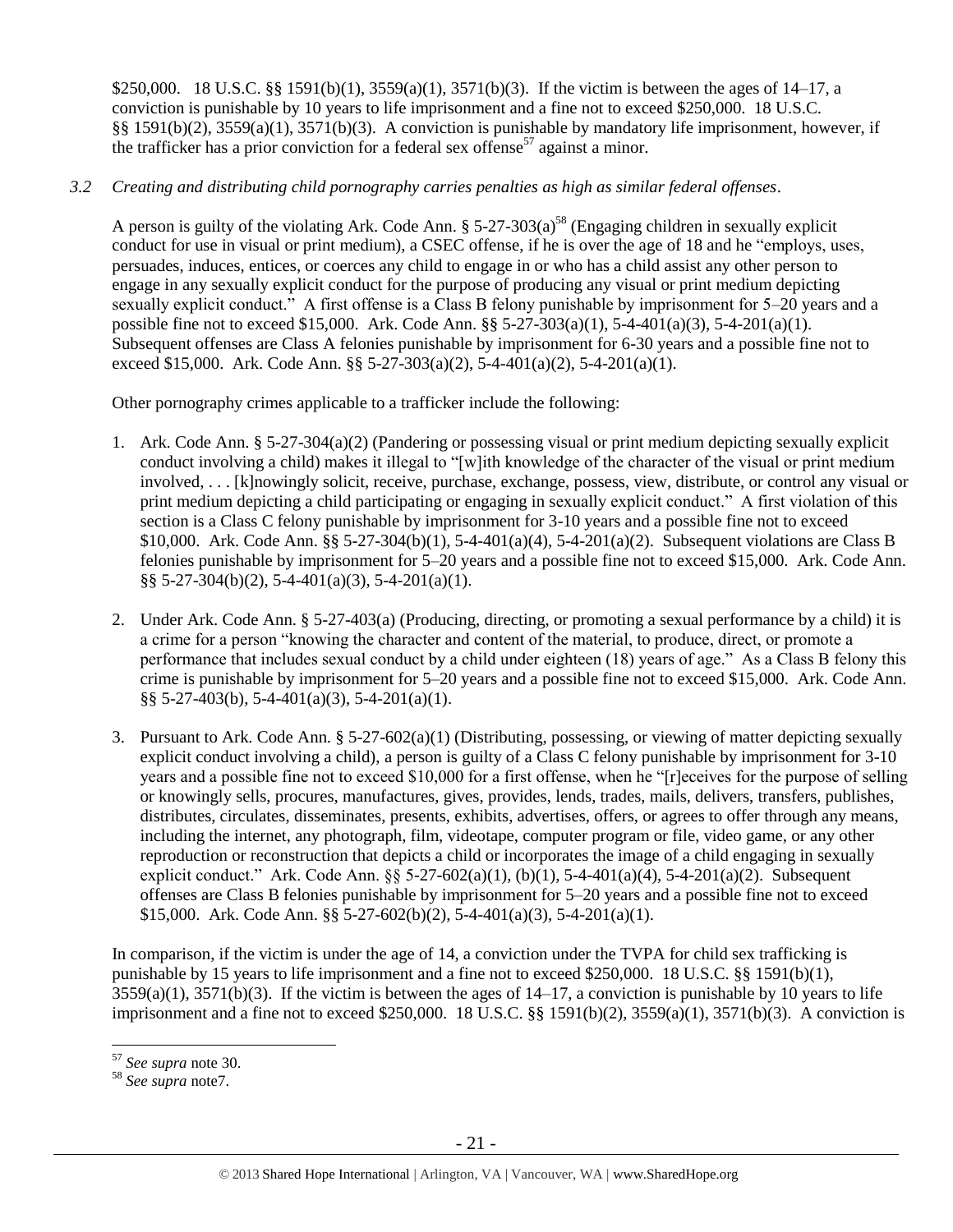punishable by mandatory life imprisonment, however, if the trafficker has a prior conviction for a federal sex offense<sup>59</sup> against a minor. Additionally, a federal conviction for distribution of child pornography<sup>60</sup> is generally punishable by imprisonment for 5–20 years and a fine not to exceed \$250,000.<sup>61</sup> Subsequent convictions, however, are punishable by imprisonment up to 40 years and a fine not to exceed  $$250,000$ .<sup>62</sup>

## *3.3 Using the Internet to lure, entice, recruit, or sell commercial sex acts with a minor is a separate crime or results in an enhanced penalty for traffickers.*

Ark. Code Ann. § 5-27-306(a) (Internet stalking of a child) makes it a crime if a person over 21 "knowingly uses a computer online service, internet service, or local internet bulletin board service to: . . . (3) Compile, transmit, publish, reproduce, buy, sell, receive, exchange, or disseminate the name, telephone number, electronic mail address, residence address, picture, physical description, characteristics, or any other identifying information on a child fifteen (15) years of age or younger in furtherance of an effort to arrange a meeting with the child for the purpose of engaging in: (A) Sexual intercourse; (B) Sexually explicit conduct; or (C) Deviate sexual activity." If the person merely "attempts to arrange a meeting," this crime is a Class B felony punishable by imprisonment for 5-20 years and a possible fine not to exceed \$15,000. Ark. Code Ann. §§ 5-27-306(b)(1),  $5-4-401(a)(3)$ ,  $5-4-201(a)(1)$ . If the meeting actually occurs, even if sexual activity does not occur, the person is guilty of a Class A felony punishable by imprisonment for 6–30 years and a possible fine not to exceed \$15,000. Ark. Code Ann. §§ 5-27-306(b)(3), 5-4-401(a)(2), 5-4-201(a)(1).

## *3.4 Financial penalties for traffickers, including asset forfeiture, are sufficiently high*.

Fines exist for the various crimes with which the state could charge a trafficker. Ark. Code Ann. § 5-18-103<sup>63</sup> (Trafficking of persons) establishes a class Y felony punishable by a possible fine not to exceed \$15,000 and an additional fine of \$250 to be deposited in the Safe Harbor Fund for Sexually Exploited Children. Ark. Code Ann. §§ 5-18-103(c), (d), 5-4-201(a)(1). Ark. Code Ann. § 5-70-104 (Promoting prostitution in the first degree), establishes a Class D felony punishable by a possible fine not to exceed \$10,000. Ark. Code Ann. §§ 5-70-  $104(a)(2)$ , (b),  $5-4-201(a)(2)$ . Ark. Code Ann. §  $5-27-305(a)^{64}$  (Transportation of minors for prohibited sexual conduct), establishes a Class A felony punishable by a possible fine not to exceed \$15,000. Ark. Code Ann. §§ 5-  $27-305(b)$ ,  $5-4-201(a)(1)$ . For a first time offense of Ark. Code Ann. §  $5-27-402$  (Employing or consenting to the use of a child in a sexual performance), as a Class C felony, the trafficker can receive a possible fine not to exceed \$10,000. Ark. Code Ann. §§ 5-27-402 (c)(1), 5-4-201(a)(2). For subsequent offenses, a trafficker faces a Class B felony with a possible fine not to exceed \$15,000. Ark. Code Ann.  $\S$ § 5-27-402(c)(2), 5-4-201(a)(1).

 $\overline{a}$ 

<sup>64</sup> *See supra* note [9.](#page-2-0)

<sup>59</sup> *See supra* note [30.](#page-11-0) 

 $60$  18 U.S.C. §§ 2252(a)(1), (a)(2), (a)(3) (Certain activities relating to material involving the sexual exploitation of minors),  $2252A(a)(2)$ , (a)(3) (Certain activities relating to material constituting or containing child pornography), 1466A(a) (Obscene visual representations of the sexual abuse of children).

<sup>&</sup>lt;sup>61</sup> 18 U.S.C. §§ 2252(b) (stating that a conviction under subsection (a)(1), (a)(2), or (a)(3) is punishable by imprisonment for 5–20 years and a fine), 2252A(b)(1) (a conviction is punishable by imprisonment for 5–20 years and a fine), 1466A(a), (b) (stating that a conviction under subsection (a) is "subject to the penalties provided in section 2252A(b)(1)," imprisonment for 5–20 years and a fine, while a conviction under subsection (b) is "subject to the penalties provided in section 2252A(b)(2)," imprisonment up to 10 years, a fine, or both); *see also* 18 U.S.C §§  $3559(a)(1)$  (classifying all of the above listed offenses as felonies),  $3571(b)(3)$  (providing a fine up to \$250,000 for any felony conviction).

 $62$  18 U.S.C. §§ 2252(b) (stating if a person has a prior conviction under subsection (a)(1), (a)(2), or (a)(3) or a list of other statutes, a conviction is punishable by a fine and imprisonment for 15–40 years), 2252A(b)(1) (stating if a person has a prior conviction under subsection (a)(2), (a)(3), or a list of other statutes, a conviction is punishable by a fine and imprisonment for 15–40 years), 1466A(a), (b) (stating that the penalty scheme for section 2252A(b) applies); *see also* 18 U.S.C §§ 3559(a)(1) (classifying all of the above listed offenses as felonies), 3571(b)(3) (providing a fine up to \$250,000 for any felony conviction).

<sup>63</sup> *See supra* note [5.](#page-0-0)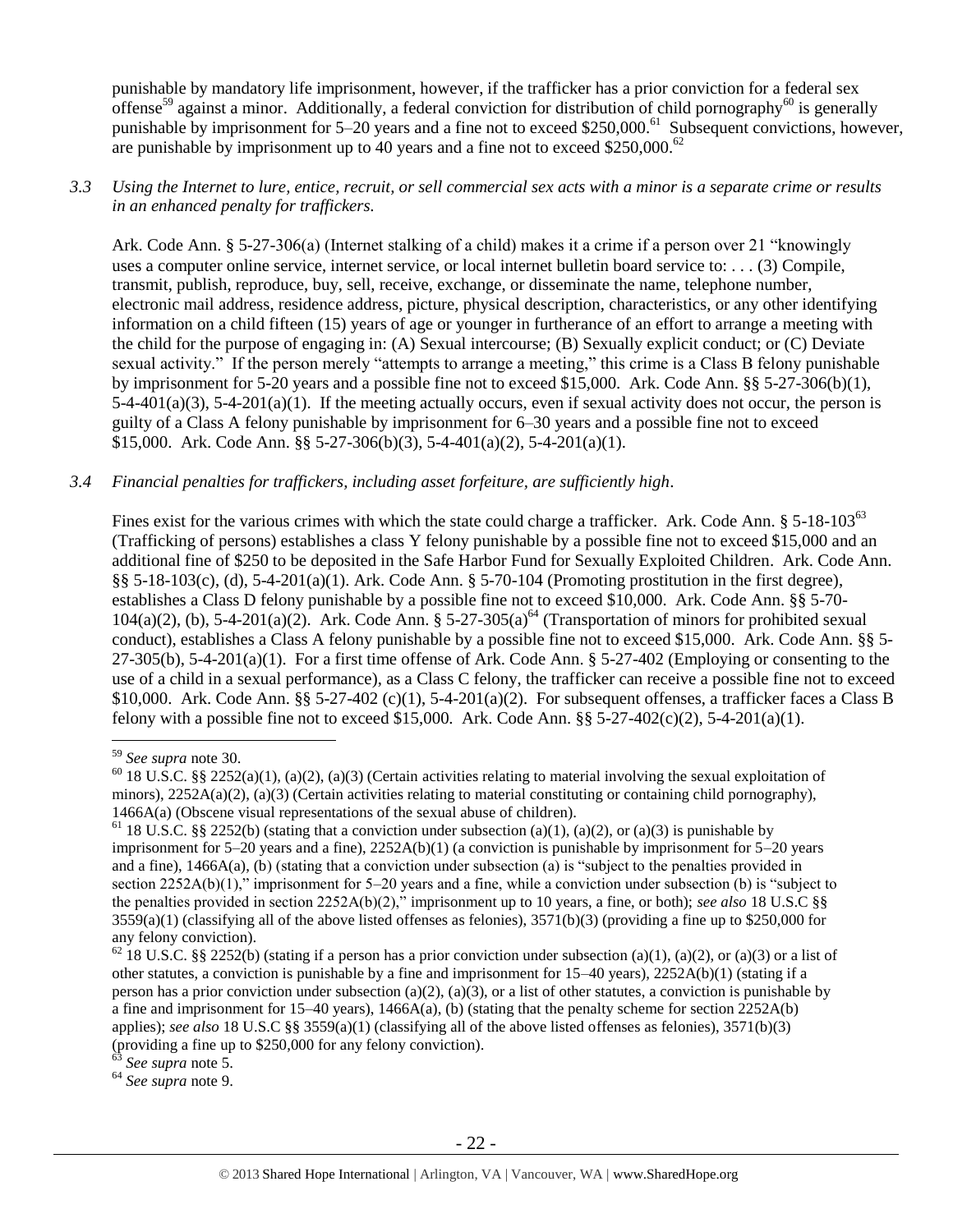When a trafficker is charged with violating Ark. Code Ann. § 5-74-203 (Soliciting or recruiting a minor to join or remain a member of a criminal gang, organization, or enterprise), a Class B felony, the trafficker could be subject to a possible fine not to exceed \$15,000. Ark. Code Ann. §§ 5-74-203(b), 5-4-  $201(a)(1)$ .

A trafficker could also be required to pay discretionary restitution to the victim under Ark. Code Ann. § 5-4- 205(a)(1)(Restitution), which states that "[a] defendant who is found guilty or who enters a plea of guilty or nolo contendere to an offense may be ordered to pay restitution." The restitution is based on the "actual economic loss caused to a victim by the offense," and if bodily injury has occurred, the restitution order may require the defendant to, among other things, "[p]ay the cost of a necessary medical or related professional service or device relating to physical, psychiatric, and psychological care, including nonmedical care and treatment rendered in accordance with a recognized method of healing; . . .[p]ay the cost of necessary physical and occupational therapy and rehabilitation; [and] ... [r]eimburse the victim for income lost by the victim as a result of the offense" with a maximum income reimbursement of \$50,000. Ark. Code Ann. § 5-4-205(b)(1), (2).

A violation of Ark. Code Ann.  $\S$  5-42-204(a)(2) (Criminal use of property or laundering criminal proceeds) occurs when a person "[u]ses or makes available for use any property in which he or she has any ownership or lawful possessory interest to facilitate a predicate criminal offense." A "predicate criminal offense" includes a "crime of pecuniary gain," which is defined as "any violation of Arkansas law that results, or was intended to result, in the defendant receiving income, benefit, property, money, or anything of value." Ark. Code Ann. § 5-42-203(3), (7). The violator may face a civil action brought by a prosecuting attorney "for damages in an amount equal to property, funds, or a monetary instrument involved in the violation as well as the proceeds acquired by any person involved in the enterprise or by reason of conduct in furtherance of the violation, together with costs incurred for resources and personnel used in the investigation and prosecution of both criminal and civil proceedings." Ark. Code Ann. § 5-  $42-204(c)(1)$ . Therefore, when a trafficker uses funds to further any offense relating to child pornography, the trafficker may become liable in a civil proceeding for damages.

Ark. Code Ann. § 5-5-201(a)(5) (Forfeiture, criminal conveyances) requires that anyone convicted of Trafficking of persons, Ark. Code Ann. § 5-18-103, will forfeit "any conveyance, including an aircraft, motor vehicle, or vessel" if it is used "in the commission or attempt" of the crime. Additionally any conveyance "may be seized by any law enforcement agent upon process issued by any court having jurisdiction" when there is probable cause that the conveyance was "used in the commission or attempt" of Trafficking of persons, § 5-18- 103. Ark. Code Ann. § 5-5-202.

Finally, a trafficker may face forfeiture of certain illegal assets. Under Ark. Code Ann. § 5-5-101(a) (Disposition of contraband and seized property), "Any seized property shall be returned to the rightful owner or possessor of the seized property except contraband owned by a defendant."

Under Ark. Code Ann. § 5-5-101(a) (Disposition of contraband and seized property), "Any seized property shall be returned to the rightful owner or possessor of the seized property except contraband owned by a defendant." Pursuant to Ark. Code Ann.  $\S 5-5-101(b)(1)$  contraband is defined as including the following:

(A) Article possessed under a circumstance prohibited by law;

(B) Weapon or other instrument used in the commission or attempted commission of a felony;

(C) Visual, print, or electronic medium that depicts sexually explicit conduct involving a child prohibited under § 5-27-304;

(D) Visual, print, or electronic medium that contains a sexual performance of a child prohibited under § 5-27-403;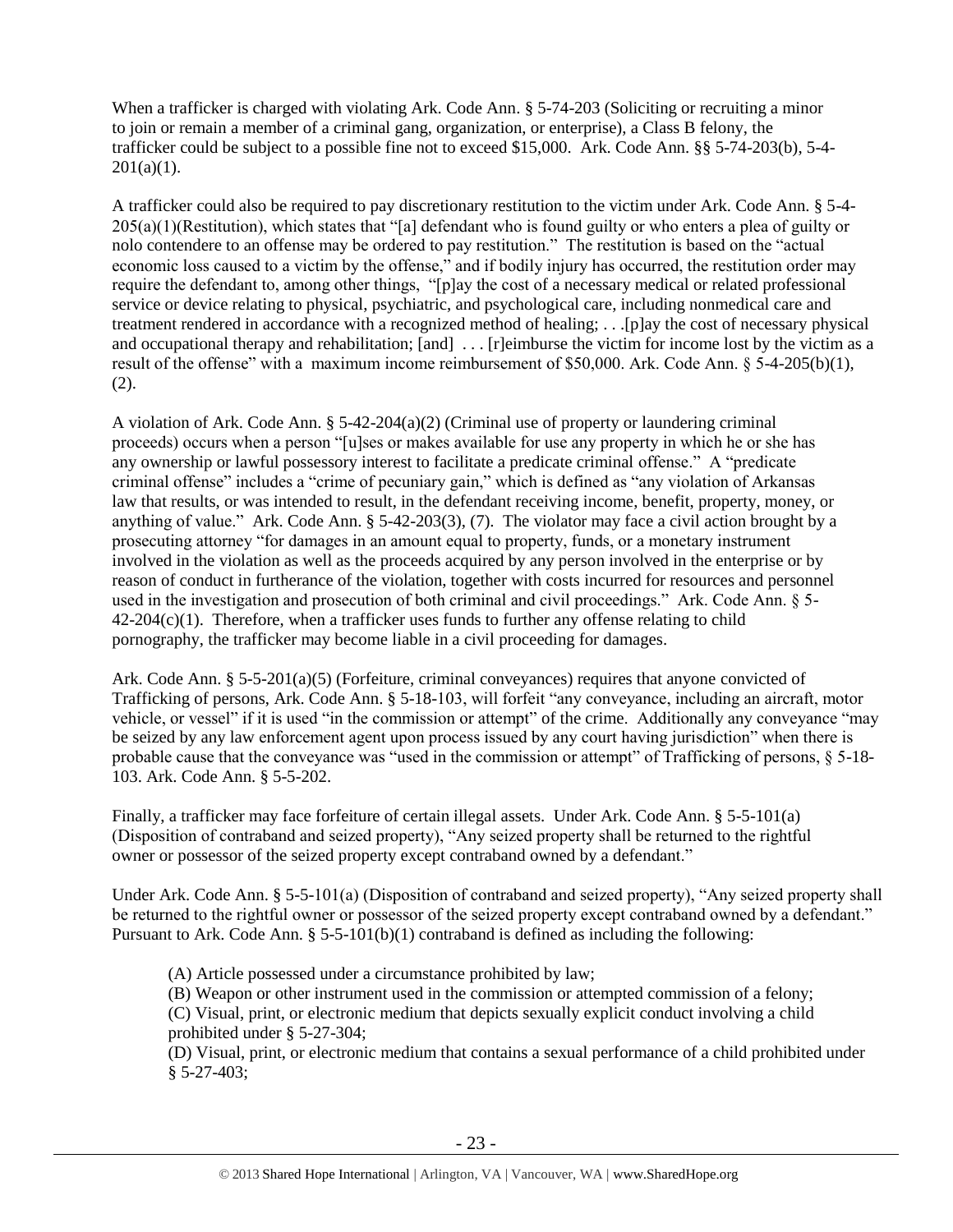(E) Item the possession of which is prohibited by § 5-27-602 [Distributing, possessing, or viewing of matter depicting sexually explicit conduct involving a child];

(F) Item the production of which is prohibited by § 5-27-603 [Computer child pornography];

(G) Item the production of which is prohibited by § 5-27-605 [Computer exploitation of a child]; or

(H) Other article designated "contraband" by law.

Contraband listed in Ark. Code Ann.  $\S$  5-5-101(b)(1)(C)-(H) shall be destroyed. Ark. Code Ann.  $\S$  5-5-101(c)(1). Other contraband may be retained for use by law enforcement or sold, the proceeds to be used to reimburse the rightful owner or to be "paid into the general fund of the county, city, or town whose law enforcement agency performed the seizure." Ark. Code Ann. § 5-5-101(g).

Traffickers are also subject to civil judgments. Under Ark. Code Ann. § 16-118-109 (Civil cause of action for victims of human trafficking), a prevailing plaintiff is entitled to attorney's fees and costs and may be awarded actual, compensatory, or punitive damages, injunctive relief, and if the defendant's acts were willful and malicious, the plaintiff may be awarded treble damages. Ark. Code Ann. § 16-118-109 (b)-(e).

## *3.5 Convicted traffickers are required to register as sex offenders.*

A person who is guilty "of a sex offense, aggravated sex offense, or sexually violent offense" must register as a sex offender. Ark. Code Ann. § 12-12-905(a)(1). Ark. Code Ann. § 12-12-903(12)(A)(i)<sup>65</sup> states,

"Sex offense" includes, but is not limited to:

(i) The following offenses:

. . . (h) Engaging children in sexually explicit conduct for use in visual or print medium, § 5-27- 303;

(i) Transportation of minors for prohibited sexual conduct, § 5-27-305;

(i) Employing or consenting to the use of a child in a sexual performance,  $\S$  5-27-402;

(k) Pandering or possessing visual or print medium depicting sexually explicit conduct involving a child, § 5-27-304;

(l) Producing, directing, or promoting a sexual performance by a child, § 5-27-403;

(m) Promoting prostitution in the first degree, § 5-70-104;

. . .

(q) Kidnapping pursuant to  $\S$  5-11-102(a) when the victim is a minor and the offender is not the parent of the victim;

(r) False imprisonment in the first degree and false imprisonment in the second degree, §§ 5-11- 103 and 5-11-104, when the victim is a minor and the offender is not the parent of the victim; (s) Permitting abuse of a minor, § 5-27-221;

(t) Computer child pornography, § 5-27-603;

(u) Computer exploitation of a child, § 5-27-605;

(v) Permanent detention or restraint, § 5-11-106, when the offender is not the parent of the victim;

(w) Distributing, possessing, or viewing of matter depicting sexually explicit conduct involving a child, § 5-27-602;

(x) Internet stalking of a child, § 5-27-306;

(bb) Sexually grooming a child, § 5-27-307

. . . .

. . . .

<sup>65</sup> *See supra* note [51.](#page-16-0)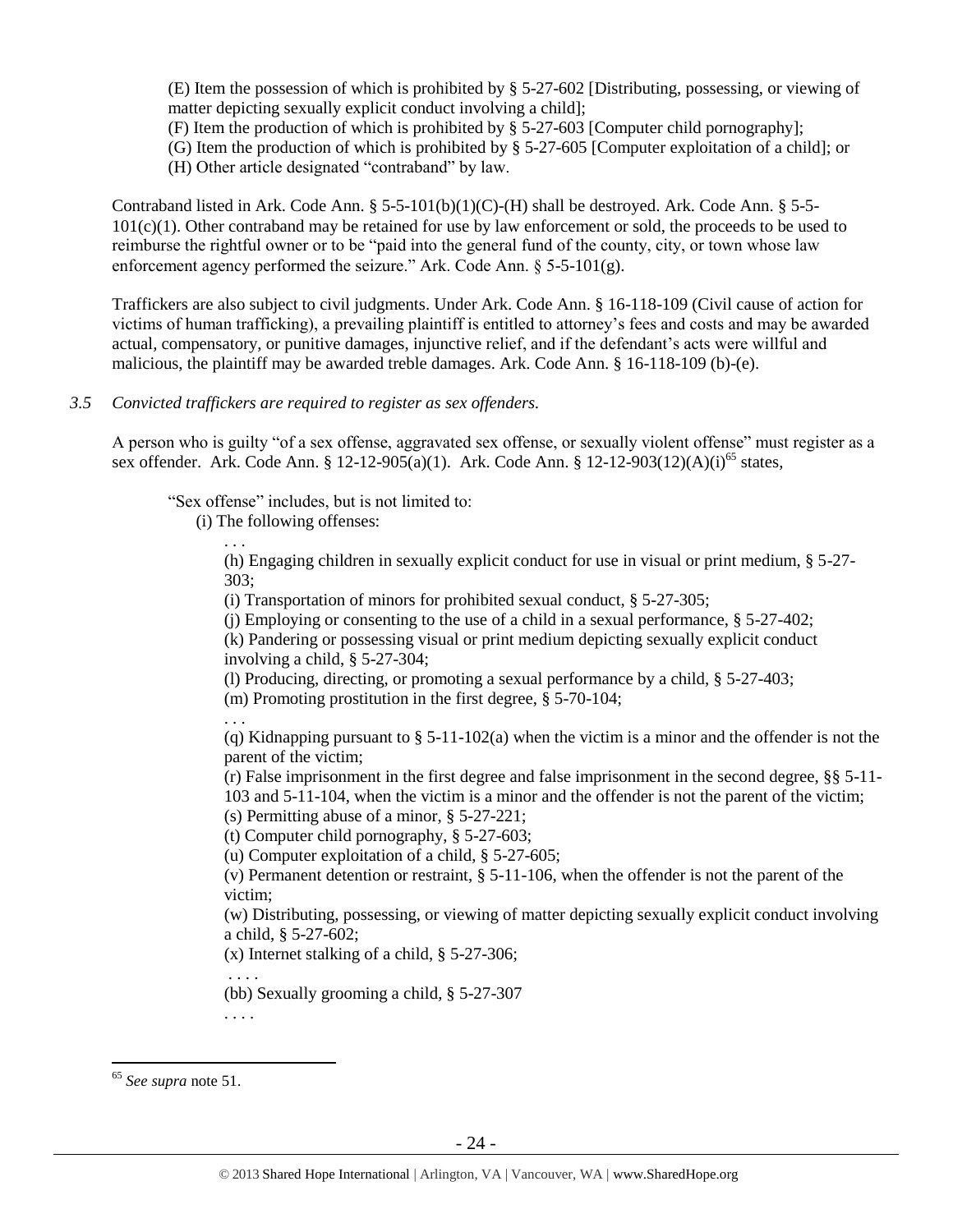A sex offense also includes "[a]n attempt, solicitation, or conspiracy to commit any of the offenses" listed above, and includes "[a]n adjudication of guilt for an offense of the law of another state, for a federal offense, for a tribal court offense, or for a military offense: (a) Which is similar to any of the offenses enumerated in subdivision  $(12)(A)(i)$  of this section; or (b) When that adjudication of guilt requires registration under another state's sex offender registration laws." Ark. Code Ann. § 12-12-903(12)(A)(ii), (iii).

The crimes of Ark. Code Ann. § 5-11-103 (Trafficking of persons), Ark. Code Ann. § 5-70-103 (Sexual solicitation), Ark. Code Ann. § 5-27-220 (Contributing to the delinquency of a juvenile) and Ark. Code Ann. § 5-27-209 (Contributing to the delinquency of a minor) are not specifically mentioned as sex offenses. Ark. Code Ann. § 12-12-903(12)(A). Those crimes not enumerated are nevertheless not specifically excluded because "[t]he sentencing court has the authority to order the registration of any offender shown in court to have attempted to commit or to have committed a sex offense even though the offense is not enumerated in subdivision  $(12)(A)(i)$  of this section" unless the state assembly "expresses its intent not to consider the offense to be a true sex offense for the purposes of this subchapter." Ark. Code Ann. § 12-12-903(12)(B).

- 3.5.1 Recommendation: Amend Ark. Code Ann. § 12-12-903 (Definitions) to include the crimes of Ark. Code Ann. § 5-11-103 (Trafficking of persons), Ark. Code Ann. § 5-70-103 (Sexual solicitation) when the person solicited is a minor, Ark. Code Ann. § 5-27-220 (Contributing to the delinquency of a juvenile), and Ark. Code Ann. § 5-27-209 (Contributing to the delinquency of a minor) when commercial sexual exploitation of a child is involved to ensure that all traffickers involved in these crimes are required to register as sex offenders.
- *3.6 Laws relating to termination of parental rights for certain offenses include sex trafficking or commercial sexual exploitation of children (CSEC) offenses in order to remove the children of traffickers from their control and potential exploitation.*

Under Ark. Code Ann. § 9-27-341(b)(3)<sup>66</sup> (Termination of parental rights), to terminate parental rights permanently, the court must base its order on "a finding by clear and convincing evidence: (A) That it is in the best interest of the juvenile, including consideration of the following factors: (i) The likelihood that the juvenile will be adopted if the termination petition is granted; and (ii) The potential harm, specifically addressing the effect on the health and safety of the child, caused by returning the child to the custody of the parent, parents, or putative parent or parents." Ark Code Ann. § 9-27-341(b)(3)(B) specifies that the court must also find "clear and convincing evidence" of one of a number of grounds, including,

(vi) (a) The court has found the juvenile or a sibling dependent-neglected as a result of neglect or abuse that could endanger the life of the child, sexual abuse, or sexual exploitation,  $\sigma$  any of which was perpetrated by the juvenile's parent or parents or step-parent or step-parents.

(b) Such findings by the juvenile division of circuit court shall constitute grounds for immediate termination of the parental rights of one (1) or both of the parents;

 $\overline{a}$ 

"Sexual exploitation" includes:

- (A) Allowing, permitting, or encouraging participation or depiction of the juvenile in:
	- (i) Prostitution;
	- (ii) Obscene photographing; or
	- (iii) Obscene filming; or
- (B) Obscenely depicting, obscenely posing, or obscenely posturing a juvenile for any use or purpose;

 <sup>. . . .</sup>

<sup>&</sup>lt;sup>66</sup> The text of Ark. Code Ann. § 9-27-341 included here and elsewhere in this report includes amendments made by the passage of House Bill No. 1848 during the general session of the  $89<sup>th</sup>$  Arkansas General Assembly 2013. (effective August 16, 2013).

 $67$  Pursuant to Ark. Code. Ann. § 9-27-303(54) (Definitions—Arkansas Juvenile Code),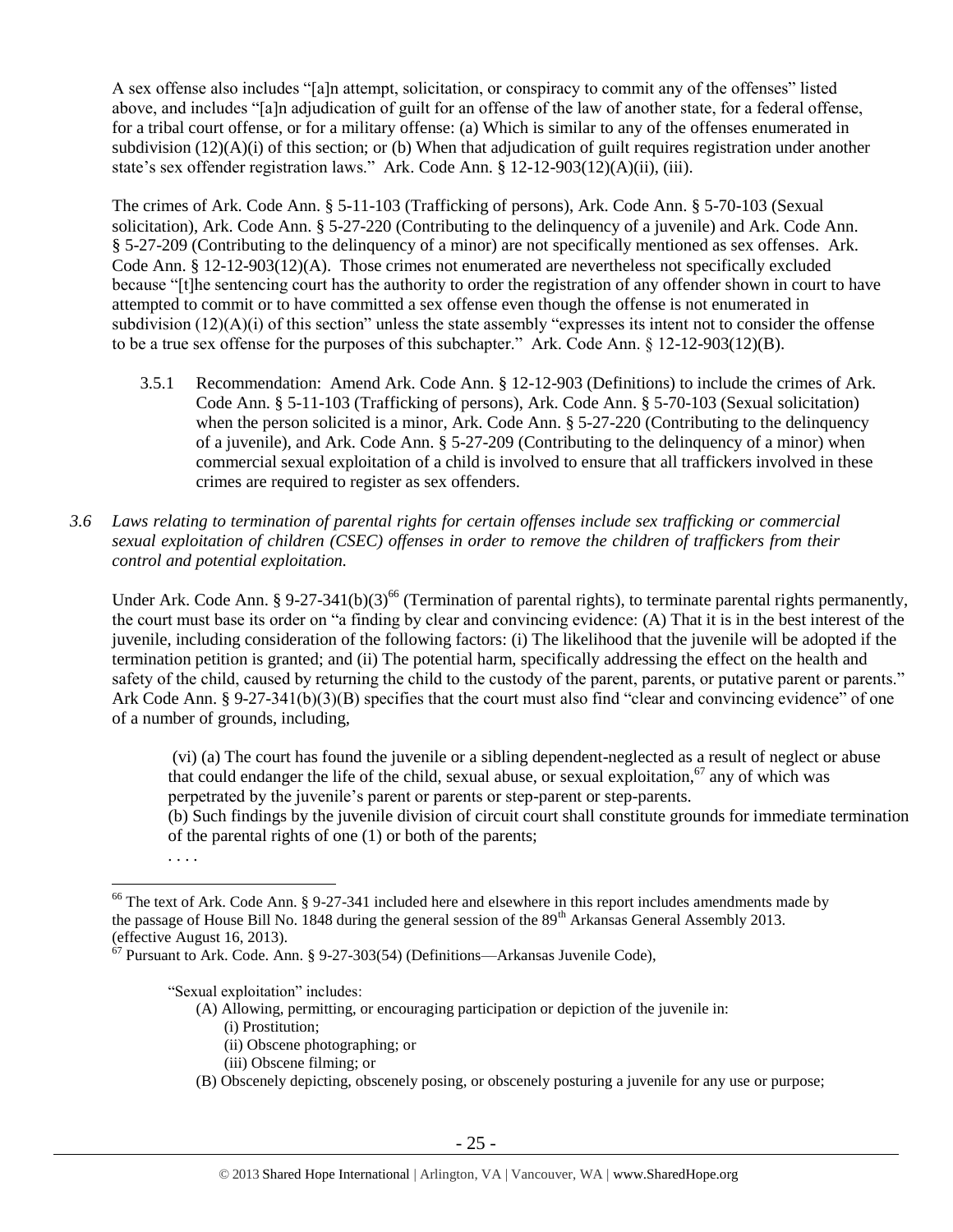(ix) (a) The parent is found by a court of competent jurisdiction, including the juvenile division of circuit court, to:

(2) Have committed a felony battery that results in serious bodily injury to any juvenile or to have aided or abetted, attempted, conspired, or solicited to commit felony battery that results in serious bodily injury to any juvenile;

(3) (A) Have subjected any juvenile to aggravated circumstances.

(B) "Aggravated circumstances" means:

(i) A juvenile has been abandoned, chronically abused, subjected to extreme or repeated cruelty, sexually abused, sexually exploited, or a determination has been or is made by a judge that there is little likelihood that services to the family will result in successful reunification; or (ii) A juvenile has been removed from the custody of the parent or guardian and placed in foster care or in the custody of another person three (3) or more times in the last fifteen (15) months; or (iii) A child or a sibling has been neglected or abused such that the abuse or neglect could endanger the life of the child;

. . . .

. . .

Under subsection  $(b)(3)(B)(ix)(b)$ , "This subchapter does not require reunification of a surviving child with a parent who has been found guilty of any of the offenses listed in subdivision  $(b)(3)(B)(ix)(a)$  of this section."

3.6.1 Recommendation: Amend Ark. Code Ann. § 9-27-341(b)(3) (Termination of parental rights) to include a conviction under the human trafficking or CSEC offenses as grounds for terminating parental rights.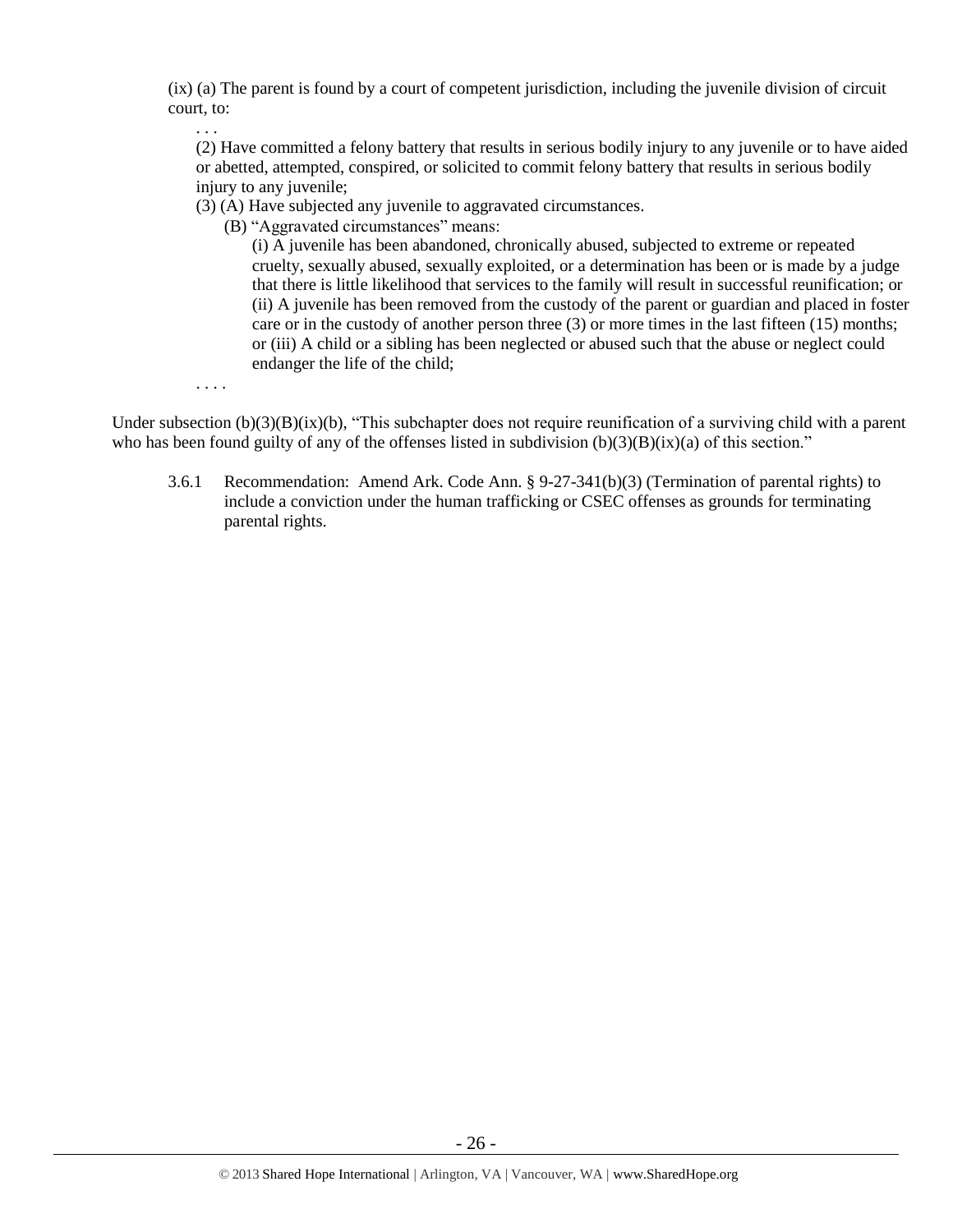#### **FRAMEWORK ISSUE 4: CRIMINAL PROVISIONS FOR FACILITATORS**

## *Legal Components:*

- *4.1 The acts of assisting, enabling, or financially benefitting from child sex trafficking are included as criminal offenses in the state sex trafficking statute.*
- *4.2 Financial penalties, including asset forfeiture laws, are in place for those who benefit financially from or aid and assist in committing domestic minor sex trafficking.*

*\_\_\_\_\_\_\_\_\_\_\_\_\_\_\_\_\_\_\_\_\_\_\_\_\_\_\_\_\_\_\_\_\_\_\_\_\_\_\_\_\_\_\_\_\_\_\_\_\_\_\_\_\_\_\_\_\_\_\_\_\_\_\_\_\_\_\_\_\_\_\_\_\_\_\_\_\_\_\_\_\_\_\_\_\_\_\_\_\_\_\_\_\_\_*

- *4.3 Promoting and selling child sex tourism is illegal.*
- *4.4 Promoting and selling child pornography is illegal.*

## *Legal Analysis:*

*4.1 The acts of assisting, enabling, or financially benefitting from child sex trafficking are included as criminal offenses in the state sex trafficking statute.*

Pursuant to Ark. Code Ann. § 5-18-103<sup>68</sup> (Trafficking of persons) A person commits human trafficking when he or she "[b]enefits financially or benefits by receiving anything of value from participation in a venture under subdivision (a)(1) of this section." Since there is no provision that applies to those who facilitate the sex trafficking of minors in violation of subsection (a)(3), Ark. Code Ann. § 5-18-103 criminalizes facilitation of trafficking, but only when the trafficking has been accomplished by force, fraud or coercion..

However, organizations that facilitate human trafficking face additional penalties under Ark. Code Ann. § 5-18-105<sup>69</sup> (Human trafficking, enhanced liability) which provides, "… an organization convicted of an offense under this chapter is subject to any combination of the following: A suspension or revocation of a license, permit, or prior approval granted to the organization by a state or local government agency; A court order to dissolve or reorganize; and other relief is equitable." Organization refers to "a legal entity and includes: a corporation, company, association, firm, partnership, or joint-stock company; a foundation, institution, society, union, club, or church; or any other group of persons organized for any purpose." Ark. Code Ann. §§ 5-18-102,<sup>70</sup> 5-2-501.

Facilitation is also included in Ark. Code Ann.  $\S 5-27-305(a)^{71}$  (Transportation of minors for prohibited sexual conduct), which establishes a Class A felony when a person "transports, finances in whole or part the transportation of, or otherwise causes or facilitates the movement of any minor, and . . . (1) Knows or has reason to know that prostitution or sexually explicit conduct involving the minor will be commercially exploited by any person; and (2) Acts with the purpose that the minor will engage in: (A) Prostitution; or (B) Sexually explicit conduct."

In addition, the crime of facilitation is included in Ark. Code Ann.  $\S$  5-70-104(a)(2) (Promoting prostitution in the first degree), which makes it a crime when a person knowingly "[a]dvances prostitution or profits from prostitution of a person less than eighteen (18) years of age." A person "advances

<sup>68</sup> *See supra* note [5.](#page-0-0)

<sup>69</sup> *See supra* note [4.](#page-0-2)

 $70$  The text of Ark. Code Ann. § 5-18-102 included here and elsewhere in this report includes amendments made by the passage of Senate Bill. No. 242 during the general session of the 89<sup>th</sup> Arkansas General Assembly 2013. (effective August 16, 2013).

<sup>71</sup> *See supra* note [9.](#page-2-0)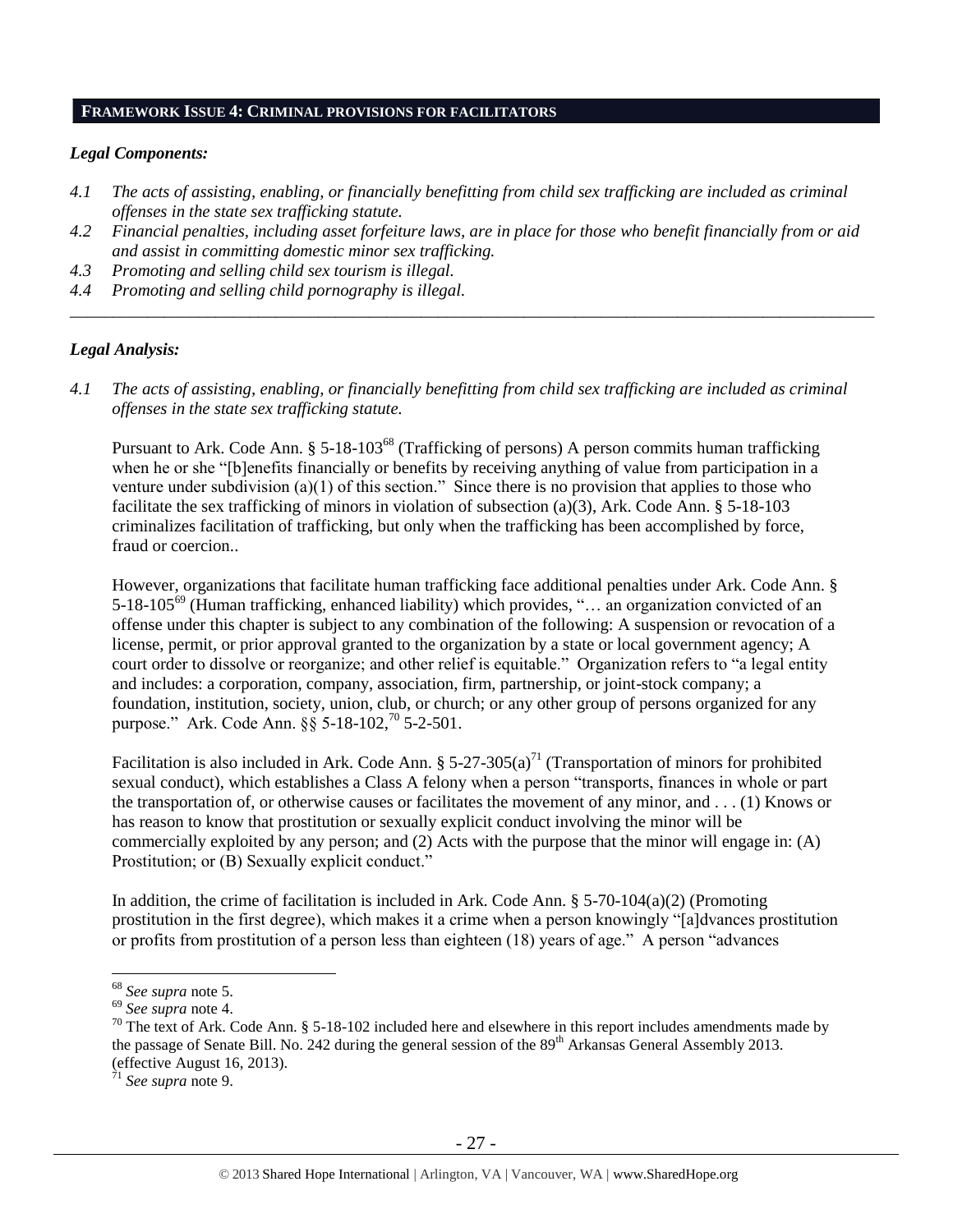prostitution," when "acting other than as a prostitute or a patron of a prostitute, that person knowingly: . . . (C) Provides a person or premises for prostitution purposes; (D) Operates or assists in the operation of a house of prostitution or a prostitution enterprise; or (E) Engages in any other conduct designed to institute, aid, or facilitate an act or enterprise of prostitution." Ark. Code Ann. § 5-70-101(1)(C), (D), (E). Promoting prostitution is a Class D felony punishable by imprisonment not to exceed 6 years and a possible fine not to exceed \$10,000. Ark. Code Ann. §§ 5-70-104(b), 5-4-401(a)(5), 5-4-201(a)(2).

- 4.1.1 Recommendation: Amend Ark. Code Ann. § 5-18-103 (Trafficking of persons) so that facilitators can be liable for facilitating and benefiting financially from all instances of domestic minor sex trafficking, regardless of whether force, fraud, or coercion has been used.
- *4.2 Financial penalties, including asset forfeiture laws, are in place for those who benefit financially from or aid and assist in committing domestic minor sex trafficking.*

Financial penalties against facilitators are incomplete. Only when force, fraud, or coercion is used to traffick minors,<sup>72</sup> may facilitators be convicted under Arkansas's human trafficking law. When this happens, they will be subject to financial penalties.

Facilitators convicted under Ark. Code Ann. § 5-18-103<sup>73</sup> (Trafficking of persons) face a possible fine not to exceed \$15,000. Ark. Code Ann. §§ 5-18-103(c), 5-4-401(a)(2), 5-4-201(a)(1), and if convicted under Ark. Code Ann. §  $5-27-305(a)^{74}$  (Transportation of minors for prohibited sexual conduct), facilitators face a possible fine not to exceed \$15,000. Ark. Code Ann. §§ 5-27-305(b), 5-4-401(a)(2), 5-4-201(a)(1).

Ark. Code Ann. § 5-5-201(a)(5) (Forfeiture, criminal conveyances) requires that anyone convicted under Ark. Code Ann. § 5-18-103 (Trafficking of persons), will forfeit "any conveyance, including an aircraft, motor vehicle, or vessel" if it is used "in the commission or attempt" of the crime. Additionally any conveyance "may be seized by any law enforcement agent upon process issued by any court having jurisdiction" when there is probable cause that the conveyance was "used in the commission or attempt" of Trafficking of persons, Ark. Code Ann. §§ 5-18-103, 5-5-202.

Ark. Code Ann. § 5-18-105<sup>75</sup> (enhanced liability) provides that in addition to any other statutory provision:

… an organization convicted of an offense under this chapter is subject to any combination of the following:

(1) A suspension or revocation of a license, permit, or prior approval granted to the organization

by a state or local government agency;

- (2) A court order to dissolve or reorganize; and
- (3) other relief as is equitable.

Organization refers to "a legal entity and includes: a corporation, company, association, firm, partnership, or joint-stock company; a foundation, institution, society, union, club, or church; or any other group of persons organized for any purpose." Ark. Code Ann. §§ 5-18-102(9), 5-2-501.

<sup>72</sup> *See supra* section 4.1 for a discussion of limitations on facilitator liability.

<sup>73</sup> *See supra* note [5.](#page-0-0)

<sup>74</sup> *See supra* note [9.](#page-2-0)

<sup>75</sup> *See supra* note [4.](#page-0-2)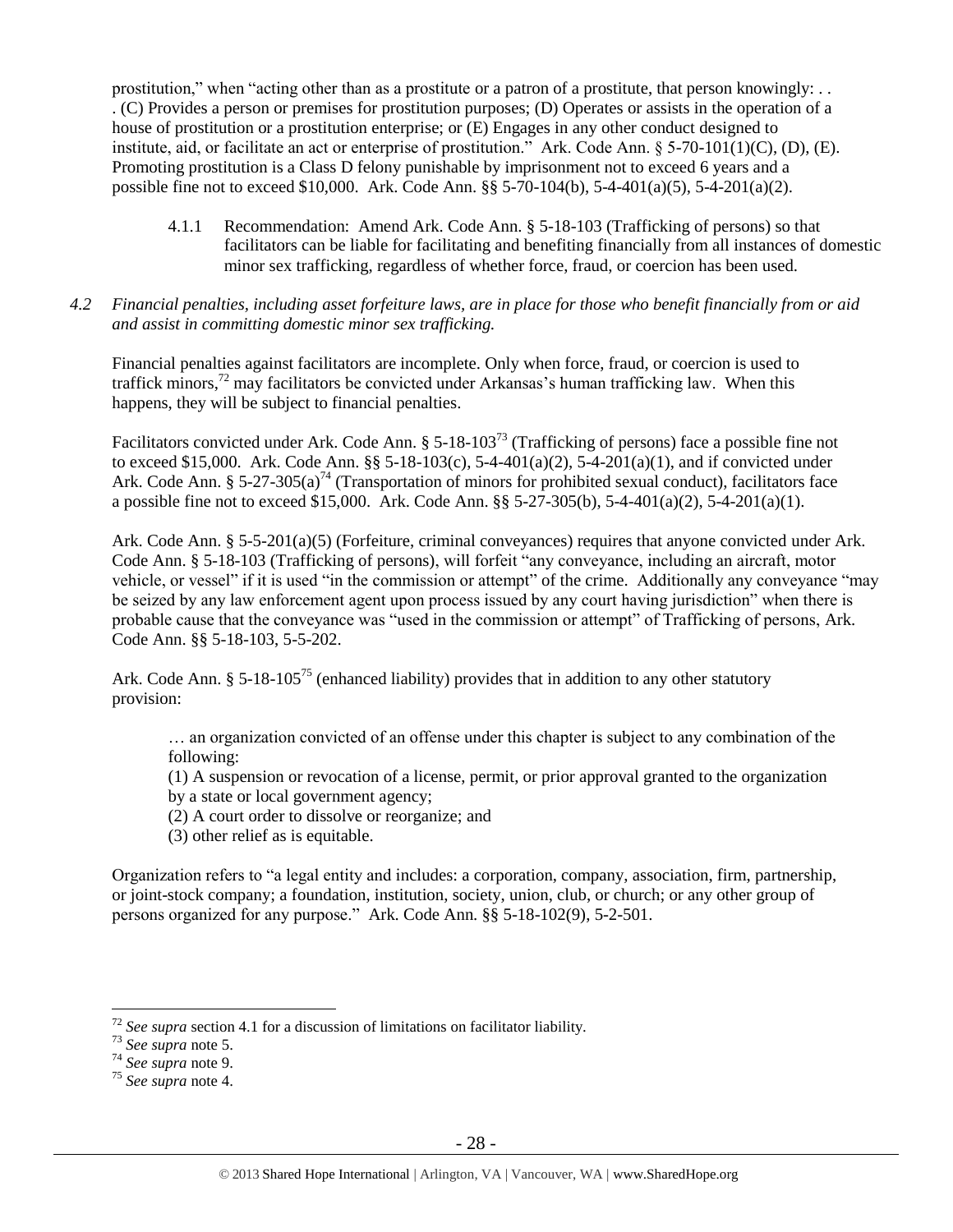Under Ark. Code Ann. § 5-5-101(a) (Disposition of contraband and seized property), "Any seized property shall be returned to the rightful owner or possessor of the seized property except contraband owned by a defendant." Pursuant to Ark. Code Ann.  $\S 5-5-101(b)(1)$  contraband is defined as including the following:

(A) Article possessed under a circumstance prohibited by law;

(B) Weapon or other instrument used in the commission or attempted commission of a felony;

(C) Visual, print, or electronic medium that depicts sexually explicit conduct involving a child prohibited under § 5-27-304;

(D) Visual, print, or electronic medium that contains a sexual performance of a child prohibited under § 5-27-403;

(E) Item the possession of which is prohibited by § 5-27-602 [Distributing, possessing, or viewing of matter depicting sexually explicit conduct involving a child];

(F) Item the production of which is prohibited by § 5-27-603 [Computer child pornography];

(G) Item the production of which is prohibited by § 5-27-605 [Computer exploitation of a child]; or

(H) Other article designated "contraband" by law.

Contraband listed in Ark. Code Ann. § 5-5-101(b)(1)(C)-(H) shall be destroyed. Ark. Code Ann. § 5-5-  $101(c)(1)$ . Other contraband may be retained for use by law enforcement or sold, the proceeds to be used to reimburse the rightful owner or to be "paid into the general fund of the county, city, or town whose law enforcement agency performed the seizure." Ark. Code Ann. § 5-5-101(g).

A facilitator could also be required to pay discretionary restitution to the victim under Ark. Code Ann. § 5-4- 205(a)(1) (Restitution), which states that "[a] defendant who is found guilty or who enters a plea of guilty or nolo contendere to an offense may be ordered to pay restitution." The restitution is based on the "actual economic loss caused to a victim by the offense," and if bodily injury has occurred, the restitution order may require the defendant to, among other things, "[p]ay the cost of a necessary medical or related professional service or device relating to physical, psychiatric, and psychological care, including nonmedical care and treatment rendered in accordance with a recognized method of healing; . . .[p]ay the cost of necessary physical and occupational therapy and rehabilitation; [and] ... [r]eimburse the victim for income lost by the victim as a result of the offense" with a maximum income reimbursement of \$50,000. Ark. Code Ann. § 5-4-205(b)(1), (2).

- 4.2.1 Recommendation: Amend Ark. Code Ann. § 5-18-103 to impose fines on facilitators who benefit from the trafficking minors without regard to force, fraud, or coercion.
- *4.3 Promoting and selling child sex tourism is illegal*.

Arkansas does not have a specific sex tourism statute.

- 4.3.1 Recommendation: Enact a law prohibiting selling or offering to sell travel services that include or facilitate travel for the purpose of engaging in commercial sexual exploitation of a minor or prostitution of a minor, if occurring in Arkansas.
- *4.4 Promoting and selling child pornography is illegal*.

Pornography crimes applicable to a facilitator of trafficking include:

1. Ark. Code Ann. § 5-27-304(a) (Pandering or possessing visual or print medium depicting sexually explicit conduct involving a child) makes it illegal to "[w]ith knowledge of the character of the visual or print medium involved . . . : (1) Knowingly advertise for sale or distribution, sell, distribute, transport, ship, exhibit, display, or receive for the purpose of sale or distribution any visual or print medium depicting a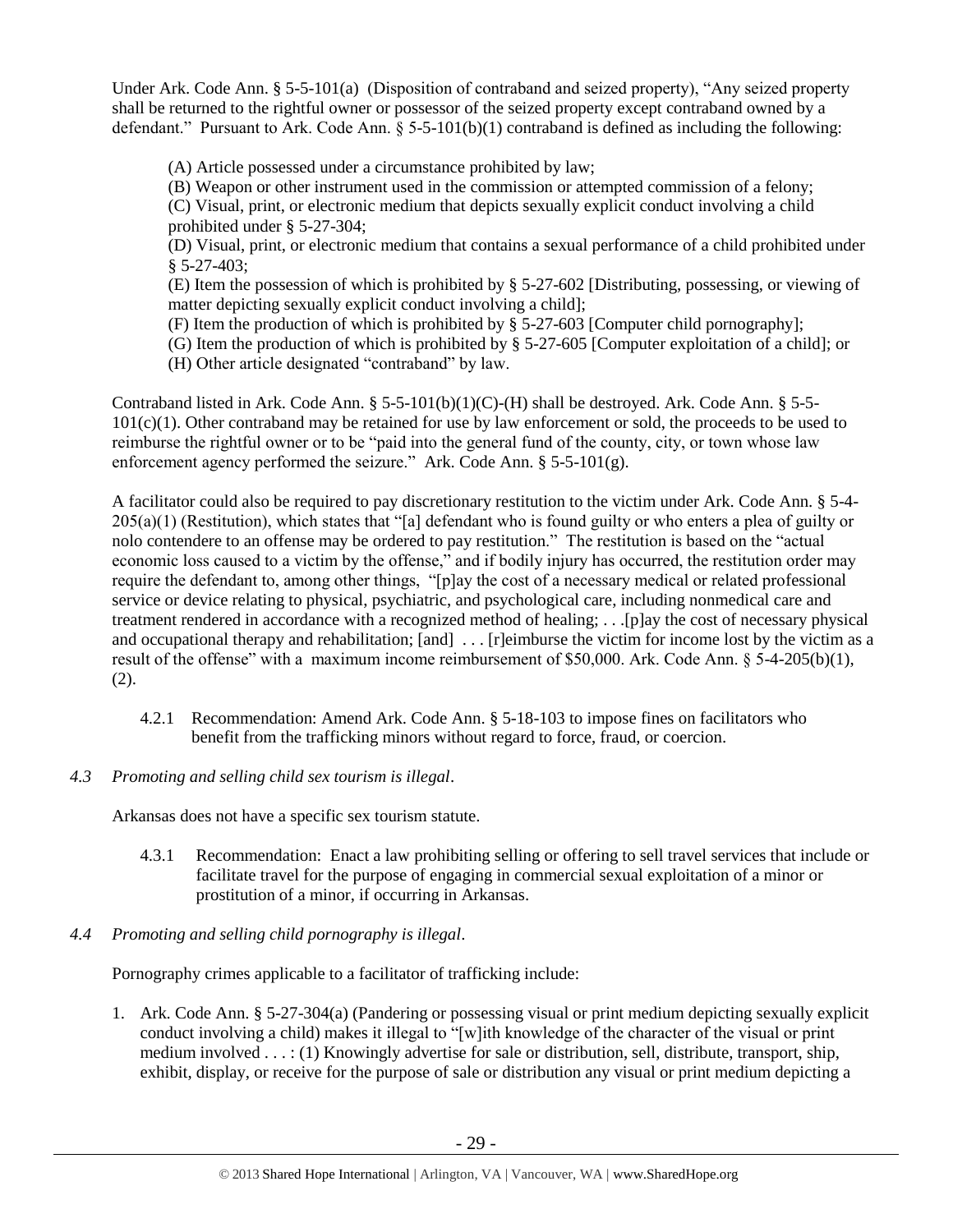child participating or engaging in sexually explicit conduct; or (2) Knowingly solicit, receive, purchase, exchange, possess, view, distribute, or control any visual or print medium depicting a child participating or engaging in sexually explicit conduct." A first violation of this section is a Class C felony punishable by imprisonment for 3–10 years and a possible fine not to exceed \$10,000. Ark. Code Ann. §§ 5-27-304(b)(1), 5-4-401(a)(4), 5-4-201(a)(2). Subsequent violations are Class B felonies punishable by imprisonment for 5- 20 years and a possible fine not to exceed \$15,000. Ark. Code Ann. §§ 5-27-304(b)(2), 5-4-401(a)(3), 5-4-  $201(a)(1)$ .

- 2. Under Ark. Code Ann. § 5-27-403(a) (Producing, directing, or promoting a sexual performance by a child) it is a crime for a person "knowing the character and content of the material, to produce, direct, or promote a performance that includes sexual conduct by a child under eighteen (18) years of age." As a Class B felony, this crime is punishable by imprisonment for 5–20 years and a possible fine not to exceed \$15,000. Ark. Code Ann. §§ 5-27-403(b), 5-4-401(a)(3), 5-4-201(a)(1).
- 3. Pursuant to Ark. Code Ann. § 5-27-602(a)(1) (Distributing, possessing, or viewing of matter depicting sexually explicit conduct involving a child), a person is guilty of a Class C felony punishable by imprisonment for 3–10 years and a possible fine not to exceed \$10,000 for a first offense, when he knowingly "[r]eceives for the purpose of selling or knowingly sells, procures, manufactures, gives, provides, lends, trades, mails, delivers, transfers, publishes, distributes, circulates, disseminates, presents, exhibits, advertises, offers, or agrees to offer through any means, including the internet, any photograph, film, videotape, computer program or file, video game, or any other reproduction or reconstruction that depicts a child or incorporates the image of a child engaging in sexually explicit conduct." Ark. Code Ann. §§ 5-27-602(a)(1), (b)(1), 5-4-401(a)(4), 5-4-201(a)(2). Subsequent offenses are Class B felonies punishable by imprisonment for 5-20 years and a possible fine not to exceed \$15,000. Ark. Code Ann. §§ 5-27-602(b)(2), 5-4-401(a)(3), 5-4-201(a)(1).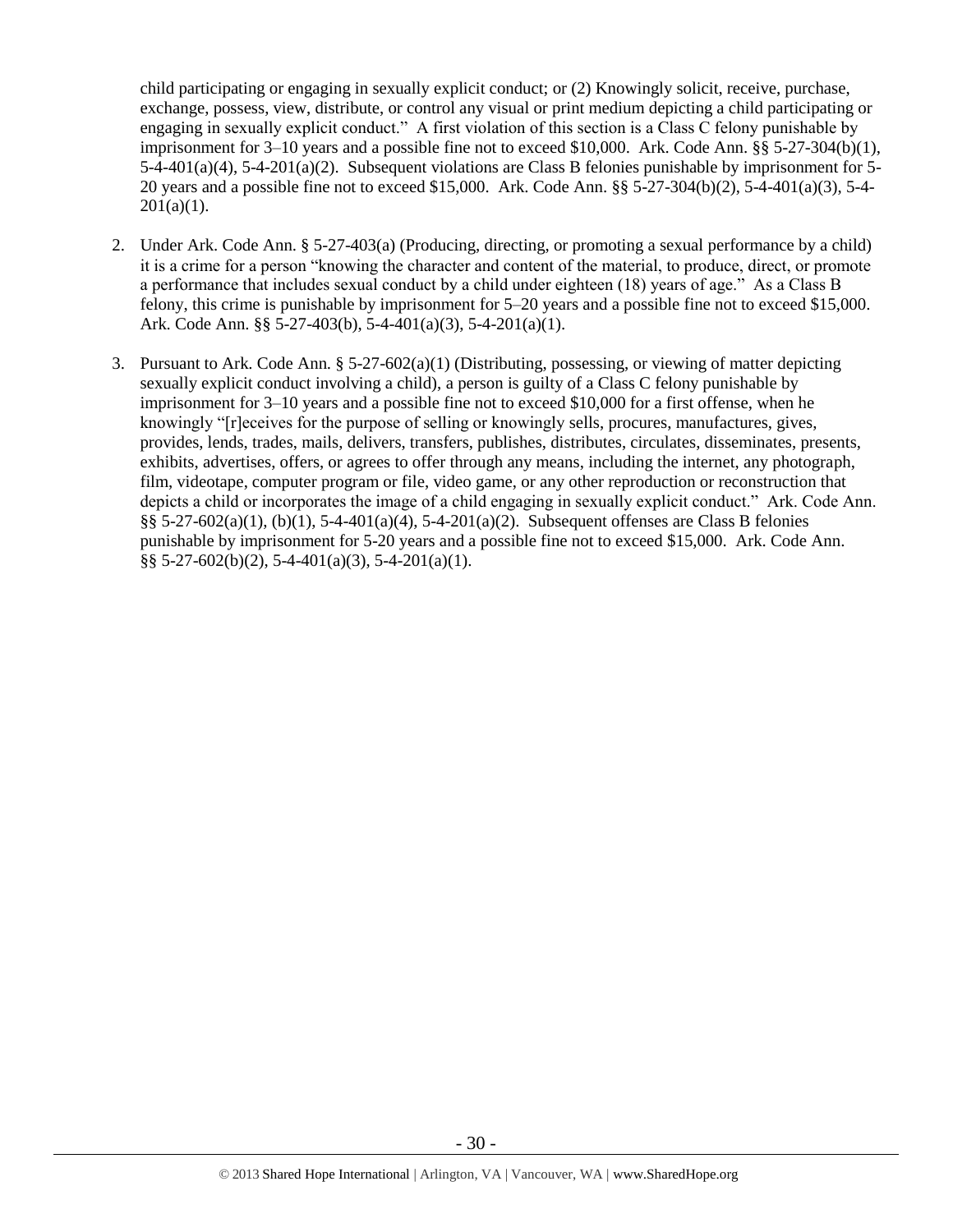#### **FRAMEWORK ISSUE 5: PROTECTIVE PROVISIONS FOR THE CHILD VICTIMS**

#### *Legal Components:*

- *5.1 Statutorily-mandated victim services define "victim" to specifically include victims of domestic minor sex trafficking or commercial sexual exploitation of children (CSEC) to ensure prompt identification and access to victims' rights and services.*
- *5.2 The state sex trafficking statute expressly prohibits a defendant from raising consent of the minor to the commercial sex acts as a defense.*
- *5.3 Prostitution laws apply only to adults, making minors under 18 specifically immune from this offense.*
- *5.4 Child victims of sex trafficking or commercial sexual exploitation are provided with a child protection response, including specialized shelter and services, and are not detained in juvenile detention facilities.*
- *5.5 Commercial sexual exploitation or sex trafficking is identified as a type of abuse and neglect within child protection statutes.*
- *5.6 The definition of "caregiver" (or similar term) in the child welfare statutes is broad enough to include a trafficker who has custody or control of a child in order to bring a trafficked child into the protection of child protective services.*
- *5.7 Crime victims' compensation is specifically available to a child victim of sex trafficking or commercial sexual exploitation of children (CSEC) without regard to ineligibility factors.*
- *5.8 Victim-friendly procedures and protections are provided in the trial process for minors under 18.*
- *5.9 Expungement or sealing of juvenile delinquency records resulting from arrests or adjudications for prostitution-related offenses committed as a result of, or in the course of, the commercial sexual exploitation of a minor is available within a reasonable time after turning 18.*
- *5.10 Victim restitution and civil remedies for victims of domestic minor sex trafficking or commercial sexual exploitation of children (CSEC) are authorized by law.*

*\_\_\_\_\_\_\_\_\_\_\_\_\_\_\_\_\_\_\_\_\_\_\_\_\_\_\_\_\_\_\_\_\_\_\_\_\_\_\_\_\_\_\_\_\_\_\_\_\_\_\_\_\_\_\_\_\_\_\_\_\_\_\_\_\_\_\_\_\_\_\_\_\_\_\_\_\_\_\_\_\_\_\_\_\_\_\_\_\_\_\_\_\_\_*

*5.11 Statutes of limitations for civil and criminal actions for child sex trafficking or commercial sexual exploitation of children (CSEC) offenses are eliminated or lengthened sufficiently to allow prosecutors and victims a realistic opportunity to pursue criminal action and legal remedies.*

## *Legal Analysis:*

*5.1 Statutorily-mandated victim services define "victim" to specifically include victims of domestic minor sex trafficking or commercial sexual exploitation of children (CSEC) to ensure prompt identification and access to victims' rights and services.* 

Ark Code Ann. § 9-27-323 mandates that the Depart of Human Services provide services to "sexually exploited children." "Sexually Exploited children" includes any minor who has been "a victim of trafficking of persons under § 5-18-103;<sup>76</sup> is a victim of child sex trafficking under 18 U.S.C. §1591, as it existed on January 1, 2013; or engages in an act of prostitution under § 5-70-102 $^{77}$  (Prostitution or sexual solicitation under 5-70-103 (Solicitation)." Ark. Code Ann. §§ 9-27-323, 12-18-1201<sup>78</sup>.

For the purposes of the Safe Harbor Fund, "sexually exploited child" refers to any minor who has been "a victim of trafficking of persons under § 5-18-103; is a victim of child sex trafficking under 18 U.S.C. § 1591, as it existed on January 1, 2013; or engages in an act of prostitution under § 5-7-102 or sexual solicitation under §

<sup>76</sup> *See supra* note [5.](#page-0-0)

<sup>77</sup> *See supra* note [14.](#page-5-0)

<sup>&</sup>lt;sup>78</sup> The text of Ark. Code Ann. § 12-18-1201 included here and elsewhere in this report includes amendments made by the passage of Senate Bill No. 829 during the general session of the 89<sup>th</sup> Arkansas General Assembly 2013. (effective August 16, 2013).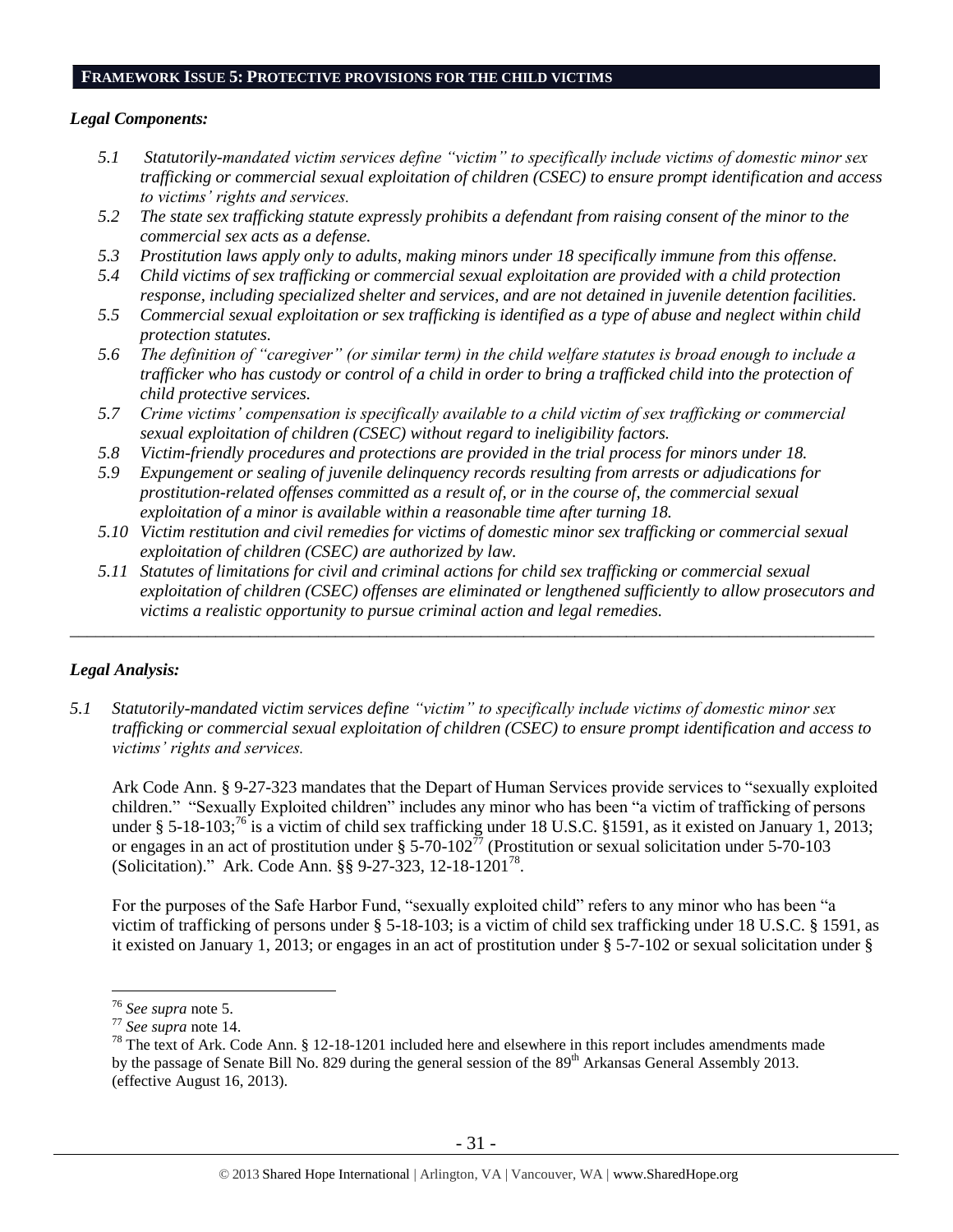5-70-103." Ark. Code Ann. § 19-5-1249. Ark Code Ann. § 19-5-1249<sup>79</sup> (Safe Harbor Fund) establishes a department to collect all "fines collected under 5-18-103(d), 5-70-102(d), 5-70-103(d) and any other revenues authorized by law". All funds collected will be used for services and programs for sexually exploited children.

For the purposes of the subchapter on "Crime Victims Reparations," "victim" is defined as "a person who suffers personal injury<sup>80</sup> or death as a result of criminally injurious conduct committed either within the State of Arkansas or against any Arkansas resident who suffers personal injury as the result of criminally injurious conduct which occurs in states presently not having crime victims reparations programs for which the victim is eligible." Ark. Code Ann. § 16-90-703(11)(A) (Definitions—Crime Victims Reparations). "Criminally injurious conduct" is defined in relevant part as "an act which occurs or is attempted in this state that results in personal injury or death to a victim, which act is punishable by fine, imprisonment, or death." Ark. Code Ann. § 16-90-703(5)(A)(i) . Given the definition of "personal injury" and "criminally injurious conduct," and since all CSEC crimes and Ark. Code Ann. § 5-18-103 (Trafficking of persons) are punishable by a possible fine and imprisonment, a domestic minor sex trafficking victim would be considered a victim for the purposes of the subchapter entitled "Crime Victims Reparations." However, the statute fails to specifically identify these victims.

For the purposes of the subchapter on "Rights of Victims of Crime," a "victim" is defined as "a victim of a sex offense or an offense against a victim who is a minor<sup>81</sup> and a victim of any violent crime,<sup>82</sup> but does not include a person who is accountable for the crime or a crime arising from the same conduct, criminal episode, or plan and does not include a governmental entity." Ark. Code Ann. § 16-90-1101(8) (Definitions—Rights of Victims of Crime). Ark. Code Ann. § 16-90-1101(6) includes many CSEC offenses in the definition of a "sex offense," including,

- (H) Engaging children in sexually explicit conduct for use in visual or print medium, § 5-27-303;
- (I) Transportation of minors for prohibited sexual conduct, § 5-27-305;
- (J) Employing or consenting to use of a child in sexual performance, § 5-27-402;
- (K) Producing, directing, or promoting a sexual performance, § 5-27-403;

 $80$  "Personal injury" is defined in Ark. Code Ann. § 16-90-703(10) as "actual bodily harm, including pregnancy or mental anguish which is the direct result of a violent criminal act."

 $\overline{a}$ 

(F) An adjudication of guilt for an offense of the law of another state, for a federal offense, or for a military offense, which is substantially equivalent to any of the offenses enumerated in this subdivision (3); or

 $79$  The text of Ark. Code Ann. § 19-5-1249 included here and elsewhere in this report includes amendments made by the passage of Senate Bill No. 829 during the general session of the 89<sup>th</sup> Arkansas General Assembly 2013. (effective August 16, 2013).

 $81$  "Offense against a victim who is a minor" is defined in Ark. Code Ann. § 16-90-1101(3) as,

<sup>(</sup>A) Kidnapping pursuant to  $\S 5-11-102(a)(4)$  when the victim is a minor and the offender is not the parent of the victim;

<sup>(</sup>B) False imprisonment in the first degree pursuant to § 5-11-103 when the victim is a minor and the offender is not the parent of the victim;

<sup>(</sup>C) Permanent detention or restraint pursuant to § 5-11-106 when the victim is a minor and the offender is not the parent of the victim;

<sup>(</sup>D) Any sex offense when the victim is a minor;

<sup>(</sup>E) An attempt, solicitation, or conspiracy to commit any of the offenses enumerated in this subdivision  $(3)$ ;

<sup>(</sup>G) A violation of any former law of this state that is substantially equivalent to any of the offenses enumerated in this subdivision (3).

<sup>&</sup>lt;sup>82</sup> "Violent crime" is defined in Ark. Code Ann. § 16-90-1101(9) as "any felony which resulted in physical injury to the victim, any felony involving the use of a deadly weapon, terroristic threatening in the first degree, § 5-13-301(a), and stalking, as defined in § 5-71-229."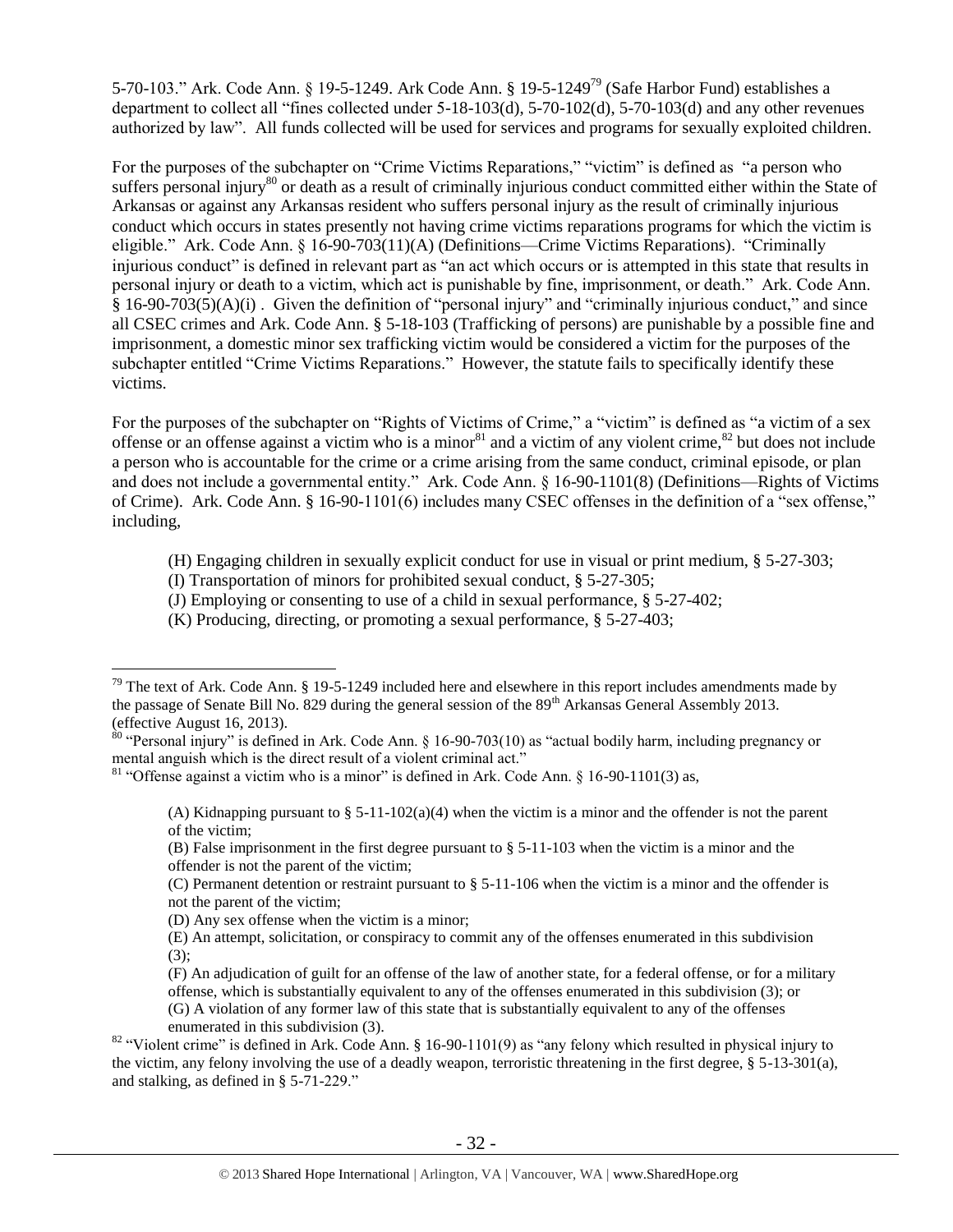(L) Promoting prostitution in the first degree, § 5-70-104;

(N) An attempt, solicitation, or conspiracy to commit any of the offenses enumerated in this subdivision (6);

(O) An adjudication of guilt for an offense of the law of another state, for a federal offense, or for a military offense, which is substantially equivalent to any of the offenses enumerated in this subdivision (6);

(P) Computer child pornography, § 5-27-603;

. . .

(Q) Computer exploitation of a child in the first degree, § 5-27-605(a); or

(R) A violation of any former law of this state that is substantially equivalent to any of the offenses enumerated in this subdivision (6).

For purposes of victim restitution by the defendant, under Ark. Stat. Ann. § 5-4-205(c)(1) (Restitution), "Victim" is defined as "any person, partnership, corporation, or governmental entity or agency that suffers property damage or loss, monetary expense, or physical injury or death as a direct or indirect result of the defendant's offense or criminal episode." This broad definition would include trafficking in persons and CSEC crimes, but does not expressly identify victims of domestic minor sex trafficking and the injury requirement may exclude some victims.

Ark. Code Ann. § 5-18-103 (Trafficking of persons) is not included in the definition of "sex offense," and given the definition of "victim," if a court considers a CSEC victim partly responsible for the conduct of her prostitution, then the minor may not be considered a victim for the purposes of the subchapter entitled "Rights of Victims of Crime."

- 5.1.1 Recommendation: Amend Ark. Code Ann. § 16-90-1101 to include Ark. Code Ann. § 5-18-103 (Trafficking of persons) for commercial sexual exploitation of minors as a "sex offense" and to clarify that a domestic minor sex trafficking victim is not disqualified from victim status as a result of committing crimes as a consequence of the trafficking.
- 5.1.2 Recommendation: Amend the definitions of "victim" in Ark. Code Ann. § 16-90-703(5)(A)(i) (Definitions—Crime Victims Reparations) and  $\S$  5-4-205(c)(1) (Restitution) to expressly include minor victims of Ark. Code Ann. § 5-18-103 (Trafficking of persons) for commercial sexual exploitation and the state CSEC offenses.
- *5.2 The state sex trafficking statute expressly prohibits a defendant from raising consent of the minor to the commercial sex acts as a defense.*

A defense based on the minor's consent to the commercial sex act is not expressly mentioned in Ark. Code Ann.  $\S$  5-18-103 (Trafficking of persons),  $\S$  5-70-104(a)(2) (Promoting prostitution in the first degree),  $\S$  5-27-303 (Engaging children in sexually explicit conduct for use in visual or print medium), § 5-27-305 (Transportation of minors for prohibited sexual conduct), § 5-27-402 (Employing or consenting to the use of a child in a sexual performance), or § 5-27-403(a) (Producing, directing, or promoting a sexual performance by a child). However, the code does not specifically prohibit a defendant from raising such a defense. Further, Ark. Code Ann § 5-18-  $104^{83}$  (Patronizing a victim of human trafficking) requires that a defendant "knowingly" purchase sex with a human trafficking victim, which may allow a buyer to successfully argue that a victim's consent made it impossible to "know" that the minor was a victim of sex trafficking.

<sup>83</sup> *See supra* note 7.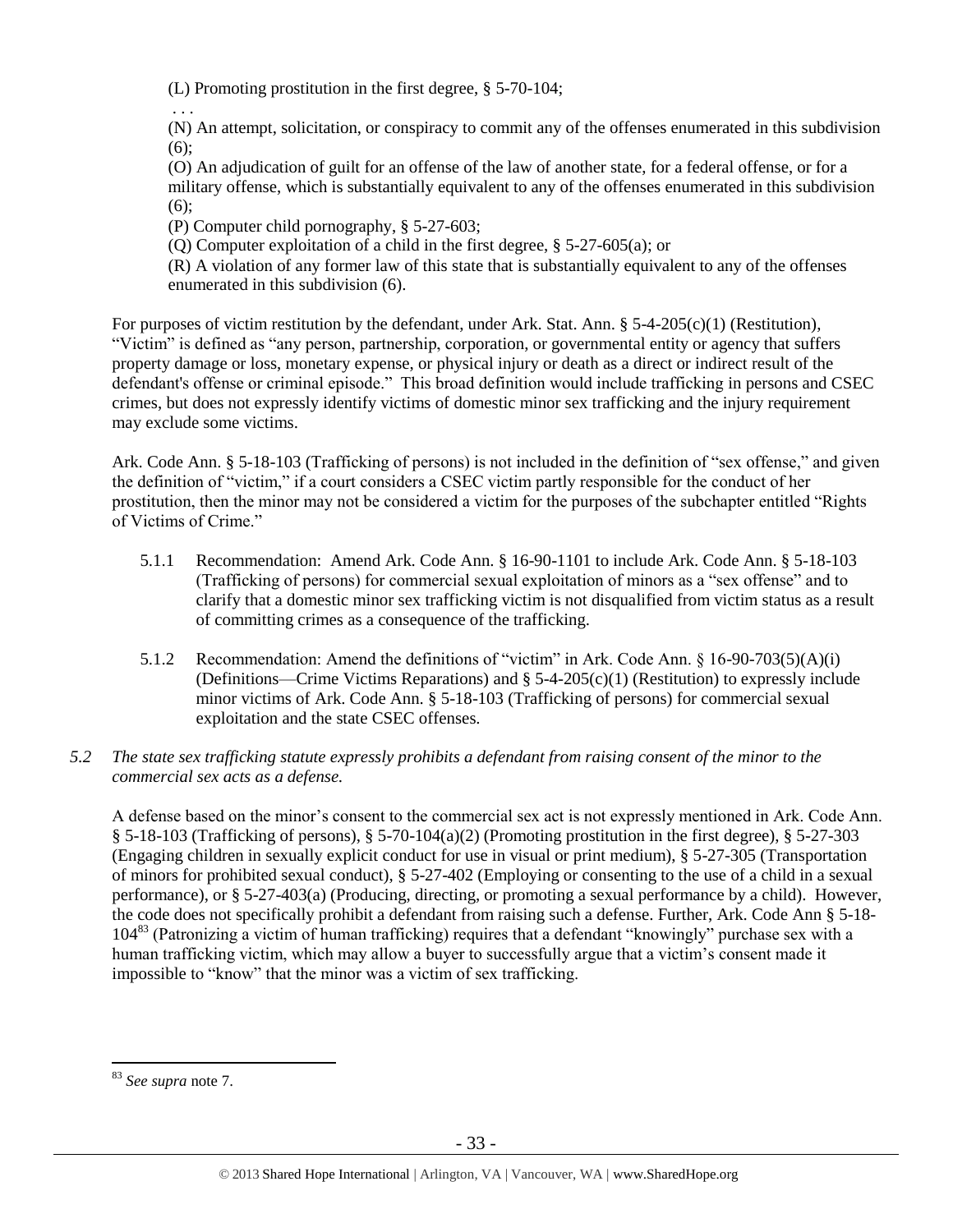However, a sub-statute, Ark. Code Ann §  $5-18-104^{84}$  (Patronizing a victim of human trafficking) requires that a defendant "knowingly" purchase sex with a human trafficking victim, which may allow a buyer to successfully argue that a victim's consent made it impossible to "know" that the minor was a victim of sex trafficking.

Notably, sex offense statutes related to intercourse with minors expressly do not allow the defense of consent, including Ark. Code Ann. § 5-14-103(b) (Rape), Ark. Code Ann § 5-14-124(b) (Sexual assault in the first degree), Ark. Code Ann.  $\S$ 5-14-125(a)(4)(B)<sup>85</sup> (Sexual assault in the second degree), and Ark. Code Ann. § 5-14-126(b) (Sexual assault in the third degree).

- 5.2.1 Recommendation: Amend Ark. Code Ann. § 5-18-103 (Trafficking of persons) § 5-18-104 (Patronizing a victim of human trafficking),  $\S 5-70-104(a)(2)$  (Promoting prostitution in the first degree), § 5-27-303 (Engaging children in sexually explicit conduct for use in visual or print medium), § 5-27-305 (Transportation of minors for prohibited sexual conduct), § 5-27-402 (Employing or consenting to the use of a child in a sexual performance and § 5-27-403(a) (Producing, directing, or promoting a sexual performance by a child) to clarify that a minor victim's consent is not a defense to these crimes.
- *5.3 Prostitution laws apply only to adults, making minors under 18 specifically immune from this offense*

Ark Code Ann. § 5-70-102<sup>86</sup> (Prostitution) does not differentiate minors from adults, and the language does not state that all minors engaged in prostitution are victims of human trafficking.

- 5.3.1 Recommendation: Amend Ark. Code Ann. § 5-70-102(a) (Prostitution) to specify that a minor involved in prostitution is immune from prosecution and shall be deemed a victim of trafficking of persons under Ark. Code Ann. § 5-18-103 (Trafficking of persons).
- *5.4 Child victims of sex trafficking or commercial sexual exploitation are provided with a child protection response, including specialized shelter and services, and are not detained in juvenile detention facilities.*

No specific provisions exist in Arkansas providing that a domestic minor sex trafficking victim should receive a child protective response, and as a result, the victim could enter either the juvenile justice system or the child protective system through various avenues.

## **Child Identified as Abused/Neglected**

<span id="page-33-0"></span>Pursuant to Ark. Code Ann. §§ 9-27-303(18)(A)<sup>87</sup>, § 9-27-303(36)(A)(iii), § 9-27-303(3)(A), § 12-18- $103(13)(A)(vii)$ , (viii)<sup>88</sup> and § 9-27-303(52)-(54)<sup>89</sup>, a sexually exploited child is likely to be identified as

 $\overline{a}$ 

(A) By a person fourteen (14) years of age or older to a person younger than eighteen (18) years of age:

<sup>84</sup> *See supra* note 7.

<sup>85</sup> *See supra* note [12.](#page-4-0)

<sup>86</sup> *See supra* note [14.](#page-5-0)

 $87$  A domestic minor sex trafficking victim could be considered a "dependent-neglected juvenile," which is defined as including "any juvenile who is at substantial risk of serious harm as a result of the following acts or omissions to the juvenile, a sibling, or another juvenile: . . . (iii) Sexual abuse; (iv) sexual exploitation." Ark. Code Ann. § 9-27-  $303(18)(A)$ .

<sup>88</sup> The text of Ark. Code Ann. § 12-18-103 included here and elsewhere in this report includes amendments made by the passage of House Bill No. 2037 during the general session of the  $89<sup>th</sup>$  Arkansas General Assembly 2013. (effective August 16, 2013).

 $89$  "Sexual abuse" is defined in Ark. Code Ann. § 9-27-303(52) as including,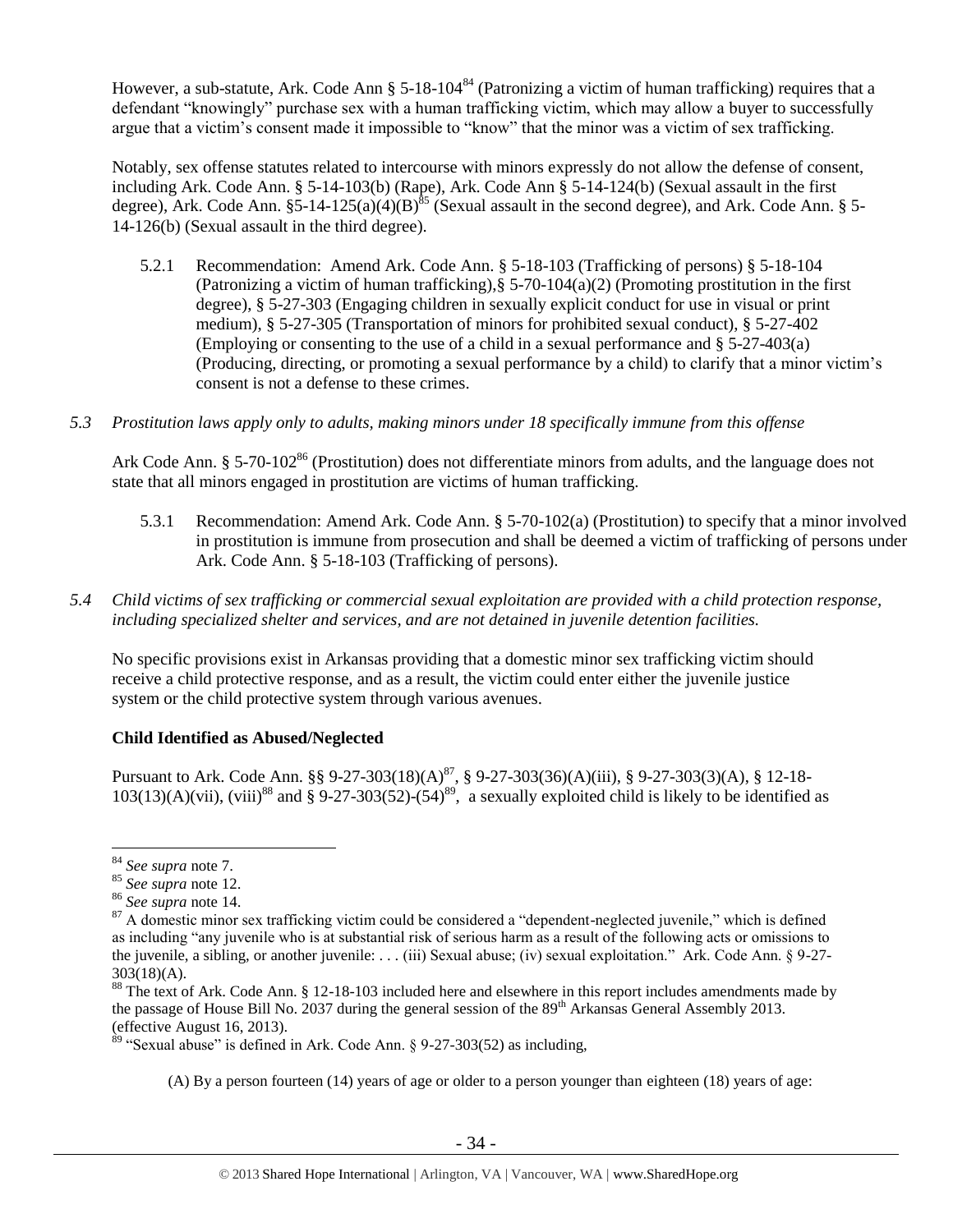abused or neglected. If a child is identified as abused or neglected under Ark. Code Ann. § 9-27- 303(18)(A), the definition of caretaker under Ark. Code Ann. § 9-27-303(8) and § 12-18-103(3) is not sufficiently broad to involve Child Protective Services in investigations where the child is in the custody or control of a non-family trafficker.

#### I Initial Custody

 $\overline{a}$ 

#### *a) Authority following initial custody*

Pursuant to Ark. Code Ann. § 9-27-313(a)(1) (Taking into custody), a juvenile may be taken into custody without a warrant only in one of the following ways:

(A) Pursuant to an order of the circuit court under this subchapter;

(B) By a law enforcement officer without a warrant under circumstances as set forth in rule 4.1 of

(i) Sexual intercourse, deviant sexual activity, or sexual contact by forcible compulsion;

(ii) Attempted sexual intercourse, attempted deviant sexual activity, or attempted sexual contact by forcible compulsion;

(iii) Indecent exposure; or

(iv) Forcing the watching of pornography or live human sexual activity;

(B) (i) By a person eighteen (18) years of age or older to a person who is younger than fifteen (15) years of age and is not his or her spouse:

(a) Sexual intercourse, deviant sexual activity, or sexual contact;

(b) Attempted sexual intercourse, attempted deviant sexual activity, or attempted sexual contact; or

(c) Solicitation of sexual intercourse, solicitation deviant sexual activity, or solicitation of sexual contact.

(ii) By a person twenty (20) years of age or older to a person who is younger than sixteen (16) years of age who is not his or her spouse:

(a) Sexual intercourse, deviant sexual activity, or sexual contact;

(b) Attempted sexual intercourse, attempted deviant sexual activity, or attempted sexual contact; or

(c) Solicitation of sexual intercourse, solicitation of deviant sexual activity, or solicitation of sexual contact;

(C) By a caretaker to a person younger than eighteen (18) years of age:

(i) Sexual intercourse, deviant sexual activity, or sexual contact;

(ii) Attempted sexual intercourse, attempted deviant sexual activity, or attempted sexual contact;

(iii) Forcing or encouraging the watching of pornography;

(iv) Forcing, permitting, or encouraging the watching of live sexual activity;

(v) Forcing listening to a phone sex line; or

(vi) An act of voyeurism;

(D) By a person younger than fourteen (14) years of age to a person younger than eighteen (18) years of age:

(i) Sexual intercourse, deviant sexual activity, or sexual contact by forcible compulsion; or

(ii) Attempted sexual intercourse, attempted deviant sexual activity, or attempted sexual contact by forcible compulsion.

"Sexual exploitation" is defined in Ark. Code Ann. § 9-27-303(54) as including the following:

- (A) Allowing, permitting, or encouraging participation or depiction of the juvenile in:
	- (i) Prostitution;
	- (ii) Obscene photographing; or
	- (iii) Obscene filming; or

(B) Obscenely depicting, obscenely posing, or obscenely posturing a juvenile for any use or purpose.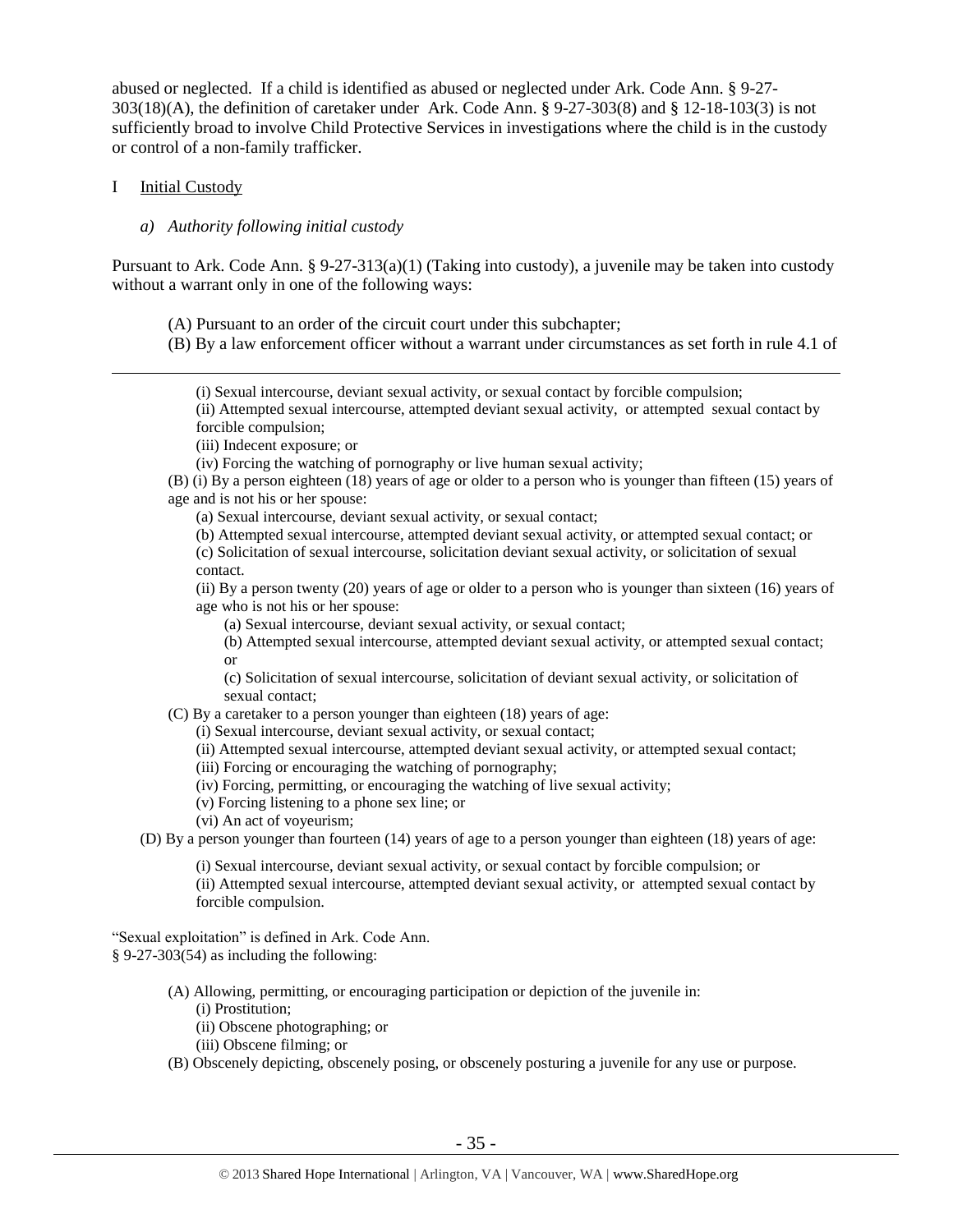the Arkansas Rules of Criminal Procedure [which includes if the officer has reasonable cause to believe that such person has committed any violation of law in the officer's presence]; or (C) By a law enforcement officer or by a duly authorized representative of the Department of Human Services if there are clear, reasonable grounds to conclude that the juvenile is in immediate danger and that removal is necessary to prevent serious harm from his or her surroundings or from illness or injury and if parents, guardians, or others with authority to act are unavailable or have not taken action necessary to protect the juvenile from the danger and there is not time to petition for and to obtain an order of the court before taking the juvenile into custody

Additionally, emergency custody of the juvenile may be taken if "there is probable cause to believe that immediate emergency custody is necessary to protect the health or physical well-being of the juvenile from immediate danger or to prevent the juvenile's removal from the state . . . ." Ark. Code Ann. § 9-27-  $314(a)(1)$ .

## II. Outcomes

Assuming any requirement for family services are met, the court can order juveniles found to be dependent-neglected to be "removed from the custody of a parent, guardian, or custodian and placed in the custody of the department or other licensed agency responsible for the care of juveniles or with a relative or other individual." Ark. Code Ann.  $\S 9-27-328(b)(1)^{90}$ . To do so, the court must initially find information about the following: "(A) Whether it is contrary to the welfare of the juvenile to remain at home; (B) Whether the removal and the reasons for the removal of the juvenile is necessary to protect the health and safety of the juvenile; and (C) Whether the removal is in the best interest of the juvenile." Ark. Code Ann. §  $9-27-328(b)(1)$ . Ark. Code Ann. §  $9-27-328(b)(2)$  sets out additional findings to be made within 60 days of removal. For a juvenile found to be dependent-neglected, the court may, among other things, "transfer custody of the juvenile to the Department of Human Services, to another licensed agency responsible for the care of juveniles, or to a relative or other individual" if it is in the child's best interest. Ark. Code Ann. § 9-27-334(a)(2)(A). If custody of the dependent-neglected child is given to the Department of Human Services, "the juvenile shall be placed in a licensed or approved foster home, shelter, or facility or an exempt child welfare agency." Ark. Code Ann. § 9-27-334(a)(2)(B).

# **Child Identified as Delinquent**

## I. Adjudication or referral to alternate program

A "delinquent juvenile" is defined in Ark. Code Ann. § 9-27-303(15)(A) as including " A juvenile ten (10) years old or older: who has committed an act other than a traffic offense or game and fish violation that, if the act had been committed by an adult, would subject the adult to prosecution for a felony, misdemeanor, or violation under the applicable criminal laws of this state; has violated § 5-73-119 [Handguns – possession by minor or possession on school property]; has violated § 5-17-217(d)(2), cyberbullying of a school employee." Therefore, if a domestic minor sex trafficking victim is charged with Ark. Code Ann. § 5-70-102<sup>91</sup> (Prostitution), the minor could be considered a delinquent juvenile.<sup>92</sup>

 $90$  The text of Ark. Code Ann. § 5-18-105 included here and elsewhere in this report includes amendments made by the passage of House Bill No. 1848 during the general session of the 89<sup>th</sup> Arkansas General Assembly 2013. (effective August 16, 2013).

<sup>91</sup> *See supra* note [14.](#page-5-0)

<sup>&</sup>lt;sup>92</sup> However, the Ark. Code Ann. § 9-27-323(k)(1), (2) states that the Department of Human Services is required to "develop a statewide referral protocol for helping to coordinate the delivery of services to sexually exploited children." A "sexually exploited child" is defined as a person less than 18 years of age who has been subject to sexual exploitation because the person: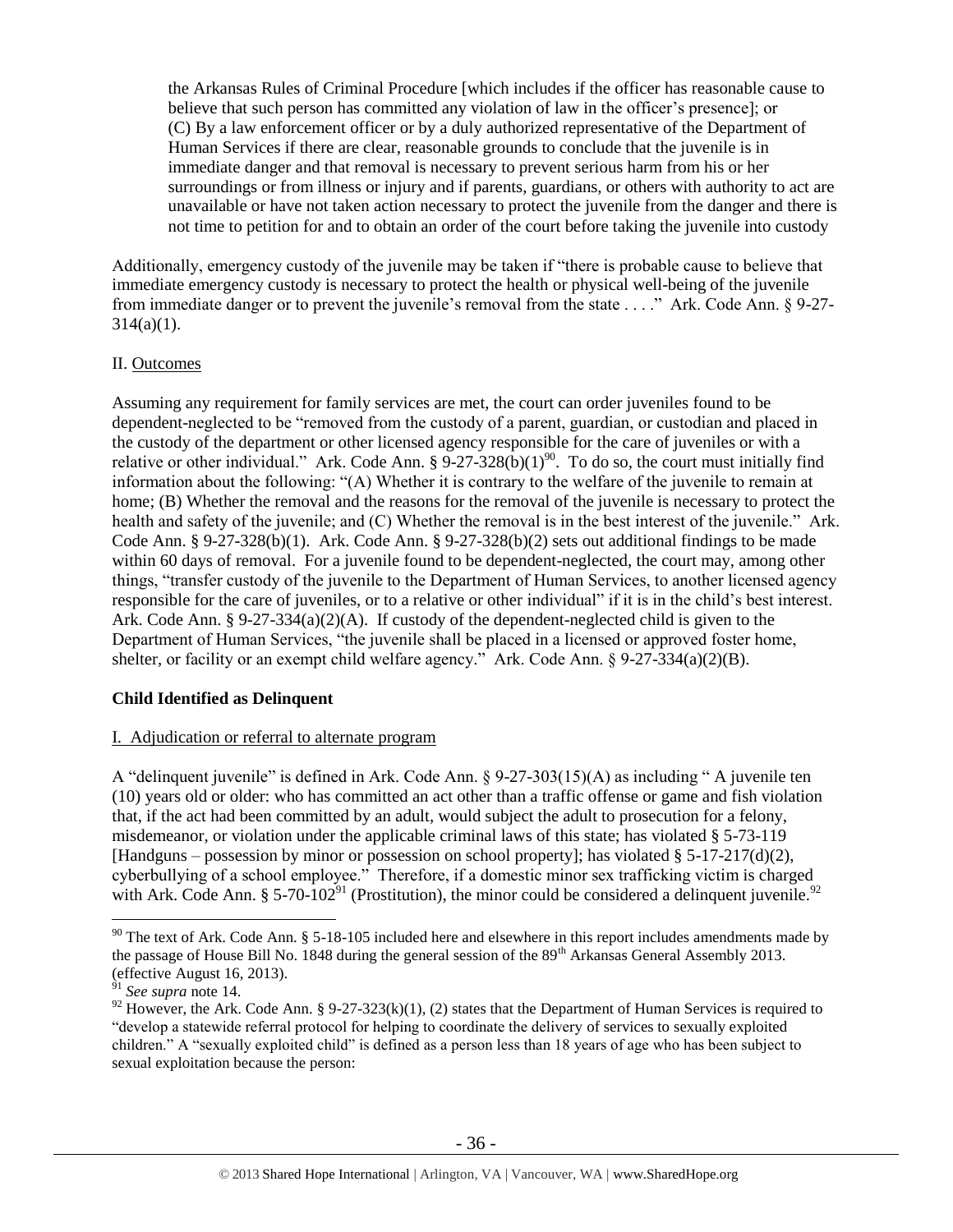Since Ark. Code Ann. § 5-70-102 (Prostitution) is a misdemeanor, the case would proceed as a delinquency hearing pursuant to Ark. Code Ann. § 9-27-318(a), which provides that "[t]he state may proceed with a case as a delinquency only when the case involves a juvenile: . . . (2) Less than eighteen (18) years of age when he or she engages in conduct that if committed by an adult would be any misdemeanor."

## *a) Diversion or alternate process*

. . . .

A prosecuting attorney may choose to proceed with diversion in some delinquency cases if "it is in the best interests of the juvenile and the community" and the relevant persons consent. Ark. Code Ann. § 9- 27-323(a). Diversion cases are subject to conditions, including the juvenile admitting her involvement in the delinquent act. Ark. Code Ann.  $\S 9-27-323(c)(1)(A)$ . Pursuant to Ark. Code Ann.  $\S 9-27-323(e)$ (Diversion),

(e) Diversion agreements shall be limited to providing for:

(1) Nonjudicial probation under the supervision of the intake officer or probation officer for a period during which the juvenile may be required to comply with specified conditions concerning his or her conduct and activities;

- (2) Participation in a court-approved program of education, counseling, or treatment;
- (3) Participation in a court-approved teen court;
- (4) Participation in a juvenile drug court program; and
- (5) Enrollment in the Regional Educational Career Alternative School.

## II. Outcomes

 $\overline{a}$ 

If the prosecuting attorney does not enter into a diversionary agreement and the court adjudicates the domestic minor sex trafficking victim to be a delinquent, pursuant to Ark. Code Ann. § 9-27-330(a) (Disposition—Delinquency—Alternatives), the court has a number of disposition options, "based upon the best interest of the juvenile," including,

(1) (A) Transfer legal custody of the juvenile to any licensed agency responsible for the care of delinquent juveniles or to a relative or other individual.

(B) (i) Commit the juvenile to the Division of Youth Services of the Department of Human Services using the risk assessment system for Arkansas juvenile offenders distributed and administered by the Administrative Office of the Courts.

(iii) (a) In an order of commitment, the court may recommend that a juvenile be placed in a treatment program or community-based program instead of a youth services center and shall make specific findings in support of such a placement in the order.

(iv) Upon receipt of an order of commitment with recommendations for placement, the division shall consider the recommendations of the committing court in placing a juvenile in a youth services facility or a community-based program.

. . . . (3) Grant permanent custody to an individual upon proof that the parent or guardian from whom the juvenile has been removed has not complied with the orders of the court and that no further services or periodic reviews are required;

<sup>(</sup>A) Is a victim of trafficking of persons under § 5–18–103;

<sup>(</sup>B) Is a victim of child sex trafficking under 18 U.S.C. § 1591, as it existed on January 1, 2013; or

<sup>(</sup>C) Engages in an act of prostitution under § 5–70–102 or sexual solicitation under § 5–70–103.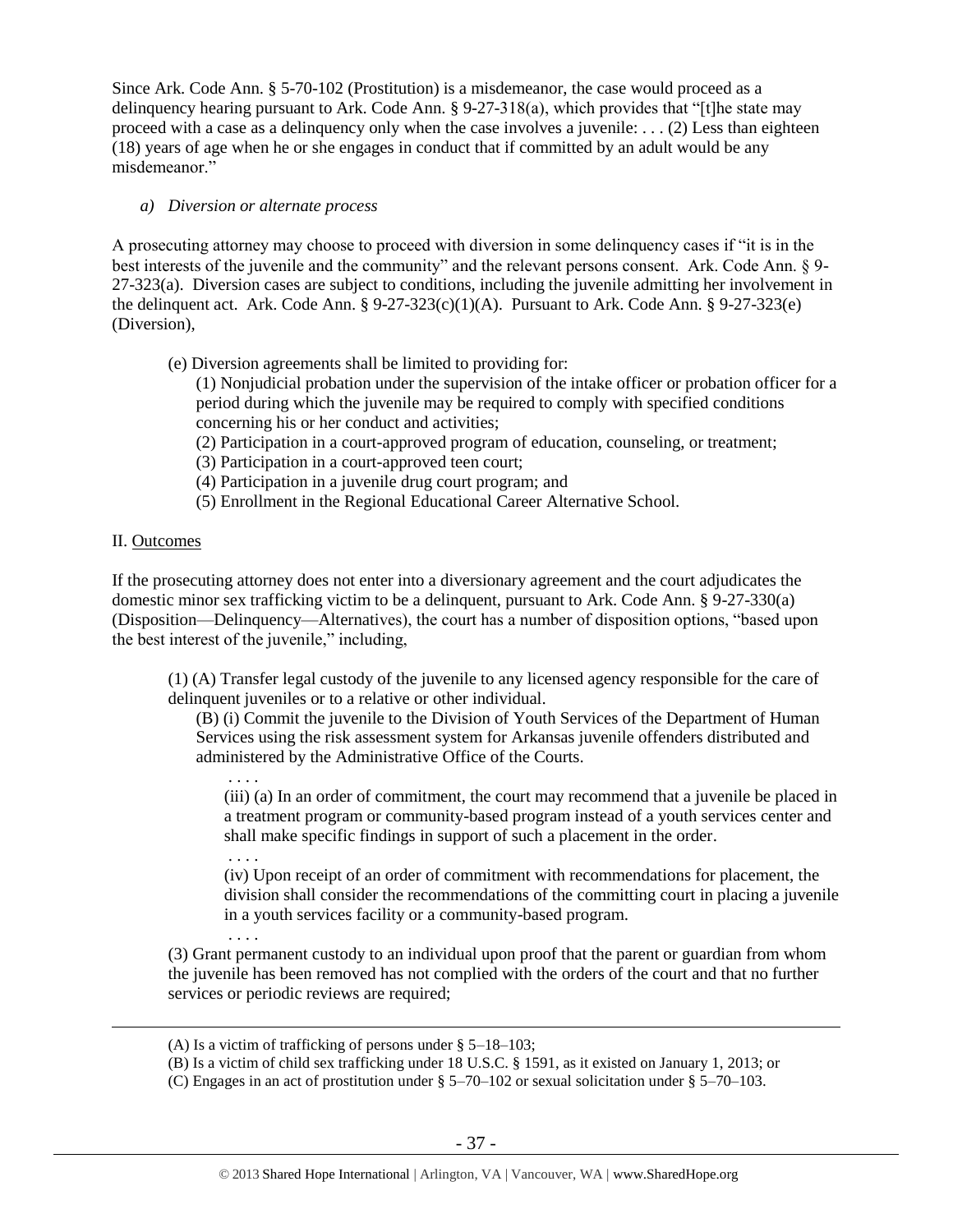$(4)$  (A) Place the juvenile on probation . . . .

 $(11)$  (A) (i) Order that the juvenile remain in a juvenile detention facility for an indeterminate period not to exceed ninety (90) days.

(12) Place the juvenile on residential detention with electronic monitoring, either in the juvenile's home or in another facility as ordered by the court;

. . . .

. . . .

. . . .

5.4.1 Recommendation: Enact a mandatory protective response law that directs any minor who is a victim of trafficking away from the criminal justice system and into a protective system.

# *5.5 Commercial sexual exploitation or sex trafficking is identified as a type of abuse and neglect within child protection statutes.*

Commercial sexual exploitation is a type of abuse in Arkansas's child protection statutes. A "dependentneglected juvenile" is defined in Ark. Code Ann.  $\S 9-27-303(18)(A)^{93}$  as including "any juvenile who is at substantial risk of serious harm as a result of the following acts or omissions to the juvenile, a sibling, or another juvenile: (i) Abandonment; (ii) Abuse; (iii) Sexual Abuse; (iv) Sexual exploitation; (v) Neglect; . .  $\cdot$  .  $\cdot$ 

Ark. Code Ann. § 9-27-303(17)(H)<sup>94</sup> also defines "dependent-neglected juvenile" as "(i) A child who has been a victim of human trafficking as a result of threats, coercion, or fraud. (ii) If the parent knew or should have known the child was a victim of human trafficking as a result of threats, coercion, or fraud, the child is not a dependent juvenile but may be dependent-neglected."

"Neglect" includes "[f]ailure to take reasonable action to protect the juvenile [or child] from abandonment, abuse, sexual abuse, sexual exploitation, neglect, or parental unfitness when the existence of this condition was known or should have been known." Ark. Code Ann. §§ 9-27-303 (36)(A)(iii). "Abuse," pursuant to Ark. Code Ann. § 9-27-303(3)(A), occurs when "a parent, guardian, custodian, foster parent, person eighteen (18) years of age or older living in the home with a child, whether related or unrelated to the child, or any person who is entrusted with the juvenile's care by a parent, guardian, custodian, or foster parent, including, but not limited to, an agent or employee of a public or private residential home, child care facility, public or private school, or any person legally responsible for the juvenile's welfare" is involved in "(i) Extreme or repeated cruelty to a juvenile; (ii) Engaging in conduct creating a realistic and serious threat of death, permanent or temporary disfigurement, or impairment of any bodily organ; (iii) Injury to a juvenile's intellectual, emotional, or psychological development as evidenced by observable and substantial impairment of the juvenile's ability to function within the juvenile's normal range of performance and behavior . . . ." Ark. Code Ann. § 9-27-303(3)(A).

"Sexual abuse" is defined in Ark. Code Ann. § 9-27-303(52).<sup>95</sup> "Sexual exploitation" is defined in Ark. Code Ann. § 9-27-303(54) as including the following:

 $93$  The text of Ark. Code Ann. § 9-27-303(18) included here and elsewhere in this report includes amendments made by the passage of House Bill No. 1848 during the general session of the 89<sup>th</sup> Arkansas General Assembly 2013. (effective August 16, 2013).

 $^{94}$  The text of Ark. Code Ann. § 9-27-303 included here and elsewhere in this report includes amendments made by the passage of House Bill No. 1848 during the general session of the 89<sup>th</sup> Arkansas General Assembly 2013. (effective August 16, 2013).

<sup>&</sup>lt;sup>95</sup> See supra Section 5.4 for definition of "sexual abuse."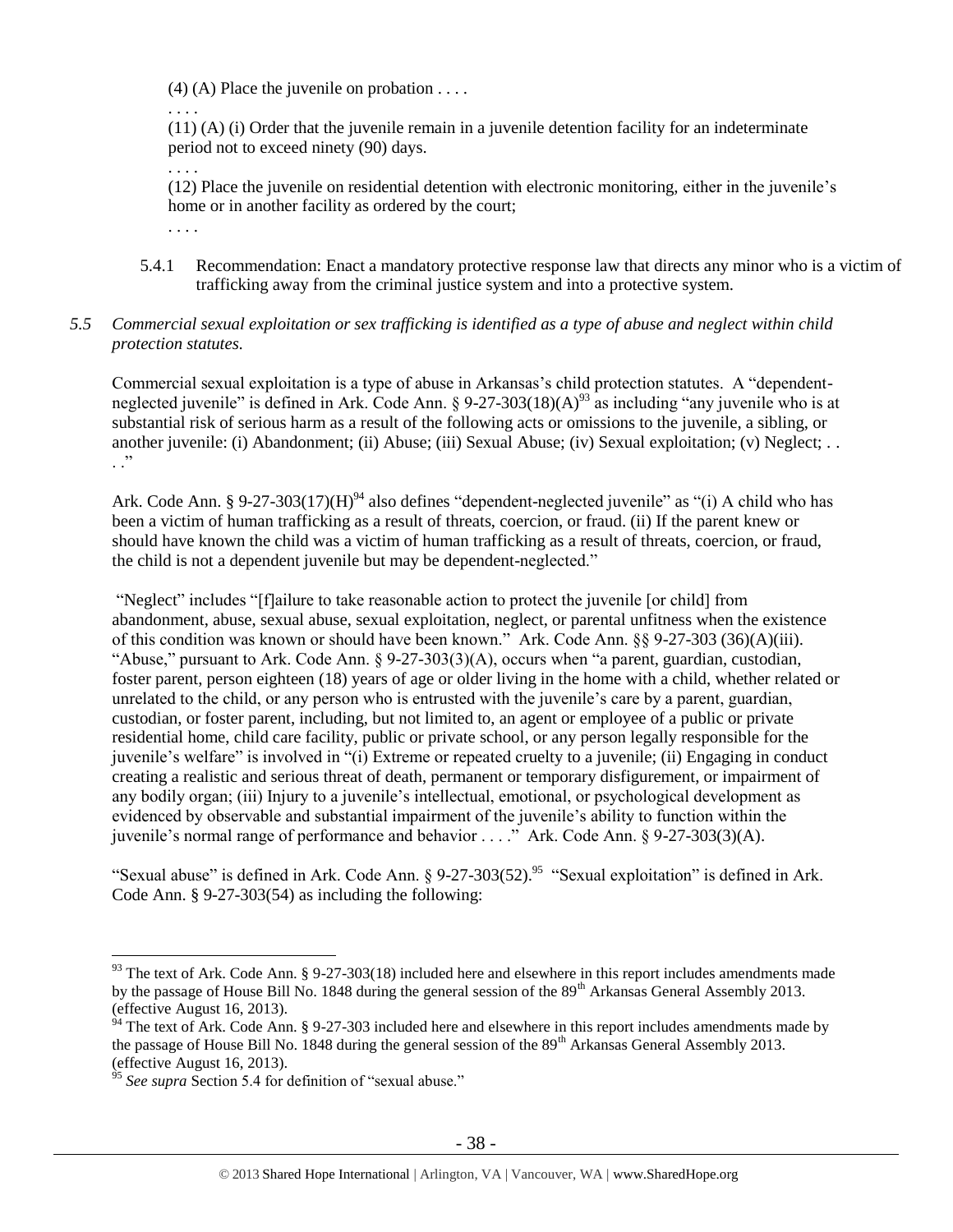- (A) Allowing, permitting, or encouraging participation or depiction of the juvenile in: (i) Prostitution;
	- (ii) Obscene photographing; or
	- (iii) Obscene filming; or
- (B) Obscenely depicting, obscenely posing, or obscenely posturing a juvenile for any use or purpose.
- *5.6 The definition of "caregiver" (or similar term) in the child welfare statutes is broad enough to include a trafficker who has custody or control of a child in order to bring a trafficked child into the protection of child protective services.*

Arkansas uses the term "caretaker" in its code. For purposes of the subchapter entitled "Arkansas Juvenile Code," in the title on family law, the term is defined as "a parent, guardian, custodian, foster parent, significant other of the child's parent, or any person fourteen (14) years of age or older who is entrusted with a child's care by a parent, guardian, custodian, or foster parent, including, but not limited to, an agent or employee of a public or private residential home, child care facility, public or private school, or any person responsible for a child's welfare." Ark. Code Ann. §  $9-27-303(8)^{96}$ . For purposes of the chapter entitled "Child Maltreatment Act" in the title on law enforcement, emergency management, and military affairs, "caretaker" is defined as "a parent, guardian, custodian, foster parent, or any person fourteen (14) years of age or older who is entrusted with a child's care by a parent, guardian, custodian, or foster parent, including without limitation, an agent or employee of a public or private residential home, child care facility, public or private school, or any person responsible for a child's welfare." Ark. Code Ann. § 12-18-103 $(3)^{97}$ .

- 5.6.1 Recommendation: Amend Ark. Code Ann. § 9-27-303(8) and § 12-18-103(3) to expand the definition to include as a "caretaker" any person in control or physical custody of a minor, which would include traffickers.
- *5.7 Crime victims' compensation is specifically available to a child victim of sex trafficking or commercial sexual exploitation of children (CSEC) without regard to ineligibility factors.*

Several problematic conditions could make domestic minor sex trafficking victims ineligible for Crime Victims Reparations. Under Ark. Code Ann. § 16-90-712(a),

(a) Reparations shall not be awarded:

(1) Unless the claim has been filed with the Crime Victims Reparations Board within one (1) year after the injury or death upon which the claim is based, unless the board finds good cause for the failure to file a timely claim;

(2) To a claimant who was the offender or an accomplice of the offender;

. . .

(5) To any claimant who has been convicted of a felony involving criminally injurious conduct;

(6) Unless the criminally injurious conduct resulting in injury or death was reported to the proper authorities within seventy-two (72) hours after its occurrence, or the board finds there was good cause for the failure to report within that time;

. . . .

<sup>96</sup> *See supra* note [23.](#page-9-0)

<sup>97</sup> *See supra* note [88.](#page-33-0)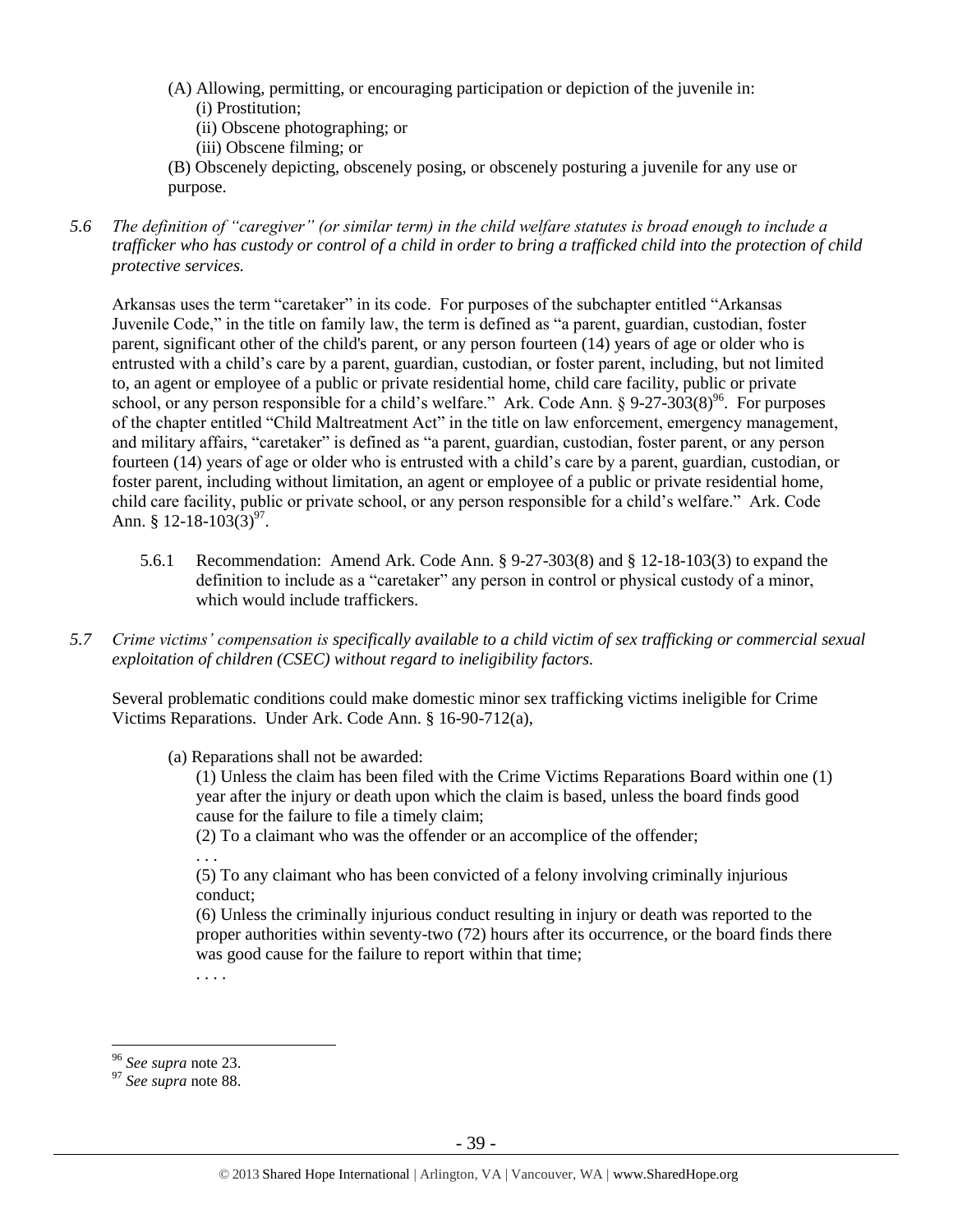Under subsection (b), "Reparations otherwise payable to a claimant shall be diminished to the extent:  $\dots$ (2) Of the degree of responsibility for the cause of the injury or death attributable to the victim, as determined by the board." Ark. Code Ann. § 16-90-712(b). Furthermore, under subsection (c), an award may be reduced, denied, or withdrawn if it is found that the victim did not cooperate with law enforcement. Ark. Code Ann. § 16-90-712(c).

5.7.1 Recommendation: Amend Ark. Code Ann. § 16-90-712 (Conditions for reparations) to clarify that a claimant who is a victim of domestic minor sex trafficking is exempt from the conditions contained therein.

## *5.8 Victim-friendly procedures and protections are provided in the trial process for minors under 18.*

Ark. Code Ann. § 16-42-101(b) (Admissibility of evidence of victim's prior sexual conduct), which, subject to the provisions in the section, prevents the introduction of "opinion evidence, reputation evidence, or evidence of specific instances of the victim's prior sexual conduct" applies only "[i]n any criminal prosecution under § 5-14-101 et seq. [Sexual Offenses including rape, sexual indecency with a child, public sexual indecency, sexual Assault] or § 5-26-202 [Incest], or for criminal attempt to commit, criminal solicitation to commit, or criminal conspiracy to commit an offense defined in any of those sections . . . ." Ark. Code Ann. § 16-42-101(b). Therefore, the statute does not apply to domestic minor sex trafficking victims if the perpetrators are not charged with the crimes listed.

Similarly, "In any prosecution for a sexual offense or inchoate offense to a sexual offense, upon motion of the prosecuting attorney and after notice to opposing counsel, the court may, for good cause shown, allow the presence of the parent, stepparent, guardian, custodian, or other person with custody of an alleged minor victim of a sexual offense or inchoate offense to a sexual offense during the examination and cross-examination of the minor at any hearing, deposition, or trial." Ark. Code Ann. § 16-42-102.

However, for child victims of any crime, including domestic minor sex trafficking crimes, it is possible that a child's testimony may be taken via closed circuit television. Ark. Code Ann. § 16-43-1001(a)(1). Under Ark. Code Ann. § 16-43-1001(a)(1) (Closed-circuit television) in criminal proceedings, upon motion by the prosecution or defense, "the court may, upon a showing of clear and convincing evidence that testifying in open court would be harmful or detrimental to the child, order that the testimony of a victim or witness who is a child twelve (12) years of age or under be taken outside the courtroom." Finally, Ark. Code Ann. § 16-43-1202 (Safeguards for child victims testifying in judicial and administrative proceedings) requires that the "prosecuting attorney, victim-witness coordinator, attorney ad litem, or Office of Chief Counsel attorney" provide the child with information about the proceedings and protect the testifying child from "argumentative or harassing questioning" by objecting appropriately. Ark. Code Ann. § 16-43-1202(1), (7). The child is permitted, upon motion by the "prosecuting attorney, attorney ad litem, or Office of Chief Counsel attorney," a "comfort item," "support person," or both during the testimony "[i]f it is in the child's best interests." Ark. Code Ann. § 16-43-1202(5), (6).

- 5.8.1 Recommendation: Amend Ark Code Ann. § 16-42-101 (Admissibility of evidence of victim's prior sexual conduct) to include child victims of § 5-18-103 (Trafficking of persons), § 5-70-104(a)(2) (Promoting prostitution in the first degree), § 5-27-303 (Engaging children in sexually explicit conduct for use in visual or print medium), § 5-27-305 (Transportation of minors for prohibited sexual conduct), § 5-27-402 (Employing or consenting to the use of a child in a sexual performance and § 5-27-403(a) (Producing, directing, or promoting a sexual performance by a child) where commercial sexual abuse of a child is involved.
- *5.9 Expungement or sealing of juvenile delinquency records resulting from arrests or adjudications for prostitution-related offenses committed as a result of, or in the course of, the commercial sexual exploitation of*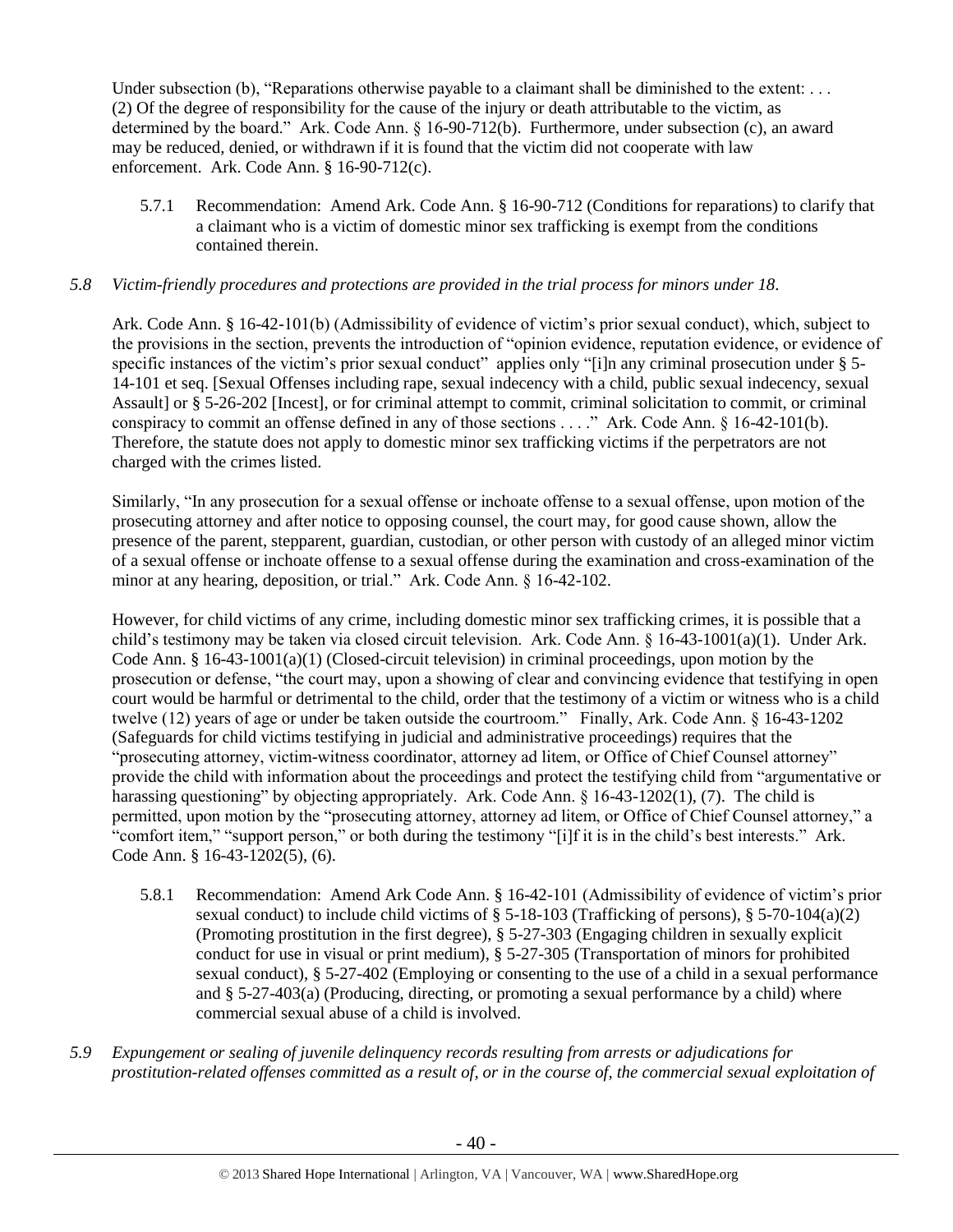*a minor is available within a reasonable time after turning 18.*

Under Ark. Code Ann. § 9-27-309(b)-(c),

 $\overline{a}$ 

- (b) (1) (A) Records of delinquency adjudications for which a juvenile could have been tried as an adult shall be kept for ten (10) years after the last adjudication of delinquency or the date of a plea of guilty or nolo contendere or a finding of guilt as an adult.
	- (B) Thereafter they may be expunged.

(2) The court may expunge other juvenile records at any time and shall expunge all the records of a juvenile upon his or her twenty-first birthday, in other types of delinquency, dependency-neglect, or families in need of services cases.

(3) For purposes of this section, "expunge" means to destroy.

(c) Records of juveniles who are designated as extended juvenile jurisdiction offenders shall be kept for ten (10) years after the last adjudication of delinquency, date of plea of guilty or nolo contendere, or finding of guilt as an adult or until the juvenile's twenty-first birthday, whichever is longer.

Additionally, any convictions of prostitution can be sealed so long as the person files a petition to seal if the conviction was a "result of the person having been a victim of human trafficking." Ark. Code Ann. §16-90-  $123(b)(1)^{98}$ ., Ark Code Ann. § 16-90-123(b)(2) stipulates that the petitioner may file at any time "before, on, or after the effective date of this act."

*5.10 Victim restitution and civil remedies for victims of domestic minor sex trafficking or commercial sexual exploitation of children (CSEC) are authorized by law.* 

A domestic minor sex trafficking victim could receive restitution under Ark. Code Ann. §  $5-4-205(a)(1)$ (Restitution), which states that "[a] defendant who is found guilty or who enters a plea of guilty or nolo contendere to an offense may be ordered to pay restitution." The restitution is based on the "actual economic loss caused to a victim by the offense," and if bodily injury has occurred, the restitution order may require the defendant, among other things, to "[p]ay the cost of a necessary medical or related professional service or device relating to physical, psychiatric, and psychological care, including nonmedical care and treatment rendered in accordance with a recognized method of healing; . . . [p]ay the cost of necessary physical and occupational therapy and rehabilitation; [and] . . . [r]eimburse the victim for income lost by the victim as a result of the offense" with a maximum income reimbursement of \$50,000. Ark. Code Ann. § 5-4-205(b)(1), (2).

Any victim of a felony offense, including domestic minor sex trafficking victims, may bring a civil action. Specifically, under Ark. Code Ann. § 16-118-107(a)(1) (Civil action by crime victim), "Any person injured or damaged by reason of conduct of another person that would constitute a felony under Arkansas law may file a civil action to recover damages based on the conduct."

A violation of Ark. Code Ann.  $\S$  5-42-204(a)(2) (Criminal use of property or laundering criminal proceeds) occurs when a person "[u]ses or makes available for use any property in which he or she has any ownership or lawful possessory interest to facilitate a predicate criminal offense." A "predicate criminal offense" includes a "crime of pecuniary gain," which is defined as "any violation of Arkansas law that results, or was intended to result, in the defendant receiving income, benefit, property, money, or anything of value." Ark. Code Ann.  $\S$  5-42-203(3), (7). The violator may face a civil action brought by a prosecuting attorney "for damages in an amount equal to property, funds, or a monetary instrument

<sup>&</sup>lt;sup>98</sup> The text of Ark. Code Ann. § 16-90-123 included here and elsewhere in this report includes amendments made by the passage of House Bill No. 1581 during the general session of the  $89<sup>th</sup>$  Arkansas General Assembly 2013. (effective August 16, 2013).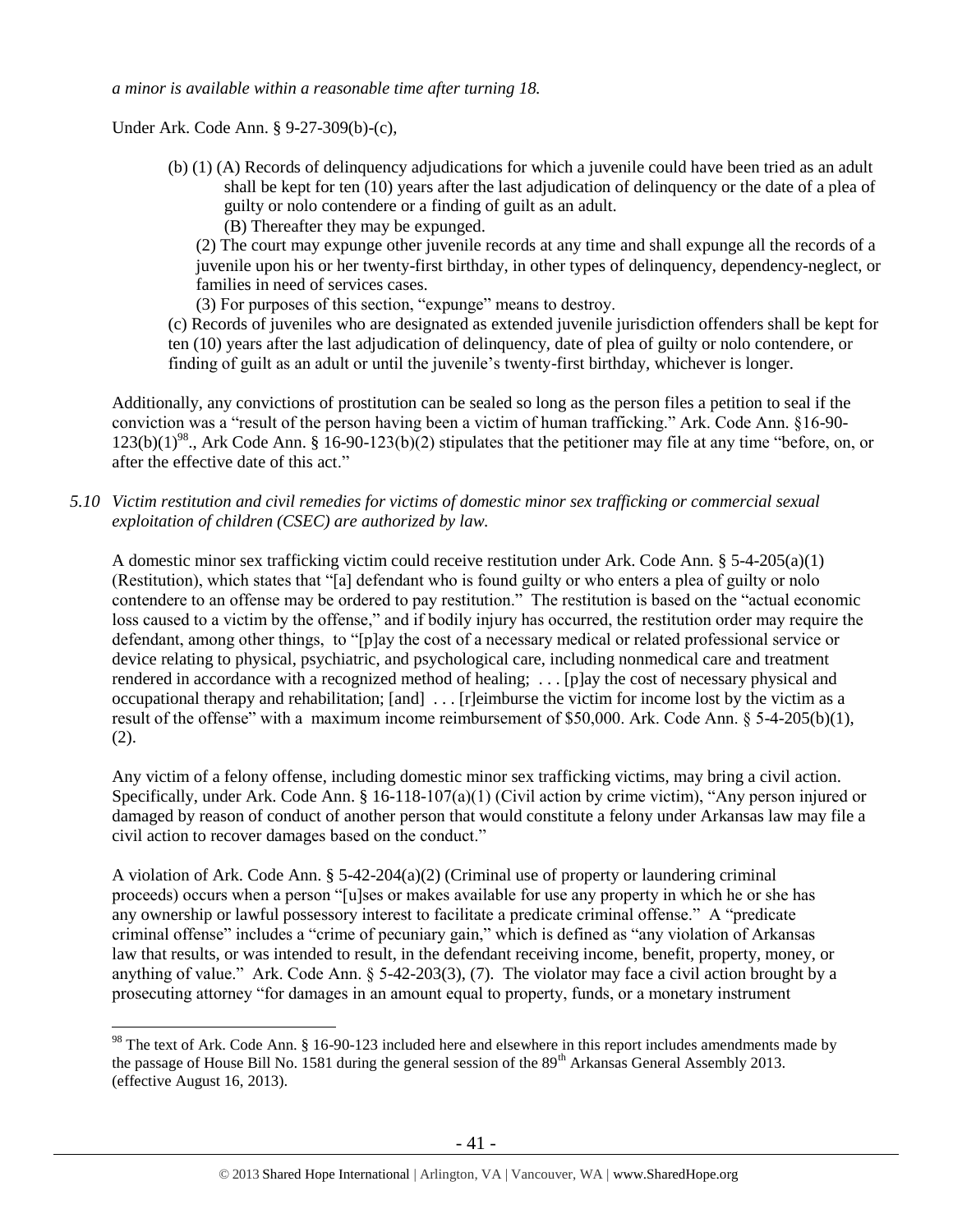involved in the violation as well as the proceeds acquired by any person involved in the enterprise or by reason of conduct in furtherance of the violation, together with costs incurred for resources and personnel used in the investigation and prosecution of both criminal and civil proceedings." Ark. Code Ann. § 5-  $42-204(c)(1)$ .

Additionally, Ark Code Ann. § 16-118-109<sup>99</sup> (Civil cause of action for human trafficking victims)creates a private right of action for survivors of human trafficking against their exploiters. The statute provides an action for actual damages, compensatory damages, punitive damages, and injunctive relief. A prevailing plaintiff will be awarded attorneys fees, and if the plaintiff can prove the defendant acted maliciously and willfully, he or she may be awarded 3 times the actual damages. Ark Code Ann. § 16-18-109(d), (e).

- 5.10.1 Recommendation: Amend Ark. Code Ann. §  $5-4-205(a)(1)$  (Restitution) to make restitution mandatory for victims of domestic minor sex trafficking and to expand the basis for restitution so that victims do not need to prove bodily injury before receiving restitution to cover the costs of psychiatric and psychological care.
- *5.11 Statutes of limitations for civil and criminal actions for child sex trafficking or commercial sexual exploitation of children (CSEC) offenses are eliminated or lengthened sufficiently to allow prosecutors and victims a realistic opportunity to pursue criminal action and legal remedies.*

Although minor sex trafficking is not specifically included as an offense that has no statute of limitations, several CSEC statutes are included. Pursuant to Ark. Code Ann. §  $5-1-109(a)(1),(2)^{100}$  (Statute of limitations),

A prosecution for the following offenses may be commenced at any time:

(D)Rape, § 5-14-103, if the victim was a minor at the time of the offense;

(E)Sexual indecency with a child, § 5-14-110;

(F)Sexual assault in the first degree, § 15-14-124;

(G)Sexual assault in the second degree, § 5-14-125, if the victim was a minor at the time of the offense; (H) Incest, § 5-226-202, if the victim was a minor at the time of the offense;

(I)Engaging children in sexually explicit conduct for use in visual or print medium, § 5-27-303

(J)Transportation of minors for prohibited sexual conduct, § 5-27-305;

(K)Employing or consenting to the use of a child in a sexual performance,  $\S$  5-27-402;

(L)Producing, directing, or promoting a sexual performance by a child, § 5-27-403; and

(M)Computer exploitation of a child in the first degree, § 5-27-605.

A prosecution may be commenced for a violation of the following offenses, if, when the alleged violation occurred, the offense was committed against a minor, the violation has not been previously reported to a law enforcement agency or prosecuting attorney, and the victim has not reached the age of twenty-eight (28) years of age:

- (A) Sexual assault in the third degree, § 5-14-126;
- (B) Sexual assault in the fourth degree, § 5-14-127;
- (C) Endangering the welfare of a minor in the first degree, § 5-27-205;
- (D) Permitting the abuse of a minor, § 5-27-221; and

 $99$  The text of Ark. Code Ann. § 16-118-109 included here and elsewhere in this report includes amendments made by the passage of House Bill No. 1581 during the general session of the 89<sup>th</sup> Arkansas General Assembly. (effective August 16, 2013).

<sup>&</sup>lt;sup>100</sup> The text of Ark. Code Ann. § 5-1-109 included here and elsewhere in this report includes amendments made by the passage of Senate Bill. No. 92 during the general session and S.B. No. 829 during the general session of the  $89<sup>th</sup>$ Arkansas General Assembly 2013. (effective August 16, 2013).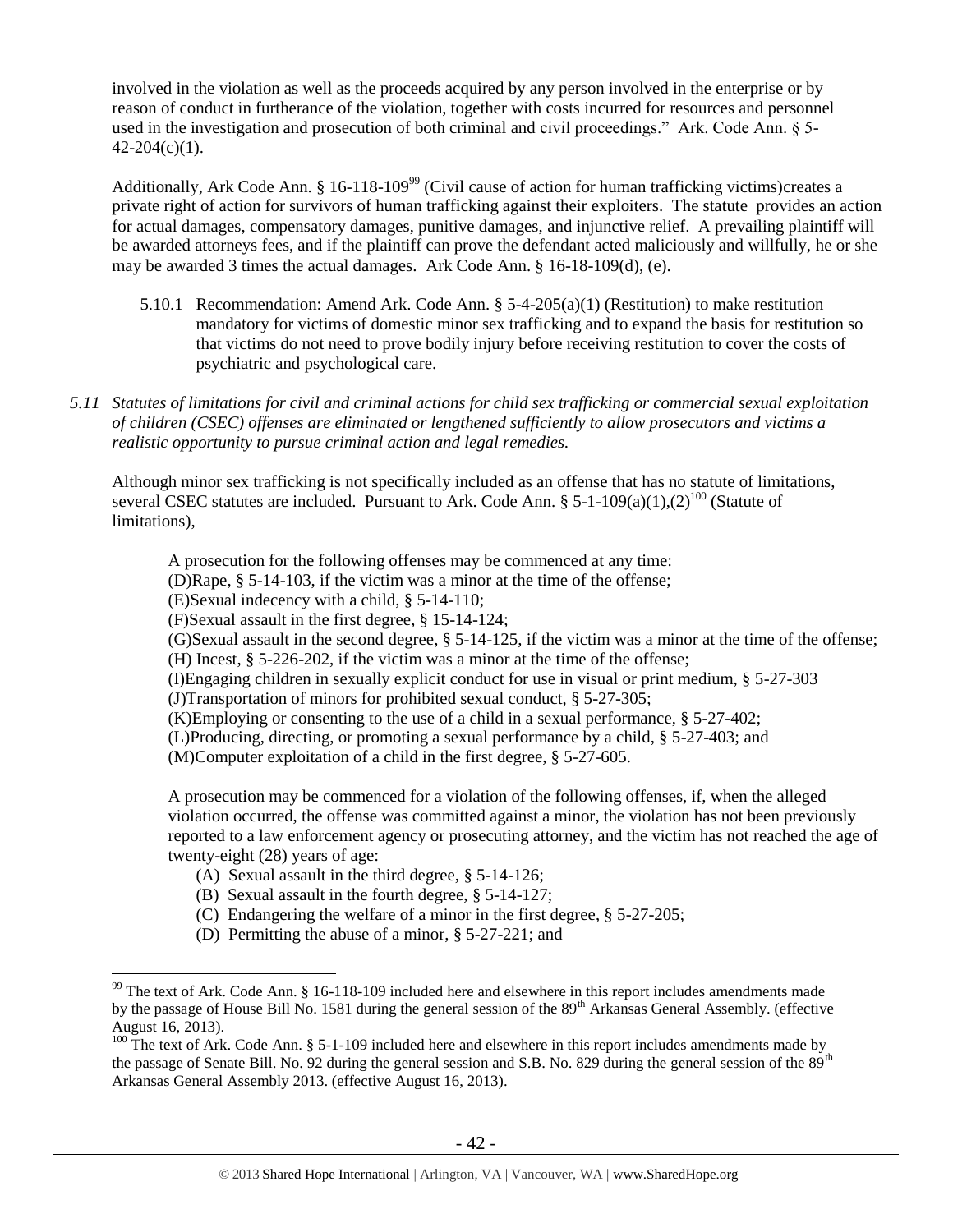(E) Computer child pornography, § 5-27-603.

For civil actions, the statute of limitations for a minor will not start until he or she has reached 18 years of age. Ark Code Ann. § 16-18-109(f)(2). If the minor is being threatened, intimidated, or manipulated "by the defendant or by any person acting in the interest of the defendant, the time period during which the threats, intimidation, manipulation, or fraud occurred will not be part of the statute of limitations for the commencement of this action." Ark Code Ann. § 16-18-109(f)(4).

5.11.1 Recommendation: Amend Ark. Code Ann. § 5-1-109(a)(2) (Statute of limitations) to include Ark. Code Ann. § 5-70-104(a)(2) (Promoting prostitution in the first degree) and Ark. Code Ann. § 5-18-  $103(b)(1)(G)$  (Trafficking of persons) when the victim is a minor, or eliminate the statute of limitations for bringing prosecutions of these offenses.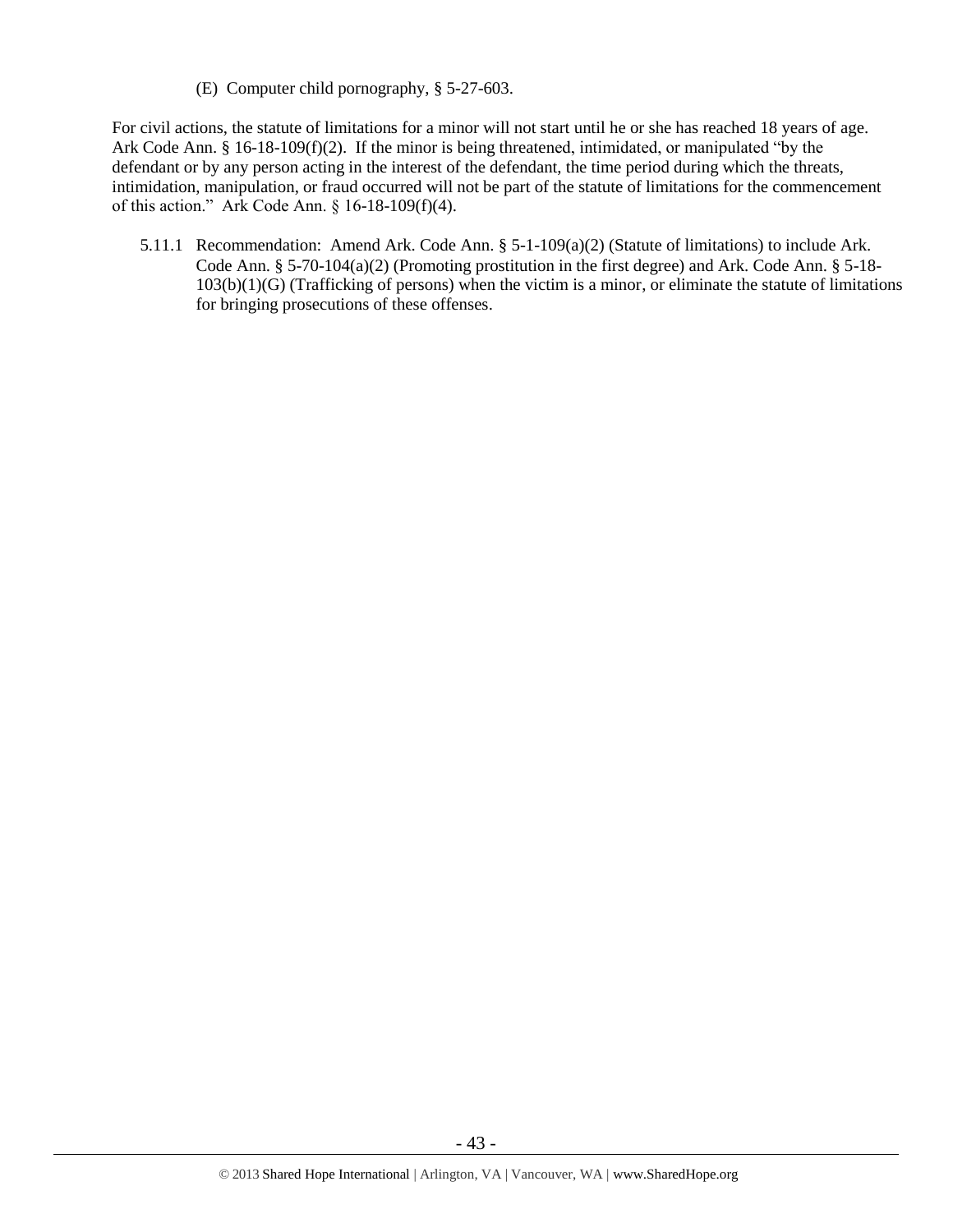#### **FRAMEWORK ISSUE 6: CRIMINAL JUSTICE TOOLS FOR INVESTIGATION AND PROSECUTIONS**

#### *Legal Components:*

- *6.1 Training on human trafficking and domestic minor sex trafficking for law enforcement is statutorily mandated or authorized.*
- *6.2 Single party consent to audiotaping is permitted in law enforcement investigations.*
- *6.3 Wiretapping is an available tool to investigate domestic minor sex trafficking.*
- *6.4 Using a law enforcement decoy posing as a minor to investigate buying or selling of commercial sex acts is not a defense to soliciting, purchasing, or selling sex with a minor.*
- *6.5 Using the Internet to investigate buyers and traffickers is a permissible investigative technique.*
- *6.6 Law enforcement and child welfare agencies are mandated to promptly report missing and recovered children.*

*\_\_\_\_\_\_\_\_\_\_\_\_\_\_\_\_\_\_\_\_\_\_\_\_\_\_\_\_\_\_\_\_\_\_\_\_\_\_\_\_\_\_\_\_\_\_\_\_\_\_\_\_\_\_\_\_\_\_\_\_\_\_\_\_\_\_\_\_\_\_\_\_\_\_\_\_\_\_\_\_\_\_\_\_\_\_\_\_\_\_\_\_\_\_*

#### *Legal Analysis:*

 $\overline{a}$ 

## *6.1 Training on human trafficking and domestic minor sex trafficking for law enforcement is statutorily mandated or authorized.*

Ark. Code Ann. § 12-18-1202<sup>101</sup> (Training regarding sexually exploited children) establishes training programs for "intake officers, law enforcement, prosecutors, and any other appropriate staff, concerning how to identify a sexually exploited child." Additionally these trainings will explain the "appropriate services for a sexually exploited child." Ark. Code Ann. § 12-18-1202.

Training on related topics is also required. Under Ark. Code Ann. § 12-9-113(a)(1) (Domestic violence training), new law enforcement officers must receive "at least twenty (20) hours of training in domestic violence and twenty (20) hours of training in child abuse." The training on "child abuse victim interview techniques" must include the following: "(1) Current law, including the Child Maltreatment Act, § 12-18-101 et seq., and the Arkansas Juvenile Code of 1989, § 9-27-301 et seq.; (2) Child sexual abuse; and (3) Physical and behavioral indicators." Ark. Code Ann. §12-9-113(c).

Additionally, all law enforcement officers must receive 20 hours of training on sexual assaults. Ark. Code Ann. § 12-9-114(a)(1). Ark. Code Ann. § 12-9-114(b) (Training concerning sexual assaults) states, "At a minimum, the training shall cover the following topics: (1) The dynamics of sexual assault; (2) The laws concerning sexual assault; (3) Sexual assault victim interview techniques; and (4) Support services available to sexual assault victims."

#### *6.2 Single party consent to audiotaping is permitted in law enforcement investigations.*

Arkansas law allows for single party consent to audiotaping. Pursuant to Ark. Code Ann. § 5-60-120(a) (Interception and recording), "It is unlawful for a person to intercept a wire, landline, oral, telephonic communication, or wireless communication, and to record or possess a recording of the communication unless the person is a party to the communication or one (1) of the parties to the communication has given prior consent to the interception and recording." Furthermore,  $\S$  5-60-120(c)(1) states, "It is not unlawful for the act to be committed by a person acting under the color of law."

 $101$  The text of Ark. Code Ann. § 12-18-1202 included here and elsewhere in this report includes amendments made by the passage of Senate Bill No. 869 during the general session of the 89<sup>th</sup> Arkansas General Assembly 2013. (effective August 16, 2013).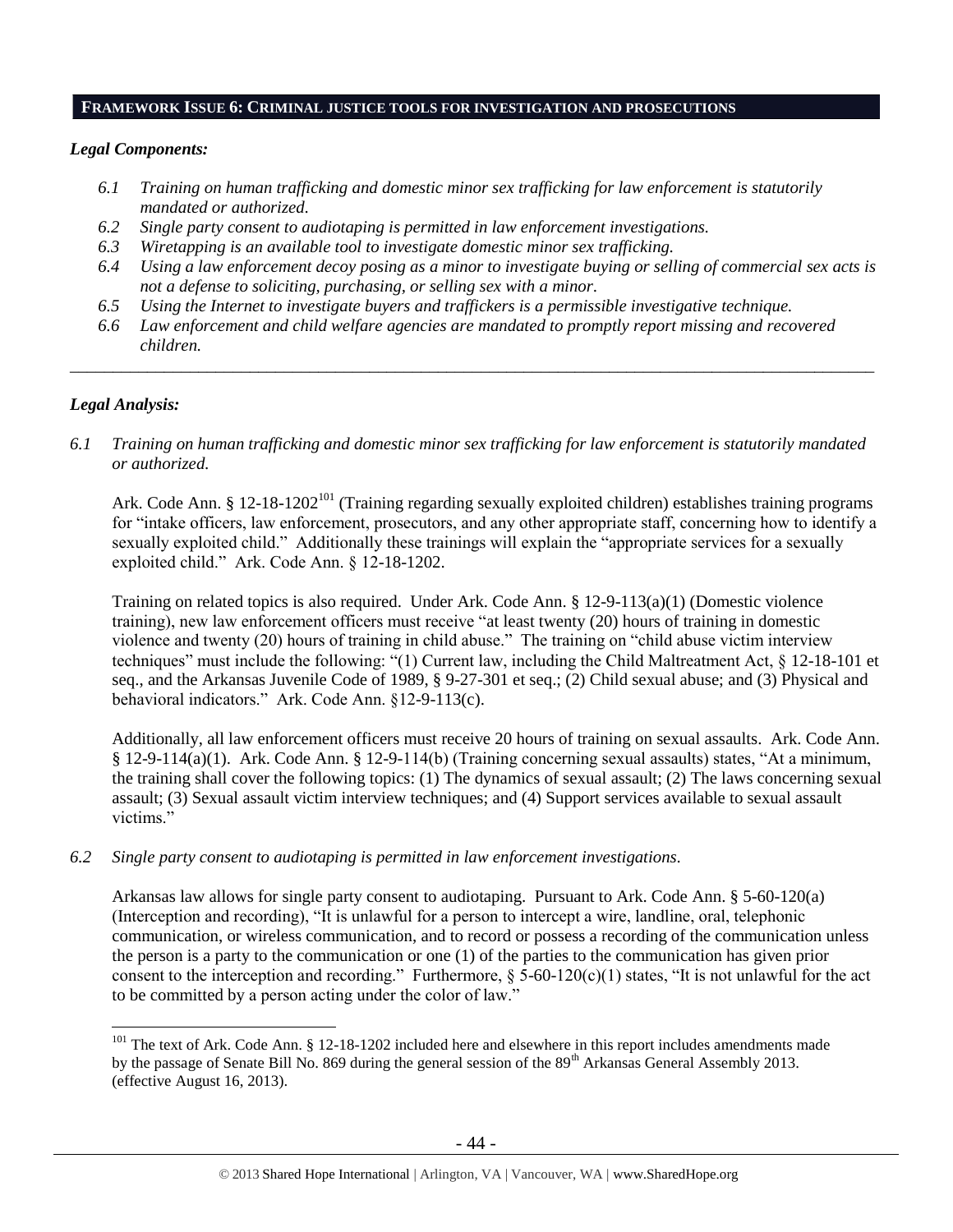*6.3 Wiretapping is an available tool to investigate domestic minor sex trafficking.* 

Ark. Code Ann. § 5-60-120(c)(1) (Interception and recording) states, "It is not unlawful for the act [of intercepting a wire, landline, oral, telephonic communication, or wireless communication, and to record or possess a recording of the communication] to be committed by a person acting under the color of law."

*6.4 Using a law enforcement decoy posing as a minor to investigate buying or selling of commercial sex acts is not a defense to soliciting, purchasing, or selling sex with a minor.*

As noted below in Section 6.5, Ark. Code Ann. §§ 5-27-603 and 5-27-306 use language that indicates a decoy may be used in prosecutions. However, the trafficking in persons statute and other CSEC statutes are silent on the permissibility of using a law enforcement officer or adult agent of law enforcement as a decoy in investigating the sex trafficking of children.

- 6.4.1 Recommendation: Enact a law to specifically allow law enforcement to investigate sex trafficking of children through the use of decoys.
- *6.5 Using the Internet to investigate buyers and traffickers is a permissible investigative technique.*

Use of the Internet is allowed for some investigations of traffickers under Ark. Code Ann. § 5-27-306(a) (Internet stalking of a child) when a person 21 or older "knowingly uses a computer online service, internet service, or local internet bulletin board service to" do any of the following:

(2) Seduce, solicit, lure, or entice an individual that the person believes to be fifteen (15) years of age or younger in an effort to arrange a meeting with the individual for the purpose of engaging in:

- (A) Sexual intercourse;
- (B) Sexually explicit conduct; or
- (C) Deviate sexual activity;

. . .

(4) Compile, transmit, publish, reproduce, buy, sell, receive, exchange, or disseminate the name, telephone number, electronic mail address, residence address, picture, physical description, characteristics, or any other identifying information on an individual that the person believes to be fifteen (15) years of age or younger in furtherance of an effort to arrange a meeting with the individual for the purpose of engaging in:

- (A) Sexual intercourse;
- (B) Sexually explicit conduct; or
- (C) Deviate sexual activity.

Use of the phrase, "believes to be fifteen (15) years of age or younger," in both of these subsections, implies that law enforcement officers are allowed to use the Internet to investigate domestic minor sex trafficking cases when the victim is 15 or younger.

It is also possible that a law enforcement officer could investigate violations of Ark. Code Ann. § 5-27-603 (Computer child pornography) against a child under 17 through the Internet. This crime prohibits using "a computer online service, internet service, or local bulletin board service to seduce, solicit, lure, or entice or attempt to seduce, solicit, lure, or entice a child or another individual believed by the person to be a child, to engage in sexually explicit conduct." Ark. Code Ann. § 5-27-603(a)(2), (b).